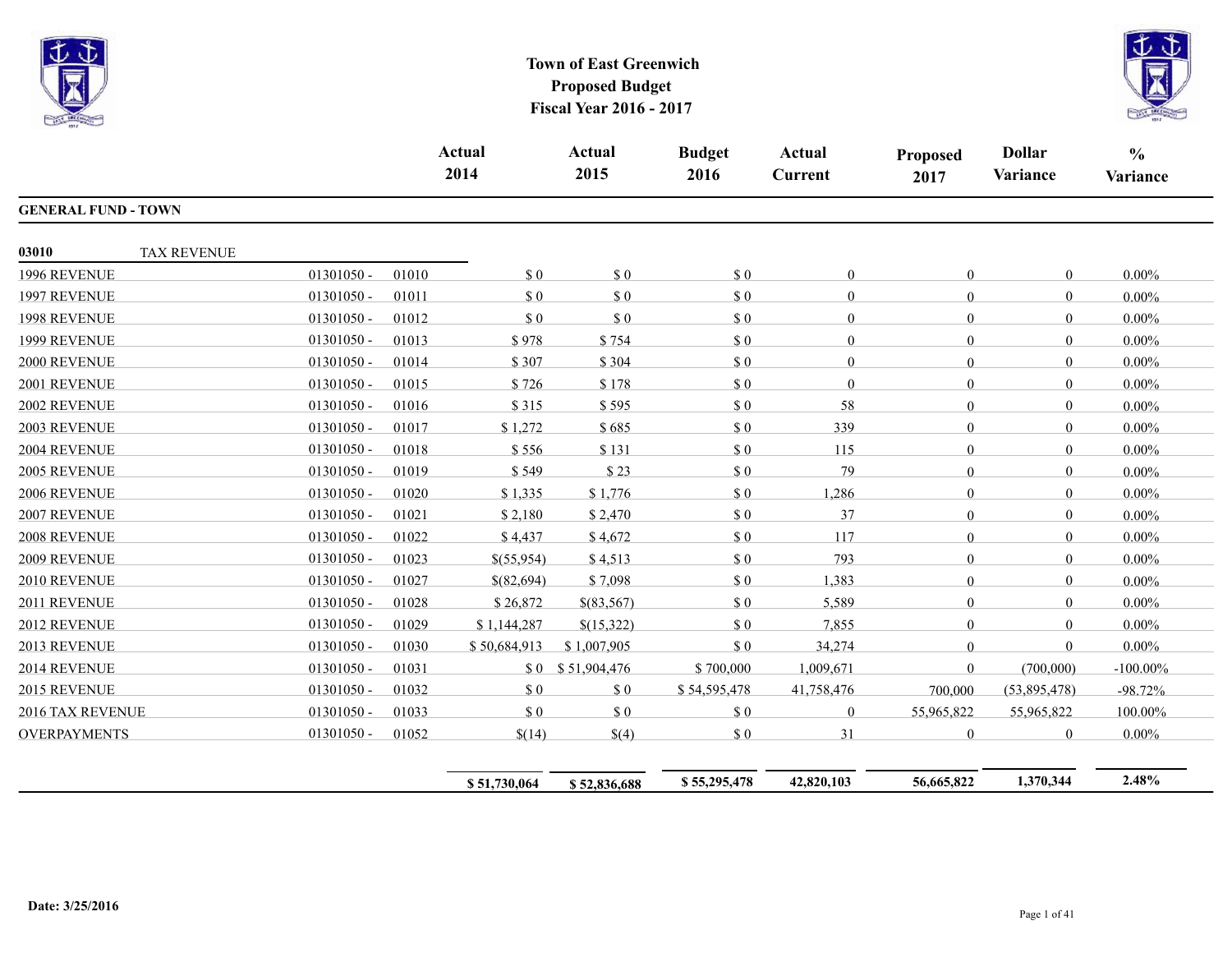



|                                   |              |       | Actual<br>2014 | Actual<br>2015 | <b>Budget</b><br>2016 | Actual<br>Current | <b>Proposed</b><br>2017 | <b>Dollar</b><br>Variance | $\frac{0}{0}$<br>Variance |
|-----------------------------------|--------------|-------|----------------|----------------|-----------------------|-------------------|-------------------------|---------------------------|---------------------------|
| 03040<br><b>STATE AID TO TOWN</b> |              |       |                |                |                       |                   |                         |                           |                           |
| <b>SCHOOL HOUSING</b>             | $01304053 -$ | 01125 | \$1,522,271    | \$1,768,028    | \$1,718,548           | 705,483           | 1,515,992               | (202, 556)                | $-11.79\%$                |
| <b>TELEPHONE TAX</b>              | 01304053 -   | 01126 | \$164,770      | \$178,130      | \$178,130             | 162,408           | 178,130                 | $\Omega$                  | $0.00\%$                  |
| <b>PILOT</b>                      | $01304053 -$ | 01127 | \$9,276        | \$12,175       | \$9,276               | 11,522            | 16,858                  | 7,582                     | 81.74%                    |
| <b>STATE REIMB MV PHASEOUT</b>    | 01304053 -   | 01129 | \$121,975      | \$81,789       | \$81,789              | 61,094            | 81,789                  | $\Omega$                  | $0.00\%$                  |
| <b>MEALS TAX</b>                  | $01304053 -$ | 01130 | \$533,227      | \$586,859      | \$584,810             | 477,184           | 657,936                 | 73,126                    | 12.50%                    |
| <b>STATE INCENTIVE</b>            | 01304053 -   | 01132 | \$62,403       | \$62,403       | \$62,395              | $\theta$          | $\overline{0}$          | (62,395)                  | $-100.00\%$               |
|                                   |              |       | \$2,413,922    | \$2,689,383    | \$2,634,948           | 1,417,691         | 2,450,705               | (184, 243)                | $-6.99\%$                 |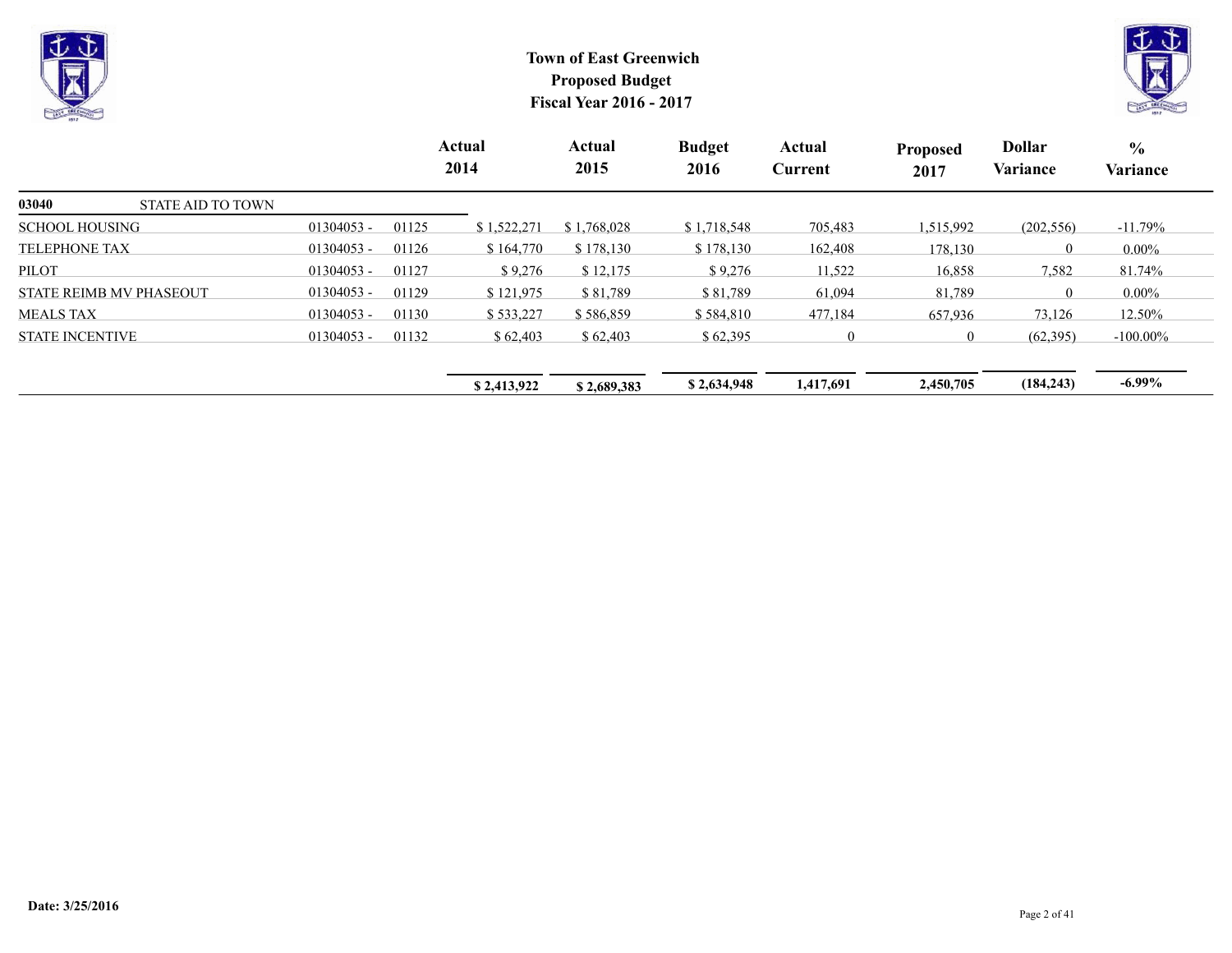



|                                                  |              |       | Actual<br>2014 | Actual<br>2015 | <b>Budget</b><br>2016 | Actual<br>Current | <b>Proposed</b><br>2017 | <b>Dollar</b><br>Variance | $\frac{6}{6}$<br>Variance |  |
|--------------------------------------------------|--------------|-------|----------------|----------------|-----------------------|-------------------|-------------------------|---------------------------|---------------------------|--|
| 03050<br><b>GRANT &amp; DEPARTMENTAL REVENUE</b> |              |       |                |                |                       |                   |                         |                           |                           |  |
| <b>SENIOR PROGRAMS</b>                           | $01305054 -$ | 00151 | \$12.440       | \$17,565       | \$12,000              | 8,107             | 12,000                  | $\Omega$                  | $0.00\%$                  |  |
| <b>SCHOOL REIMB</b>                              | $01305054 -$ | 01140 | \$8,594        | \$11,110       | \$9,000               | $\overline{0}$    | 9,500                   | 500                       | 5.56%                     |  |
| <b>RECREATION ACTIVITIES</b>                     | $01305054 -$ | 01142 | \$7,664        | \$8,158        | \$7,500               | 7,209             | 7,500                   | $\overline{0}$            | $0.00\%$                  |  |
| HUMAN SERVICES REIMBURSEMENT                     | $01305054 -$ | 01145 | \$3,039        | \$2,962        | \$3,000               | 1,959             | 3,000                   | $\Omega$                  | $0.00\%$                  |  |
| <b>SWIFT GYM RENTAL INCOME</b>                   | $01305054 -$ | 01147 | \$500          | \$500          | \$750                 | 375               | 500                     | (250)                     | $-33.33\%$                |  |
|                                                  |              |       | \$32,237       | \$40,295       | \$32,250              | 17,650            | 32,500                  | <b>250</b>                | $0.78\%$                  |  |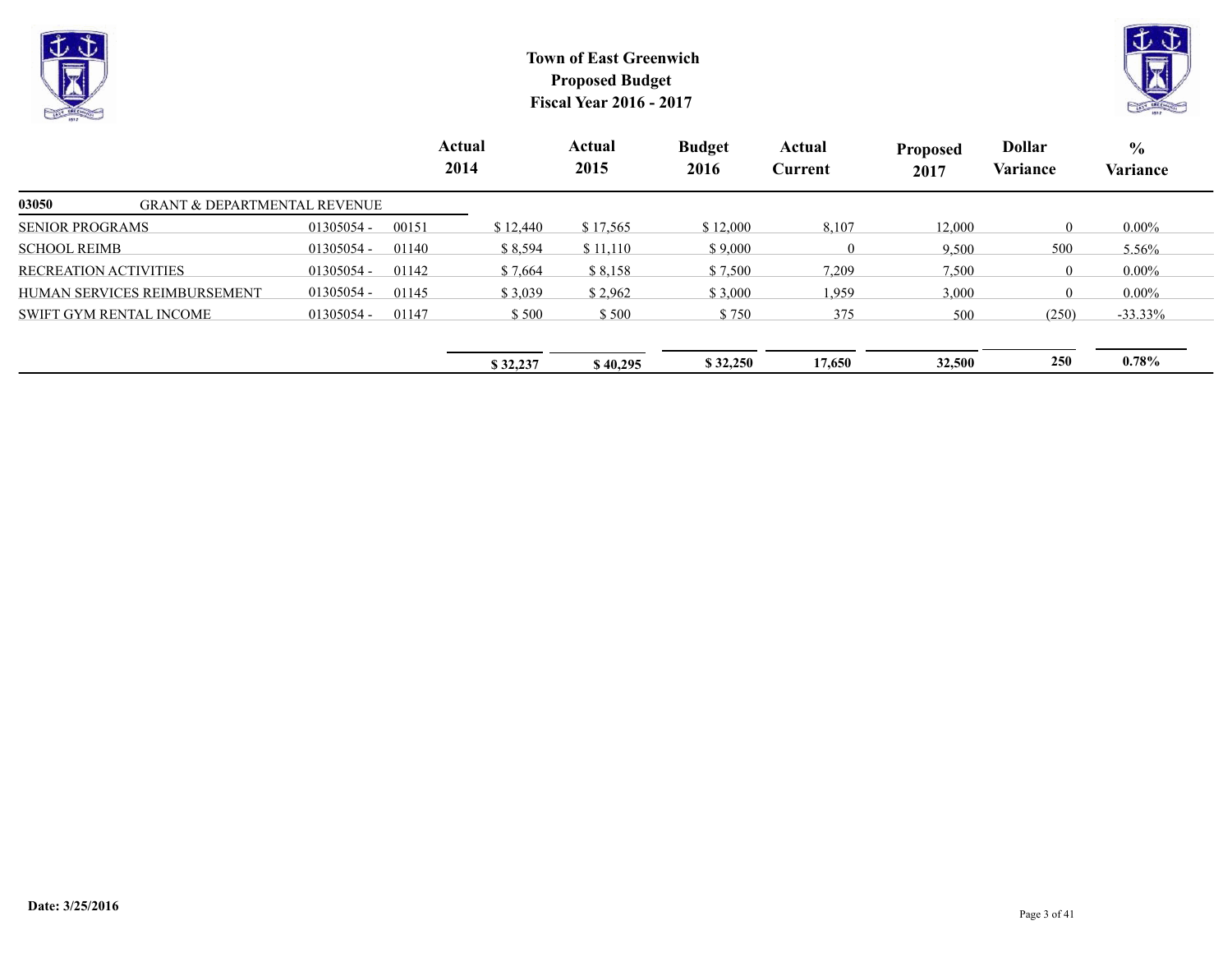



|                                |                           |              |       | <b>Actual</b><br>2014 | <b>Actual</b><br>2015 | <b>Budget</b><br>2016 | Actual<br><b>Current</b> | <b>Proposed</b><br>2017 | <b>Dollar</b><br>Variance | $\frac{0}{0}$<br>Variance |
|--------------------------------|---------------------------|--------------|-------|-----------------------|-----------------------|-----------------------|--------------------------|-------------------------|---------------------------|---------------------------|
| 03060                          | TOWN CLERK-REVENUE        |              |       |                       |                       |                       |                          |                         |                           |                           |
| PROFESSIONAL SERVICES          |                           | 01306055 -   | 01149 | \$1,350               | \$900                 | \$900                 | 300                      | 900                     | $\mathbf{0}$              | $0.00\%$                  |
| <b>COPIES-MISC</b>             |                           | 01306055 -   | 01151 | \$6,324               | \$5,351               | \$7,000               | 3,896                    | 7,000                   | $\overline{0}$            | $0.00\%$                  |
| <b>COPIES OF VITAL RECORDS</b> |                           | 01306055 -   | 01152 | \$7,989               | \$11,503              | \$8,000               | 7,207                    | 8,000                   | $\mathbf{0}$              | $0.00\%$                  |
| <b>DOG LICENSES</b>            |                           | 01306055 -   | 01153 | \$3,995               | \$3,850               | \$4,000               | 410                      | 4,000                   | $\mathbf{0}$              | $0.00\%$                  |
| <b>DRAIN LAYERS' LICENSES</b>  |                           | 01306055 -   | 01154 | \$1,200               | \$1,050               | \$1,000               | $\Omega$                 | 1,000                   | $\mathbf{0}$              | $0.00\%$                  |
| <b>ENTERTAINMENT LICENSES</b>  |                           | $01306055 -$ | 01155 | \$1,440               | \$1,440               | \$1,100               | 1,320                    | 1,100                   | $\mathbf{0}$              | $0.00\%$                  |
| HUNTING & FISHING              |                           | 01306055 -   | 01158 | \$0                   | \$5                   | $\Omega$              | $\theta$                 | $\Omega$                | $\theta$                  | $0.00\%$                  |
| <b>LAND RECORDING FEES</b>     |                           | 01306055 -   | 01159 | \$123,930             | \$129,203             | \$150,000             | 80,605                   | 125,000                 | (25,000)                  | $-16.67%$                 |
| <b>LIQUOR LICENSES</b>         |                           | $01306055 -$ | 01160 | \$44,131              | \$46,531              | \$41,400              | 47,344                   | 43,000                  | 1,600                     | 3.86%                     |
| <b>MARRIAGE LICENSES</b>       |                           | $01306055 -$ | 01161 | \$488                 | \$496                 | \$200                 | 248                      | 400                     | 200                       | 100.00%                   |
| <b>MISC INCOME</b>             |                           | $01306055 -$ | 01162 | \$378                 | \$1,062               | \$100                 | 239                      | 250                     | 150                       | 150.00%                   |
| MISC LICENSES & FEES           |                           | 01306055 -   | 01163 | \$2,993               | \$3,675               | \$1,500               | 3,455                    | 2,000                   | 500                       | 33.33%                    |
| PROBATE COURT FEES             |                           | 01306055 -   | 01165 | \$23,726              | \$22,535              | \$25,000              | 26,220                   | 25,000                  | $\theta$                  | $0.00\%$                  |
|                                | REALTY TRANSFER TAX STAMP | 01306055 -   | 01166 | \$217,446             | \$255,059             | \$220,000             | 188,449                  | 240,000                 | 20,000                    | 9.09%                     |
|                                | RESIDENT OVERNITE PARKING | 01306055 -   | 01167 | \$2,000               | \$1,600               | \$2,000               | 525                      | 2.000                   | $\mathbf{0}$              | $0.00\%$                  |
| <b>HOLIDAY SALES LICENSE</b>   |                           | 01306055 -   | 01169 | \$0                   | \$0                   | \$450                 | $\Omega$                 | 450                     | $\mathbf{0}$              | $0.00\%$                  |
| VICTUALLING LICENSES           |                           | 01306055 -   | 01170 | \$4,655               | \$4,625               | \$4,560               | 4,250                    | 4,560                   | $\overline{0}$            | $0.00\%$                  |
| <b>LAUNDRY LICENSES</b>        |                           | 01306055 -   | 01173 | $\$$ $0$              | \$20                  | \$0                   | $\overline{0}$           | $\Omega$                | $\mathbf{0}$              | $0.00\%$                  |
| <b>KENNEL LICENSES</b>         |                           | $01306055 -$ | 01175 | \$50                  | \$0                   | \$0                   | $\Omega$                 | $\Omega$                | $\mathbf{0}$              | $0.00\%$                  |
| <b>ADVERTISING</b>             |                           | 01306055 -   | 01180 | \$2,850               | \$3,012               | \$2,500               | 1,305                    | 2,500                   | $\mathbf{0}$              | $0.00\%$                  |
|                                |                           |              |       | \$444,946             | \$491,917             | \$469,710             | 365,773                  | 467,160                 | (2,550)                   | $-0.54%$                  |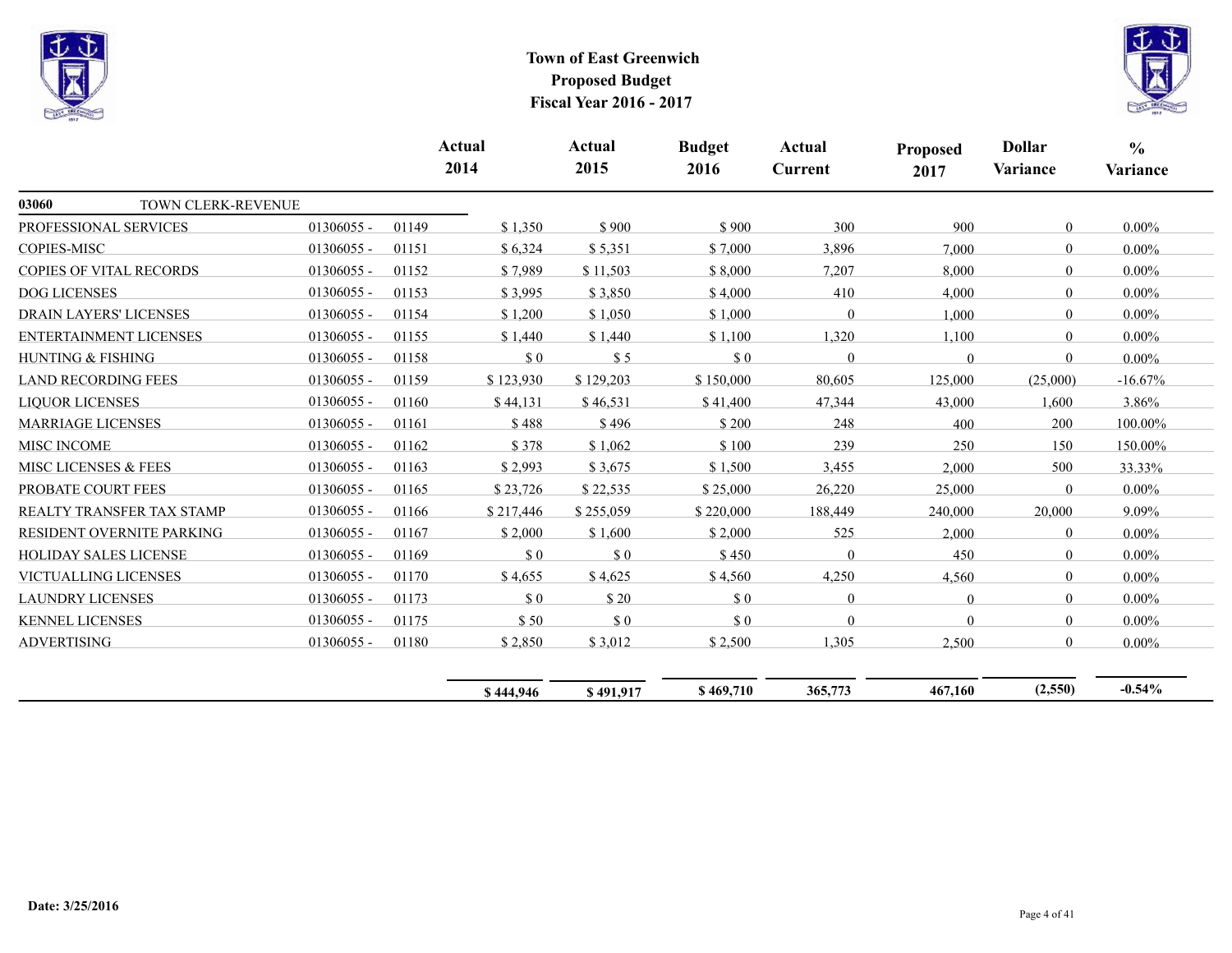



|                              |                    |              |       | Actual<br>2014 | Actual<br>2015 | <b>Budget</b><br>2016 | Actual<br>Current | <b>Proposed</b><br>2017 | <b>Dollar</b><br>Variance | $\frac{0}{0}$<br>Variance |
|------------------------------|--------------------|--------------|-------|----------------|----------------|-----------------------|-------------------|-------------------------|---------------------------|---------------------------|
| 03070                        | <b>DPW REVENUE</b> |              |       |                |                |                       |                   |                         |                           |                           |
| <b>SOIL EROSION</b>          |                    | 01307056 -   | 01168 | \$1,214        | \$3,234        | \$1,500               | 2,040             | 1,500                   | $\mathbf{0}$              | $0.00\%$                  |
| <b>BUILDING PERMITS</b>      |                    | 01307056 -   | 01200 | \$125,015      | \$150,252      | \$155,000             | 199,092           | 155,000                 | $\Omega$                  | $0.00\%$                  |
| ELECTRICAL PERMITS           |                    | $01307056 -$ | 01201 | \$50,552       | \$50,307       | \$50,000              | 31,957            | 50,000                  | $\Omega$                  | $0.00\%$                  |
| <b>GYM RENTAL</b>            |                    | 01307056 -   | 01202 | \$50           | \$0            | $\Omega$              | 0                 | $\theta$                | $\Omega$                  | $0.00\%$                  |
| <b>INSPECTION FEES</b>       |                    | $01307056 -$ | 01203 | \$4,365        | \$1,279        | \$6,000               | 150               | 100                     | (5,900)                   | $-98.33\%$                |
| <b>MISCELLANEOUS REVENUE</b> |                    | 01307056 -   | 01204 | \$1,766        | \$363          | \$1,000               | 1,804             | 1,000                   | $\mathbf{0}$              | $0.00\%$                  |
| PLUMBING PERMITS             |                    | 01307056 -   | 01205 | \$19,623       | \$20,223       | \$20,000              | 11,290            | 20,000                  | $\mathbf{0}$              | $0.00\%$                  |
| <b>RADON CONTROL</b>         |                    | $01307056 -$ | 01206 | \$29           | \$335          | \$0                   | 11                | $\mathbf{0}$            | $\mathbf{0}$              | $0.00\%$                  |
| <b>SALE OF MAPS</b>          |                    | $01307056 -$ | 01207 | \$0            | \$0            | \$100                 | $\Omega$          | 50                      | (50)                      | $-50.00\%$                |
| <b>SIDEWALK OPENINGS</b>     |                    | 01307056 -   | 01209 | \$1,200        | \$763          | \$1,000               | 240               | 800                     | (200)                     | $-20.00\%$                |
| MECHANICAL PERMITS           |                    | 01307056 -   | 01212 | \$48,486       | \$63,626       | \$54,000              | 36,690            | 54,000                  | $\theta$                  | $0.00\%$                  |
| <b>LATE FILING FEE</b>       |                    | 01307056 -   | 01214 | \$3,750        | \$1,752        | \$5,000               | 250               | 1,000                   | (4,000)                   | $-80.00\%$                |
| ZONING CERTIFICATE FEE       |                    | 01307056 -   | 01215 | \$950          | \$550          | \$1,000               | 550               | 1,000                   | $\theta$                  | $0.00\%$                  |
|                              |                    |              |       | \$257,000      | \$292,684      | \$294,600             | 284,073           | 284,450                 | (10, 150)                 | $-3.45%$                  |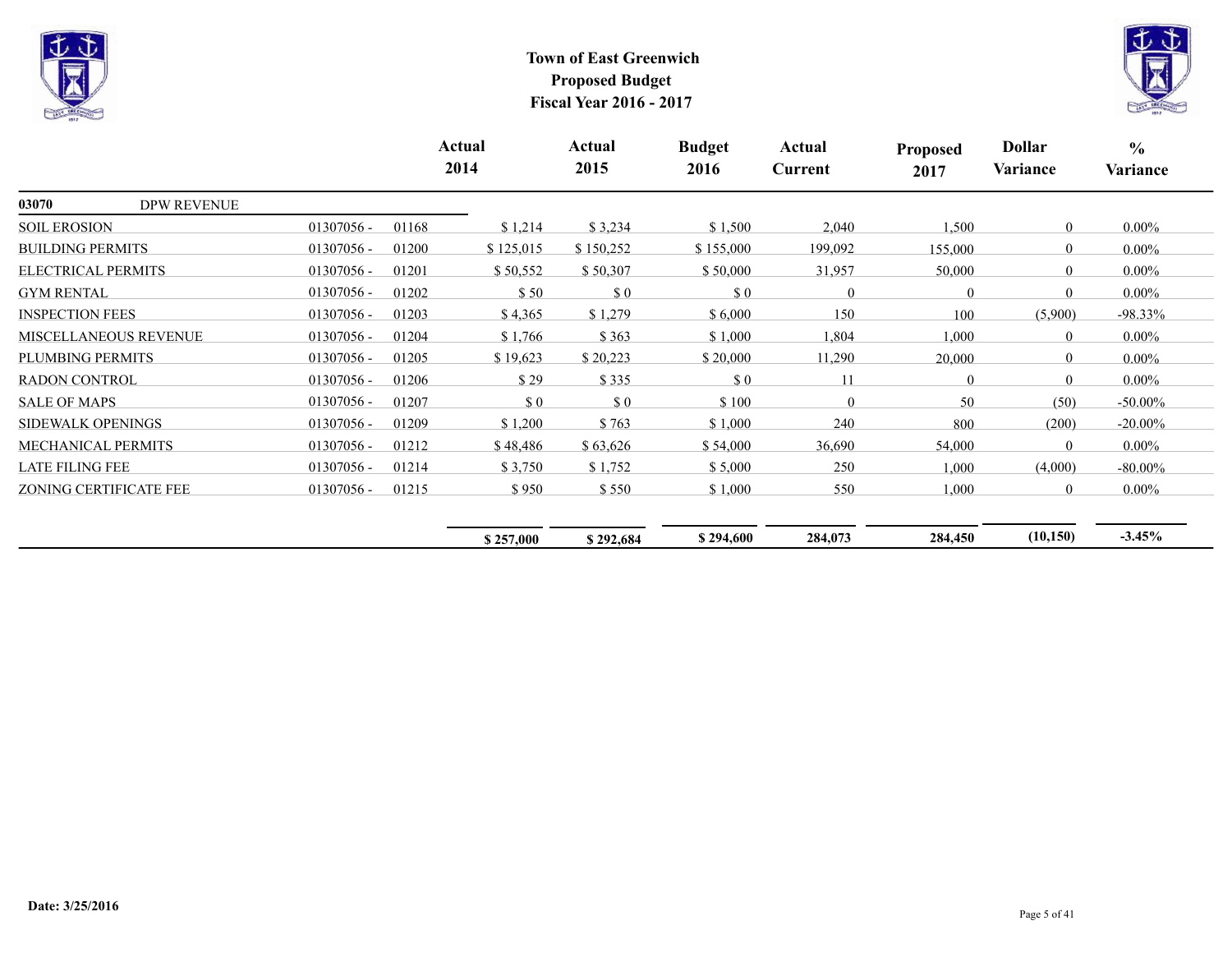| $\overline{\nabla}$<br><b>CATH LIKE CAN</b> |              |                | <b>Town of East Greenwich</b><br><b>Proposed Budget</b><br><b>Fiscal Year 2016 - 2017</b> |                |                       |                   |                         |                           | $\mathbb{U} \mathbb{G}$   |  |
|---------------------------------------------|--------------|----------------|-------------------------------------------------------------------------------------------|----------------|-----------------------|-------------------|-------------------------|---------------------------|---------------------------|--|
|                                             |              | Actual<br>2014 |                                                                                           | Actual<br>2015 | <b>Budget</b><br>2016 | Actual<br>Current | <b>Proposed</b><br>2017 | <b>Dollar</b><br>Variance | $\frac{6}{6}$<br>Variance |  |
| 03075<br>PLANNING REVENUE                   |              |                |                                                                                           |                |                       |                   |                         |                           |                           |  |
| PLATTING & SUBDIVISION                      | $01307563 -$ | 01164          | \$8,559                                                                                   | \$6,212        | \$6,500               | 3,648             | 6,500                   | $\theta$                  | $0.00\%$                  |  |
| ZONING BOARD FEE                            | $01307563 -$ | 01171          | \$6,000                                                                                   | \$4,550        | \$4,000               | 3,000             | 4,000                   | $\theta$                  | $0.00\%$                  |  |

**\$14,559 \$10,762 \$10,500 6,648 10,500 0 0.00%**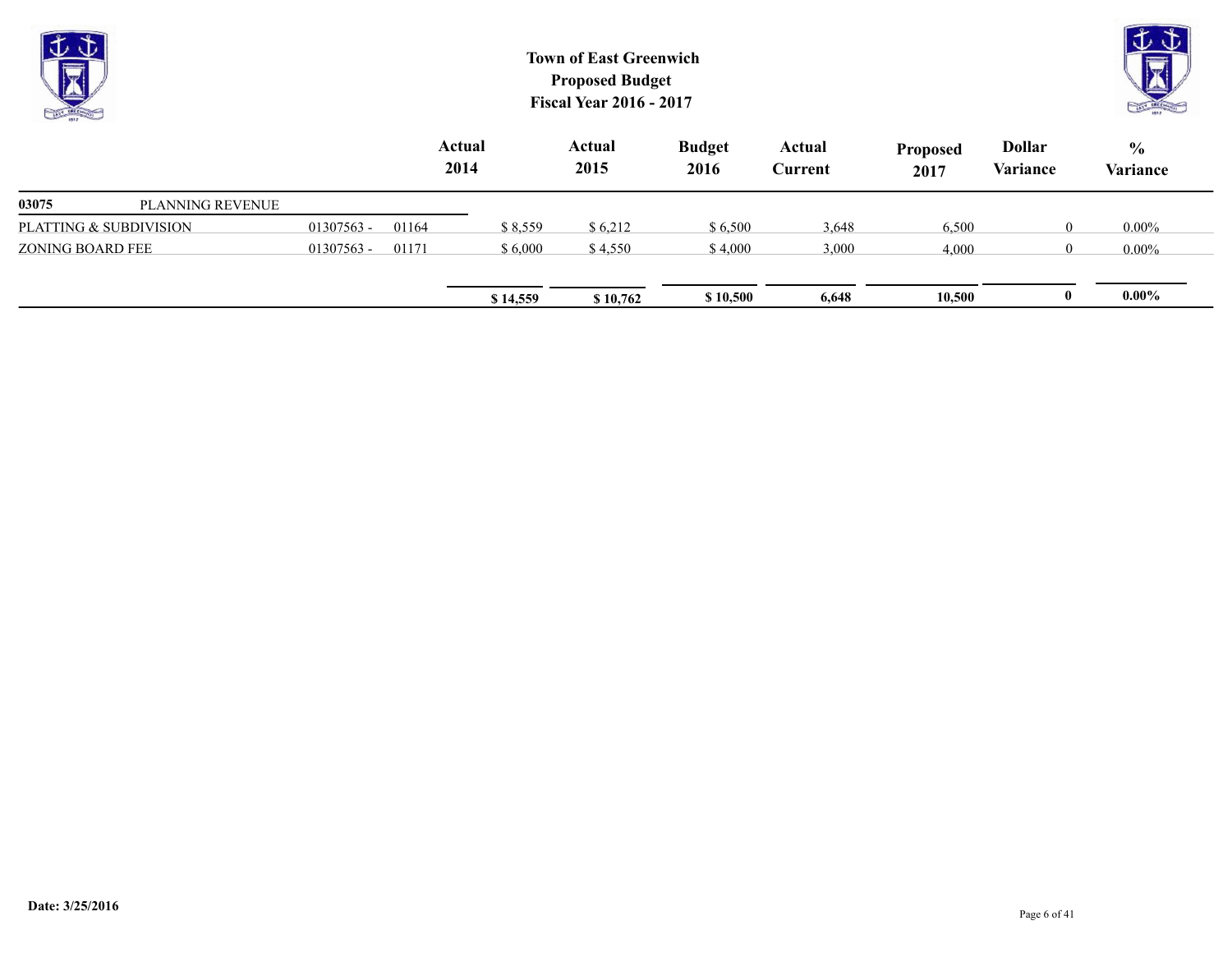



|                                |              |       | Actual<br>2014 | Actual<br>2015 | <b>Budget</b><br>2016       | Actual<br>Current | Proposed<br>2017 | Dollar<br>Variance | $\frac{0}{0}$<br>Variance |
|--------------------------------|--------------|-------|----------------|----------------|-----------------------------|-------------------|------------------|--------------------|---------------------------|
| 03080<br><b>POLICE REVENUE</b> |              |       |                |                |                             |                   |                  |                    |                           |
| <b>DETAIL CRUISER FEES</b>     | $01308057 -$ | 01220 | \$41,583       | \$54,869       | \$55,000                    | 31,350            | 50,000           | (5,000)            | $-9.09\%$                 |
| <b>BCI CHECKS</b>              | $01308057 -$ | 01221 | \$3,608        | \$7,210        | \$3,000                     | 3,146             | 5,000            | 2,000              | 66.67%                    |
| <b>SOUND PERMIT FEES</b>       | $01308057 -$ | 01225 | \$120          | \$210          | $\boldsymbol{\mathsf{S}}$ 0 | 30                | $\theta$         | $\mathbf{0}$       | $0.00\%$                  |
| <b>DOG FINES</b>               | 01308057 -   | 01226 | \$575          | \$400          | \$500                       | 500               | 500              | $\theta$           | $0.00\%$                  |
| <b>MISCELLANEOUS REVENUE</b>   | $01308057 -$ | 01228 | \$1,255        | \$1,355        | \$1,000                     | 645               | 1,000            | $\theta$           | $0.00\%$                  |
| PARKING FINES                  | $01308057 -$ | 01229 | \$18,660       | \$21,190       | \$19,000                    | 10,805            | 20,000           | 1,000              | 5.26%                     |
| <b>POLICE REPORTS</b>          | $01308057 -$ | 01230 | \$4,671        | \$4,989        | \$3,400                     | 3,163             | 4,000            | 600                | 17.65%                    |
| <b>SERVICE CHARGES</b>         | $01308057 -$ | 01231 | \$41,991       | \$37,752       | \$45,000                    | 16,804            | 45,000           | $\overline{0}$     | $0.00\%$                  |
| <b>COURT FEES</b>              | $01308057 -$ | 01232 | \$10,431       | \$12,587       | \$12,000                    | 4,555             | 12,000           | $\theta$           | $0.00\%$                  |
| <b>VIN INSPECTIONS</b>         | $01308057 -$ | 01233 | \$10,980       | \$11,530       | \$10,000                    | 9,890             | 10,000           | $\Omega$           | $0.00\%$                  |
| <b>MOVING VIOLATIONS</b>       | $01308057 -$ | 01253 | \$24,920       | \$21,881       | \$33,000                    | 11,342            | 25,000           | (8,000)            | $-24.24%$                 |
|                                |              |       | \$158,793      | \$173,973      | \$181,900                   | 92,230            | 172,500          | (9,400)            | $-5.17\%$                 |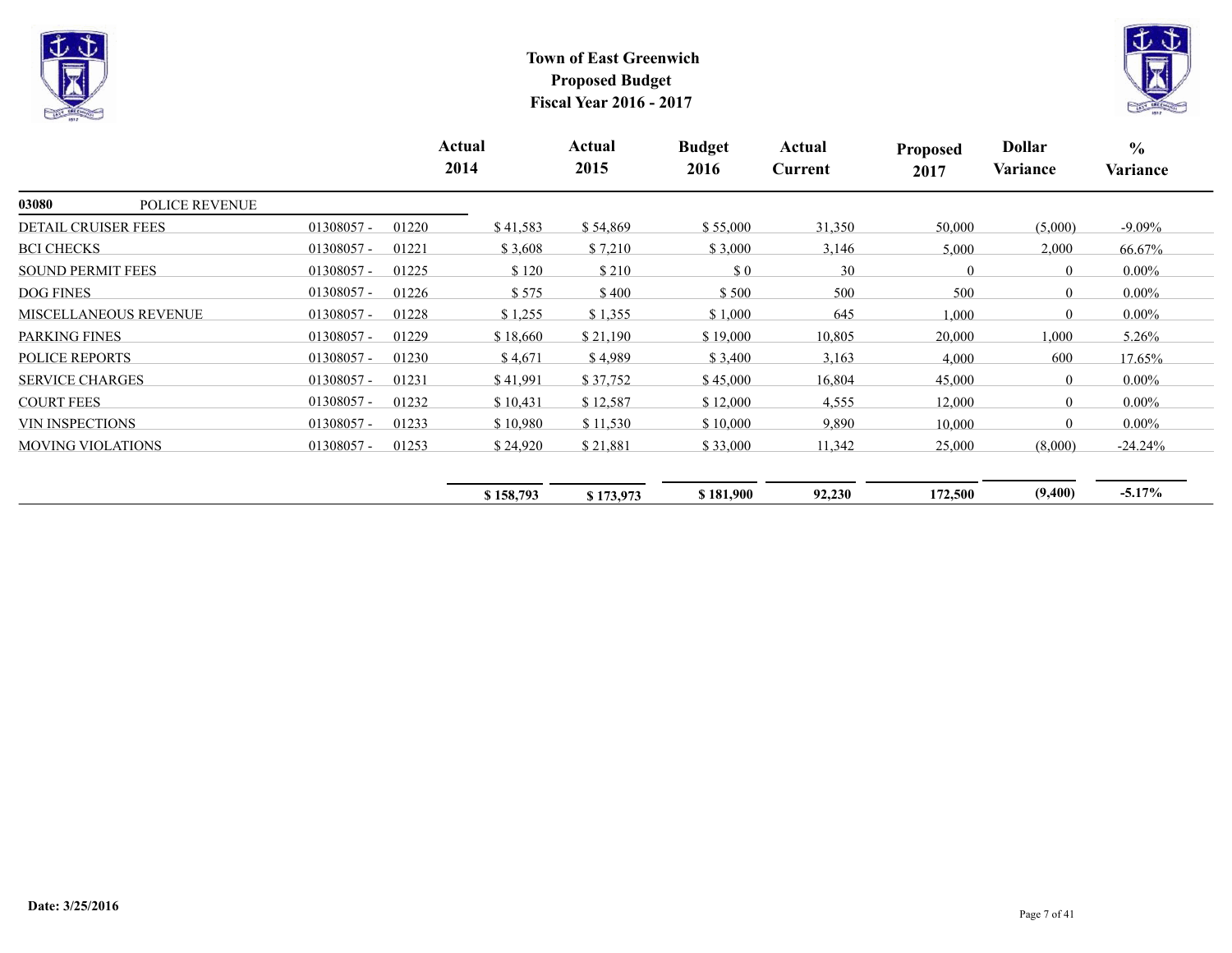



|                                  |              |       | Actual<br>2014 | Actual<br>2015 | <b>Budget</b><br>2016       | Actual<br>Current | <b>Proposed</b><br>2017 | <b>Dollar</b><br>Variance | $\frac{6}{9}$<br>Variance |
|----------------------------------|--------------|-------|----------------|----------------|-----------------------------|-------------------|-------------------------|---------------------------|---------------------------|
| 03085<br>MUNICIPAL COURT REVENUE |              |       |                |                |                             |                   |                         |                           |                           |
| <b>OVERPAYMENTS</b>              | 01308562 -   | 01052 | \$16           | $\sqrt{3}0$    | $\boldsymbol{\mathsf{S}}$ 0 | 75                | $\mathbf{0}$            | $\bf{0}$                  | $0.00\%$                  |
| <b>PARKING FINES</b>             | $01308562 -$ | 01229 | \$40           | \$220          | $\boldsymbol{\mathsf{S}}$ 0 | 340               | $\Omega$                | $\theta$                  | $0.00\%$                  |
| <b>SERVICE CHARGES</b>           | 01308562 -   | 01231 | \$2,820        | \$2,930        | \$3,500                     | ,600              | 3,500                   | $\bf{0}$                  | $0.00\%$                  |
| <b>COURT FEES</b>                | 01308562 -   | 01232 | \$22,837       | \$19,826       | \$28,000                    | 10,600            | 28,000                  | $\theta$                  | $0.00\%$                  |
| <b>ORDINANCE REVENUE</b>         | 01308562 -   | 01235 | \$100          | \$75           | $\boldsymbol{\mathsf{S}}$ 0 | $\mathbf{0}$      | $\mathbf{0}$            | $\theta$                  | $0.00\%$                  |
| MISCELLANEOUS INCOME             | 01308562 -   | 01279 | \$3,157        | \$1,655        | \$0                         | 525               | $\Omega$                | $\Omega$                  | $0.00\%$                  |
|                                  |              |       | \$28,969       | \$24,706       | \$31,500                    | 13,140            | 31,500                  |                           | $0.00\%$                  |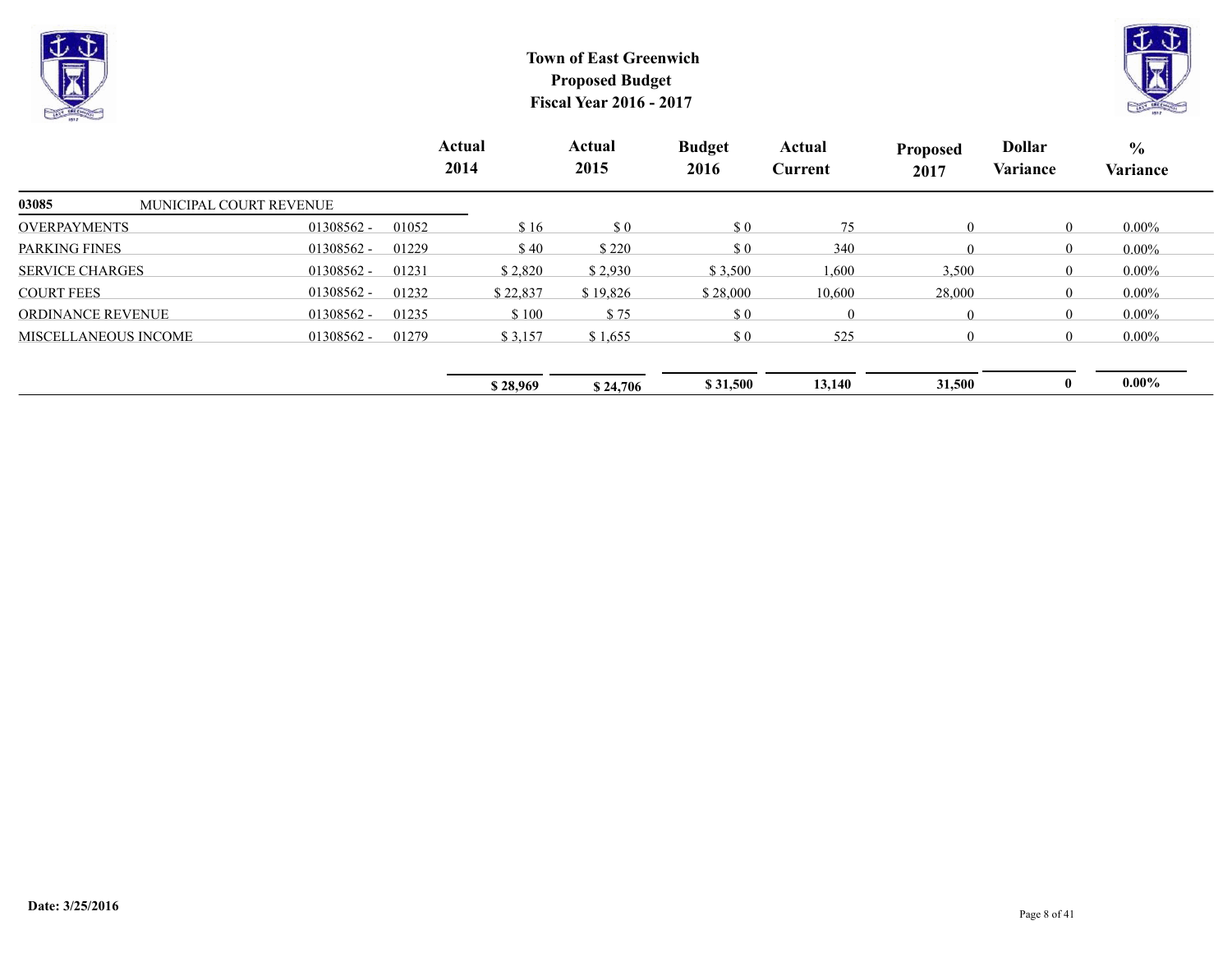



|                           |                                   |            |       | Actual<br>2014 | Actual<br>2015 | <b>Budget</b><br>2016 | Actual<br>Current | <b>Proposed</b><br>2017 | <b>Dollar</b><br>Variance | $\frac{0}{0}$<br>Variance |
|---------------------------|-----------------------------------|------------|-------|----------------|----------------|-----------------------|-------------------|-------------------------|---------------------------|---------------------------|
| 03099                     | OTHER INCOME                      |            |       |                |                |                       |                   |                         |                           |                           |
| HOTEL TAX                 |                                   | 01309959 - | 01131 | \$755          | \$720          | \$841                 | 332               | 940                     | 99                        | $11.77\%$                 |
| <b>BOND SUBSIDY</b>       |                                   | 01309959 - | 01270 | \$544,297      | \$548,436      | \$485,082             | 274,070           | 485,082                 | $\overline{0}$            | $0.00\%$                  |
| <b>IMPACT FEES</b>        |                                   | 01309959-  | 01271 | \$80,000       | \$80,000       | \$0                   | $\Omega$          | $\Omega$                | $\theta$                  | $0.00\%$                  |
|                           | <b>INTEREST ON DEL TAXES</b>      | 01309959 - | 01275 | \$163,647      | \$168,862      | \$150,000             | 95,227            | 155,000                 | 5,000                     | $3.33\%$                  |
|                           | <b>INTEREST ON INVESTED FUNDS</b> | 01309959 - | 01276 | \$2,300        | \$2,292        | \$10,000              | 3,326             | 7,000                   | (3,000)                   | $-30.00\%$                |
| <b>LIEN CERTIFICATES</b>  |                                   | 01309959 - | 01278 | \$10,880       | \$12,714       | \$11,000              | 6,301             | 11,000                  | $\theta$                  | $0.00\%$                  |
|                           | <b>MISCELLANEOUS INCOME</b>       | 01309959 - | 01279 | \$79,713       | \$57,860       | \$25,000              | 20,460            | 25,000                  | $\theta$                  | $0.00\%$                  |
| <b>MOORING FEES</b>       |                                   | 01309959 - | 01280 | \$28,240       | \$28,715       | \$28,000              | 21,565            | 28,000                  | $\Omega$                  | $0.00\%$                  |
|                           | <b>SEWER DEPT REIMBURSEMENT</b>   | 01309959 - | 01281 | \$43,000       | \$43,000       | \$43,000              | $\Omega$          | 43,000                  | $\Omega$                  | $0.00\%$                  |
|                           | <b>COMMUNICATION TOWER</b>        | 01309959 - | 01284 | \$109,163      | \$115,177      | \$120,127             | 64,581            | 123,240                 | 3,113                     | 2.59%                     |
| <b>BID DEPOSITS</b>       |                                   | 01309959 - | 01286 | \$200          | \$250          | \$0                   | $\Omega$          | $\theta$                | $\overline{0}$            | $0.00\%$                  |
| <b>TAX SALE FEES</b>      |                                   | 01309959 - | 01289 | \$15,489       | \$6,143        | \$0                   | 1,000             | $\Omega$                | $\overline{0}$            | $0.00\%$                  |
| <b>LAND TRUST REVENUE</b> |                                   | 01309959 - | 01293 | \$54,752       | \$17,785       | \$48,300              | $\Omega$          | 48,300                  | $\theta$                  | $0.00\%$                  |
| <b>NEIT</b>               |                                   | 01309959-  | 01299 | \$420,671      | \$418,167      | \$418,122             | 394,422           | 418,122                 | $\theta$                  | $0.00\%$                  |
|                           | <b>TRANSFER IN DEBT SERVICE</b>   | 01309959 - | 04444 | \$213,500      | \$178,390      | \$0                   | $\theta$          | $\theta$                | $\theta$                  | $0.00\%$                  |
| <b>TRANSFER IN</b>        |                                   | 01309959 - | 4444  | \$30,000       | $\$$ $0$       | \$0                   | $\overline{0}$    | $\Omega$                | $\overline{0}$            | $0.00\%$                  |
|                           |                                   |            |       | \$1,796,607    | \$1,678,511    | \$1,339,472           | 881,285           | 1,344,684               | 5,212                     | $0.39\%$                  |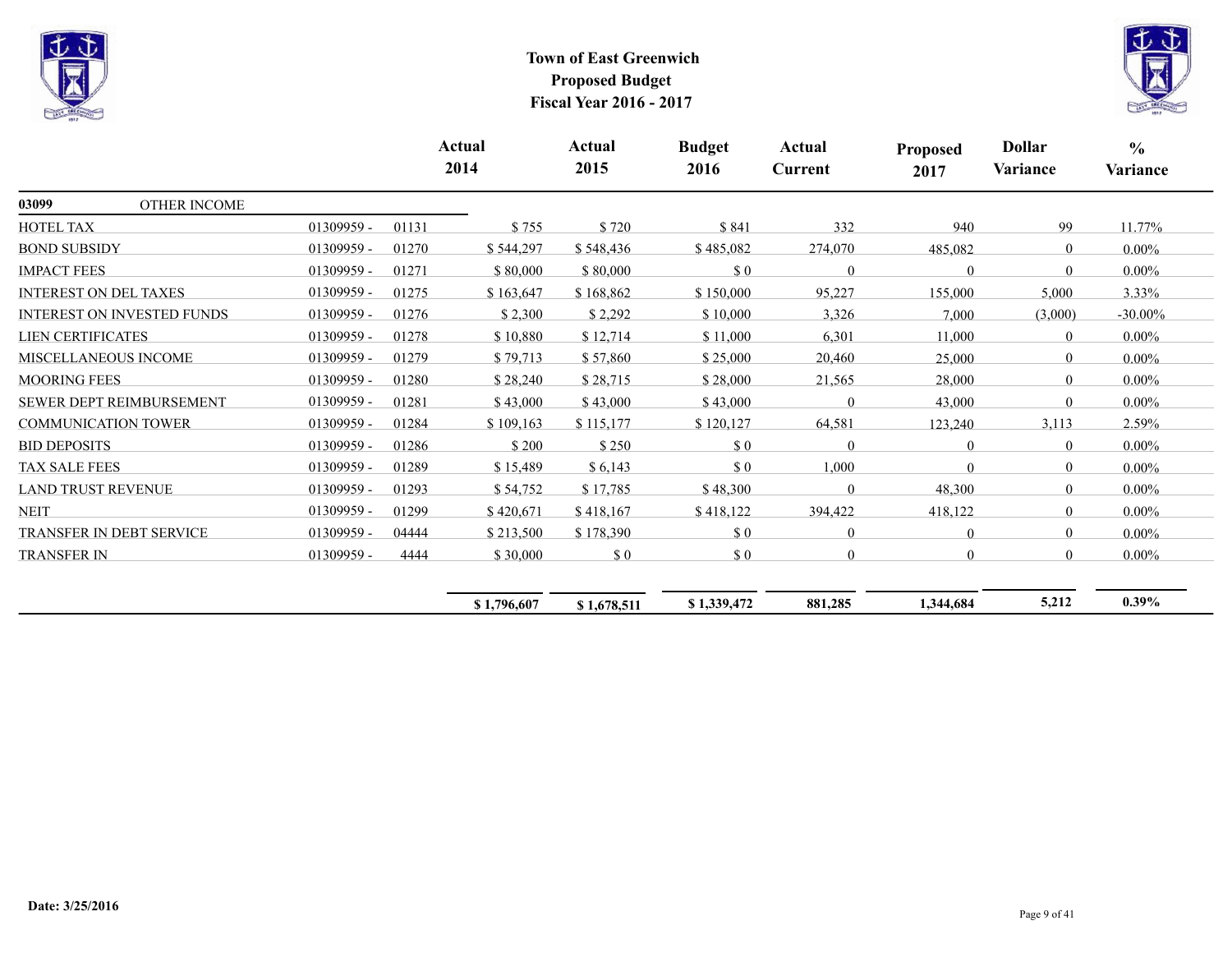| <b>Note</b><br><b>CALLER</b> |                        | <b>Town of East Greenwich</b><br><b>Proposed Budget</b><br><b>Fiscal Year 2016 - 2017</b><br>Actual |       |           |                |                       |                          |                         |                           |                           |  |  |
|------------------------------|------------------------|-----------------------------------------------------------------------------------------------------|-------|-----------|----------------|-----------------------|--------------------------|-------------------------|---------------------------|---------------------------|--|--|
|                              |                        |                                                                                                     |       | 2014      | Actual<br>2015 | <b>Budget</b><br>2016 | Actual<br><b>Current</b> | <b>Proposed</b><br>2017 | <b>Dollar</b><br>Variance | $\frac{6}{9}$<br>Variance |  |  |
| 04910                        | <b>FIRE DEPARTMENT</b> |                                                                                                     |       |           |                |                       |                          |                         |                           |                           |  |  |
| IN LIEU OF TAXES WARWICK     |                        | $01309149 -$                                                                                        | 01025 | \$313,141 | \$344,478      | $\sqrt{3}0$           | 114,826                  | $\theta$                | $\theta$                  | $0.00\%$                  |  |  |
| <b>RESCUE BILLING</b>        |                        | $01309149 -$                                                                                        | 01296 | \$654,217 | \$707,861      | \$650,000             | 430,657                  | 675,000                 | 25,000                    | 3.85%                     |  |  |
|                              |                        |                                                                                                     |       | \$967,358 | \$1,052,338    | \$650,000             | 545,483                  | 675,000                 | 25,000                    | 3.85%                     |  |  |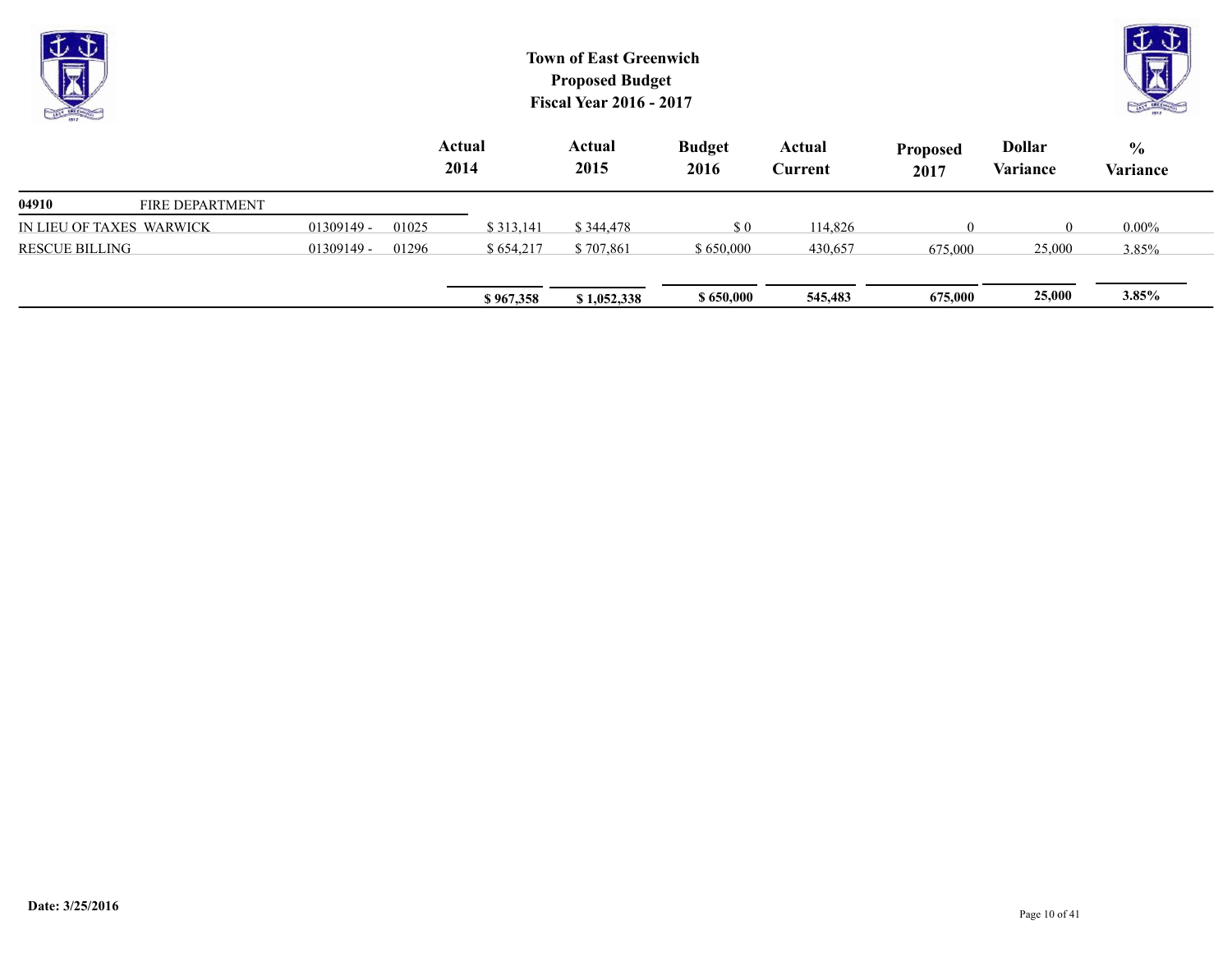| <b>Property</b><br>X |        | <b>Town of East Greenwich</b><br><b>Proposed Budget</b><br><b>Fiscal Year 2016 - 2017</b> |               |         |                 |               | $\sim$<br>- 31<br><b>STATISTICS</b><br><b>Contract</b><br><u>TAP</u> |
|----------------------|--------|-------------------------------------------------------------------------------------------|---------------|---------|-----------------|---------------|----------------------------------------------------------------------|
|                      | Actual | Actual                                                                                    | <b>Budget</b> | Actual  | <b>Proposed</b> | <b>Dollar</b> | $\frac{0}{0}$                                                        |
|                      | 2014   | 2015                                                                                      | 2016          | Current | 2017            | Variance      | Variance                                                             |

| Revenue<br>Total | .<br>X44<br>430<br>. <i>. .</i><br>$\cdot$ $\cdot$ | 59,291,257 و | 60.940.358 | 46.444.076 | 4. O.N<br>14.194.04 | 4.463<br>104 | $1.96\%$ |
|------------------|----------------------------------------------------|--------------|------------|------------|---------------------|--------------|----------|
|------------------|----------------------------------------------------|--------------|------------|------------|---------------------|--------------|----------|

**Contract Contract** 

÷.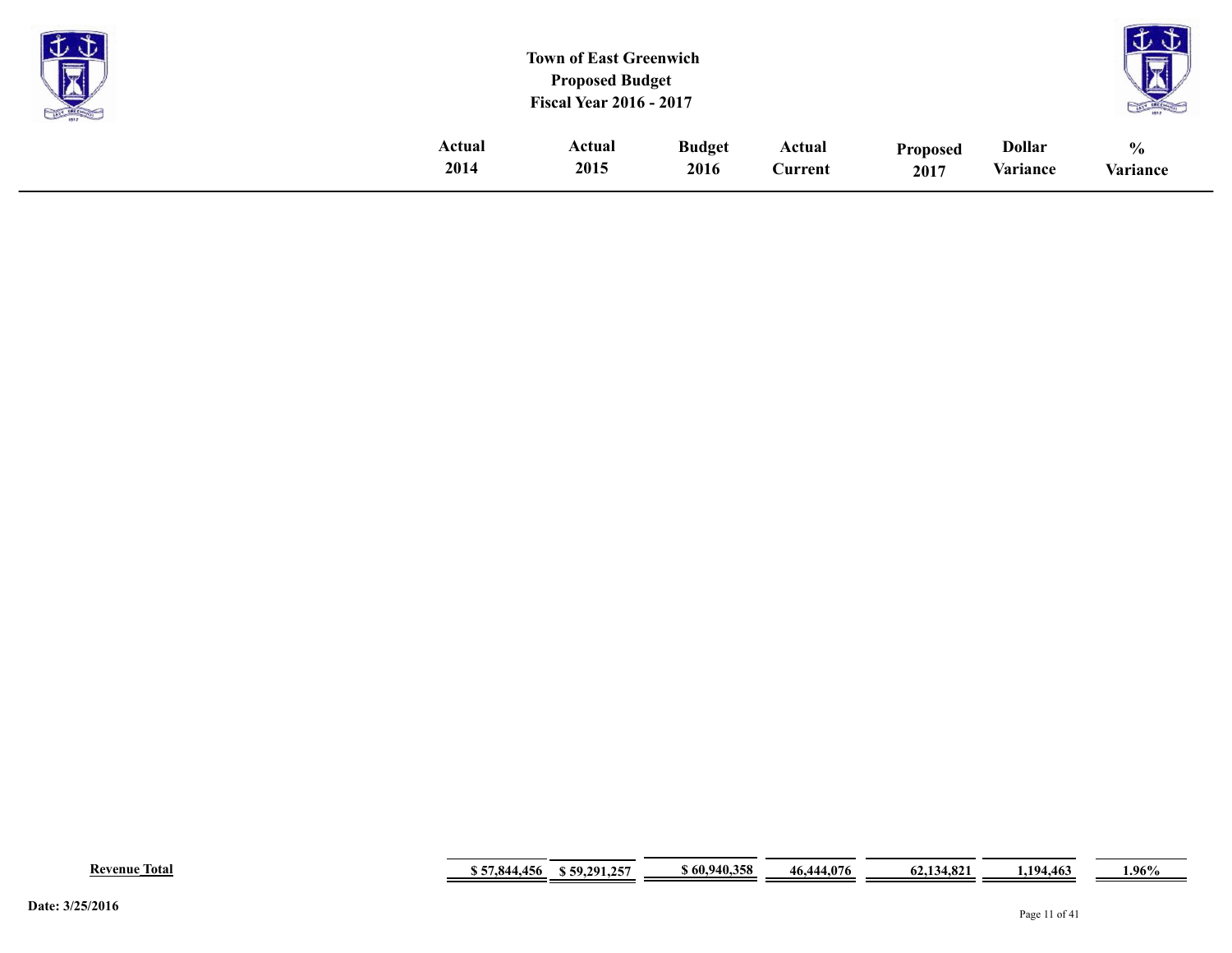



|                                  |                        | Actual<br>2014 | Actual<br>2015                                   | <b>Budget</b><br>2016                            | Actual<br>Current | Proposed<br>2017 | <b>Dollar</b><br>Variance | $\frac{6}{6}$<br>Variance |
|----------------------------------|------------------------|----------------|--------------------------------------------------|--------------------------------------------------|-------------------|------------------|---------------------------|---------------------------|
| 04020<br>TOWN MANAGER & COUNCIL  |                        |                |                                                  |                                                  |                   |                  |                           |                           |
| <b>DIRECTOR'S PAY</b>            | $01402011 -$<br>00001  | \$110,354      | \$118,919                                        | \$120,819                                        | 87,361            | 123,235          | 2,416                     | $2.00\%$                  |
| <b>TOWN COUNCIL</b>              | 000010<br>$01402011 -$ | \$9,300        | \$9,300                                          | \$9,300                                          | 6,200             | 9,300            | $\Omega$                  | $0.00\%$                  |
| <b>STAFF PAY</b>                 | $01402011 -$<br>00002  | \$50,216       | \$29,797                                         | \$97,308                                         | 66,628            | 133,679          | 36,371                    | 37.38%                    |
| <b>LONGEVITY</b>                 | $01402011 -$<br>00004  | \$3,415        | $\boldsymbol{\mathsf{S}}\boldsymbol{\mathsf{0}}$ | $\boldsymbol{\mathsf{S}}\boldsymbol{\mathsf{0}}$ | $\overline{0}$    | 1,601            | 1,601                     | 100.00%                   |
| <b>OVERTIME</b>                  | $01402011 -$<br>00008  | \$1,108        | \$296                                            | $\boldsymbol{\mathsf{S}}\boldsymbol{\mathsf{0}}$ | $\boldsymbol{0}$  | $\mathbf{0}$     | $\mathbf{0}$              | $0.00\%$                  |
|                                  |                        | \$174,393      | \$158,313                                        | \$227,427                                        | 160,189           | 267,815          | 40,388                    | 17.76%                    |
| <b>FUNCTIONS &amp; MEETINGS</b>  | $01402012 -$<br>00089  | \$248          | \$1,267                                          | \$900                                            | 881               | 900              | $\Omega$                  | $0.00\%$                  |
| <b>MEMBERSHIP DUES</b>           | $01402012 -$<br>00115  | \$6,180        | \$6,030                                          | \$6,200                                          | 5,807             | 6,200            | $\theta$                  | $0.00\%$                  |
| <b>INAUGURATION</b>              | $01402012 -$<br>00180  | \$462          | \$3,043                                          | \$500                                            | $\theta$          | 3,000            | 2,500                     | 500.00%                   |
| <b>BOOKS &amp; SUBSCRIPTIONS</b> | $01402013 -$<br>00208  | \$318          | \$0                                              | \$150                                            | 102               | 150              | $\theta$                  | $0.00\%$                  |
| <b>OFFICE SUPPLIES</b>           | $01402013 -$<br>00256  | \$1,745        | \$1,934                                          | \$1,750                                          | 3,565             | 1,750            | $\Omega$                  | $0.00\%$                  |
|                                  |                        | 8,953          | 12,273                                           | 9,500                                            | 10,355            | 12,000           | 2,500                     | 26.32%                    |
|                                  |                        | \$183,346      | \$170,586                                        | \$236,927                                        | 170,544           | 279,815          | 42,888                    | 18.10%                    |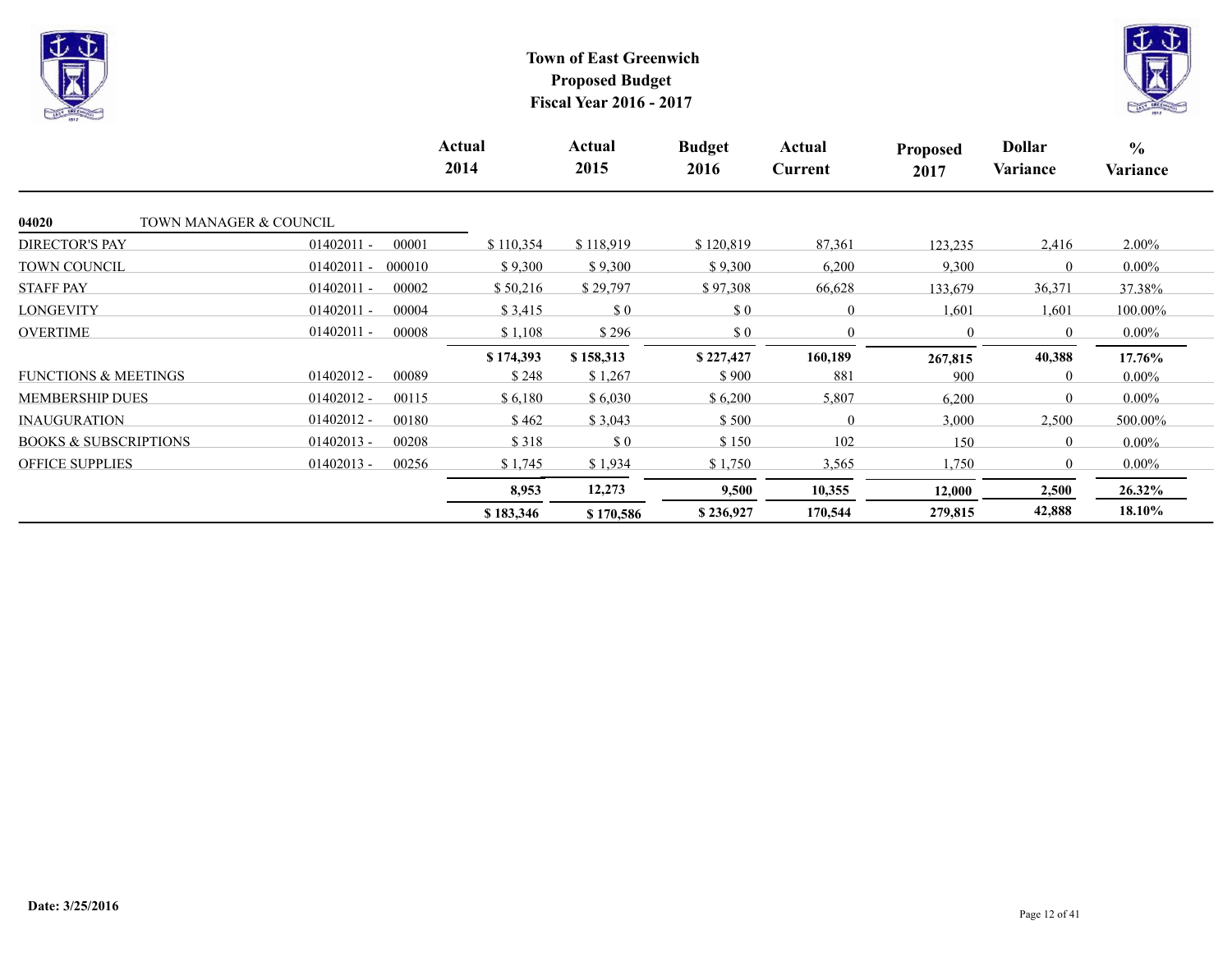



|                            |              |       | Actual<br>2014 | Actual<br>2015 | <b>Budget</b><br>2016 | Actual<br>Current | <b>Proposed</b><br>2017 | <b>Dollar</b><br>Variance | $\frac{6}{6}$<br>Variance |
|----------------------------|--------------|-------|----------------|----------------|-----------------------|-------------------|-------------------------|---------------------------|---------------------------|
| 04030<br>TOWN CLERK        |              |       |                |                |                       |                   |                         |                           |                           |
| <b>DIRECTOR'S PAY</b>      | $01403011 -$ | 00001 | \$71,518       | \$73,663       | \$74,849              | 54,121            | 76,346                  | 1,497                     | 2.00%                     |
| <b>STAFF PAY</b>           | $01403011 -$ | 00002 | \$132,616      | \$140,967      | \$141,020             | 101,425           | 144,004                 | 2,984                     | 2.12%                     |
| LONGEVITY                  | $01403011 -$ | 00004 | \$7,377        | \$8,057        | \$8,083               | 8,084             | 8,438                   | 355                       | 4.39%                     |
| <b>OVERTIME</b>            | $01403011 -$ | 00008 | \$0            | \$61           | \$0                   | 124               | $\theta$                | $\mathbf{0}$              | $0.00\%$                  |
|                            |              |       | \$211,511      | \$222,748      | \$223,952             | 163,755           | 228,788                 | 4,836                     | 2.16%                     |
| <b>ADVERTISING</b>         | $01403012 -$ | 00027 | \$349          | \$621          | \$1,000               | 548               | 1,000                   | $\mathbf{0}$              | $0.00\%$                  |
| CODIFICATION OF ORDINANCES | $01403012 -$ | 00045 | \$0            | \$4,875        | \$5,000               | $\Omega$          | 5,000                   | $\overline{0}$            | $0.00\%$                  |
| EOUIPMENT MAINTENANCE      | 01403012 -   | 00073 | \$104          | \$ 0           | \$750                 | 500               | 750                     | $\overline{0}$            | $0.00\%$                  |
| <b>MEMBERSHIP DUES</b>     | $01403012 -$ | 00115 | \$370          | \$550          | \$500                 | 550               | 500                     | $\theta$                  | $0.00\%$                  |
| <b>MICROFILMING</b>        | 01403012 -   | 00117 | \$6,453        | \$4,678        | \$8,000               | 5,441             | 8,000                   | $\theta$                  | $0.00\%$                  |
| <b>PRINTING</b>            | $01403012 -$ | 00131 | \$330          | \$728          | \$750                 | 335               | 750                     | $\theta$                  | $0.00\%$                  |
| PROFESSIONAL SERVICES      | $01403012 -$ | 00133 | \$4,232        | \$3,813        | \$2,900               | 2,750             | 3,300                   | 400                       | 13.79%                    |
| <b>DOG LICENSING</b>       | $01403013 -$ | 00226 | \$209          | \$234          | \$500                 | 236               | 500                     | $\overline{0}$            | $0.00\%$                  |
| <b>OFFICE SUPPLIES</b>     | $01403013 -$ | 00256 | \$1,880        | \$1,534        | \$1,900               | 1,499             | 1,900                   | $\mathbf{0}$              | $0.00\%$                  |
|                            |              |       | 13,926         | 17,034         | 21,300                | 11,858            | 21,700                  | 400                       | 1.88%                     |
|                            |              |       | \$225,436      | \$239,782      | \$245,252             | 175,613           | 250,488                 | 5,236                     | 2.13%                     |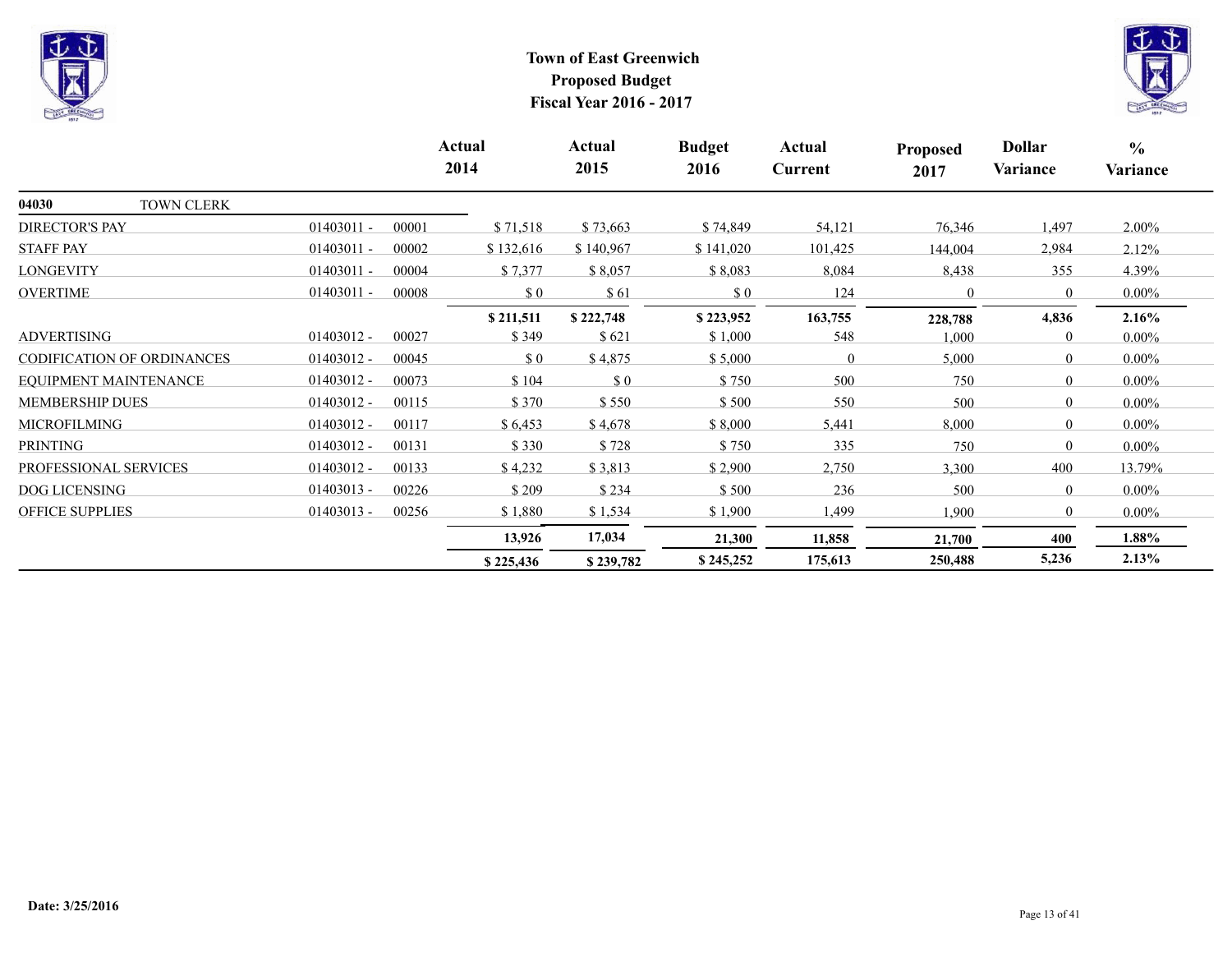| $\vee \vee$<br>$\overline{\nabla}$<br>$\triangle$<br><b>COLLEGE CALLING</b> |       |              | <b>Town of East Greenwich</b><br><b>Proposed Budget</b><br><b>Fiscal Year 2016 - 2017</b> |                |                |                       |                   |                         |                           |                           |  |  |
|-----------------------------------------------------------------------------|-------|--------------|-------------------------------------------------------------------------------------------|----------------|----------------|-----------------------|-------------------|-------------------------|---------------------------|---------------------------|--|--|
|                                                                             |       |              |                                                                                           | Actual<br>2014 | Actual<br>2015 | <b>Budget</b><br>2016 | Actual<br>Current | <b>Proposed</b><br>2017 | <b>Dollar</b><br>Variance | $\frac{6}{6}$<br>Variance |  |  |
| 04040                                                                       | LEGAL |              |                                                                                           |                |                |                       |                   |                         |                           |                           |  |  |
| CLAIMS RESERVE                                                              |       | $01404012 -$ | 00043                                                                                     | \$5,000        | \$76,626       | \$2,000               | 356,727           | 2,000                   | $\Omega$                  | $0.00\%$                  |  |  |
| <b>FEES &amp; LEGAL SERVICES</b>                                            |       | $01404012 -$ | 00081                                                                                     | \$170,606      | \$168,298      | \$168,000             | 116,104           | 168,000                 |                           | $0.00\%$                  |  |  |

**\$ 175,606 \$ 246,401 \$ 172,500 473,268 172,500 0 0.00% 175,606 246,401 172,500 473,268 172,500 0 0.00%**

FUNCTIONS & MEETINGS 01404012 - 00089 \$ 0 \$ 1,478 \$ 2,500 437 2,500 0 0.00%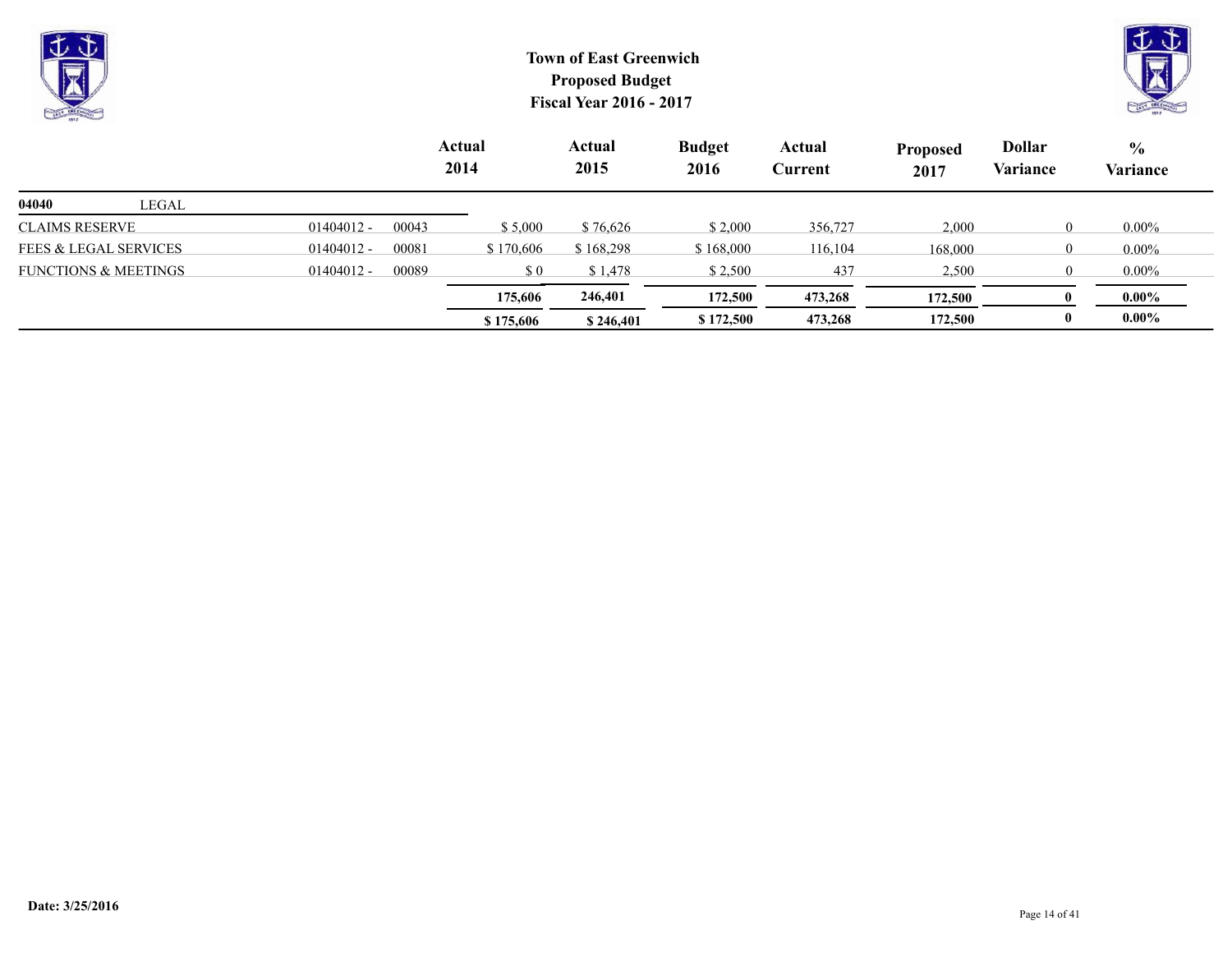



|                                 |                       | Actual<br>2014 | Actual<br>2015 | <b>Budget</b><br>2016 | Actual<br>Current | <b>Proposed</b><br>2017 | <b>Dollar</b><br>Variance | $\%$<br>Variance |
|---------------------------------|-----------------------|----------------|----------------|-----------------------|-------------------|-------------------------|---------------------------|------------------|
| 04045<br><b>MUNICIPAL COURT</b> |                       |                |                |                       |                   |                         |                           |                  |
| <b>DIRECTOR'S PAY</b>           | 00001<br>$01404511 -$ | \$5,000        | \$5,000        | \$5,000               | 5,000             | 5,000                   | $\Omega$                  | $0.00\%$         |
| <b>STAFF PAY</b>                | 00002<br>$01404511 -$ | \$31,445       | \$31,636       | \$32,270              | 23,058            | 32,915                  | 645                       | $2.00\%$         |
| <b>LONGEVITY</b>                | $01404511 -$<br>00004 | \$1,075        | \$1,292        | \$1,291               | 1,291             | 1,317                   | 26                        | 2.01%            |
|                                 |                       | \$37,520       | \$37,927       | \$38,561              | 29,349            | 39,232                  | 671                       | 1.74%            |
| PROGRAM COSTS                   | 000852<br>01404512 -  | \$888          | \$69           | \$1,500               |                   | 1,500                   | $\theta$                  | $0.00\%$         |
|                                 |                       | 888            | 69             | 1,500                 | 71                | 1,500                   |                           | $0.00\%$         |
|                                 |                       | \$38,408       | \$37,996       | \$40,061              | 29,420            | 40,732                  | 671                       | $1.67\%$         |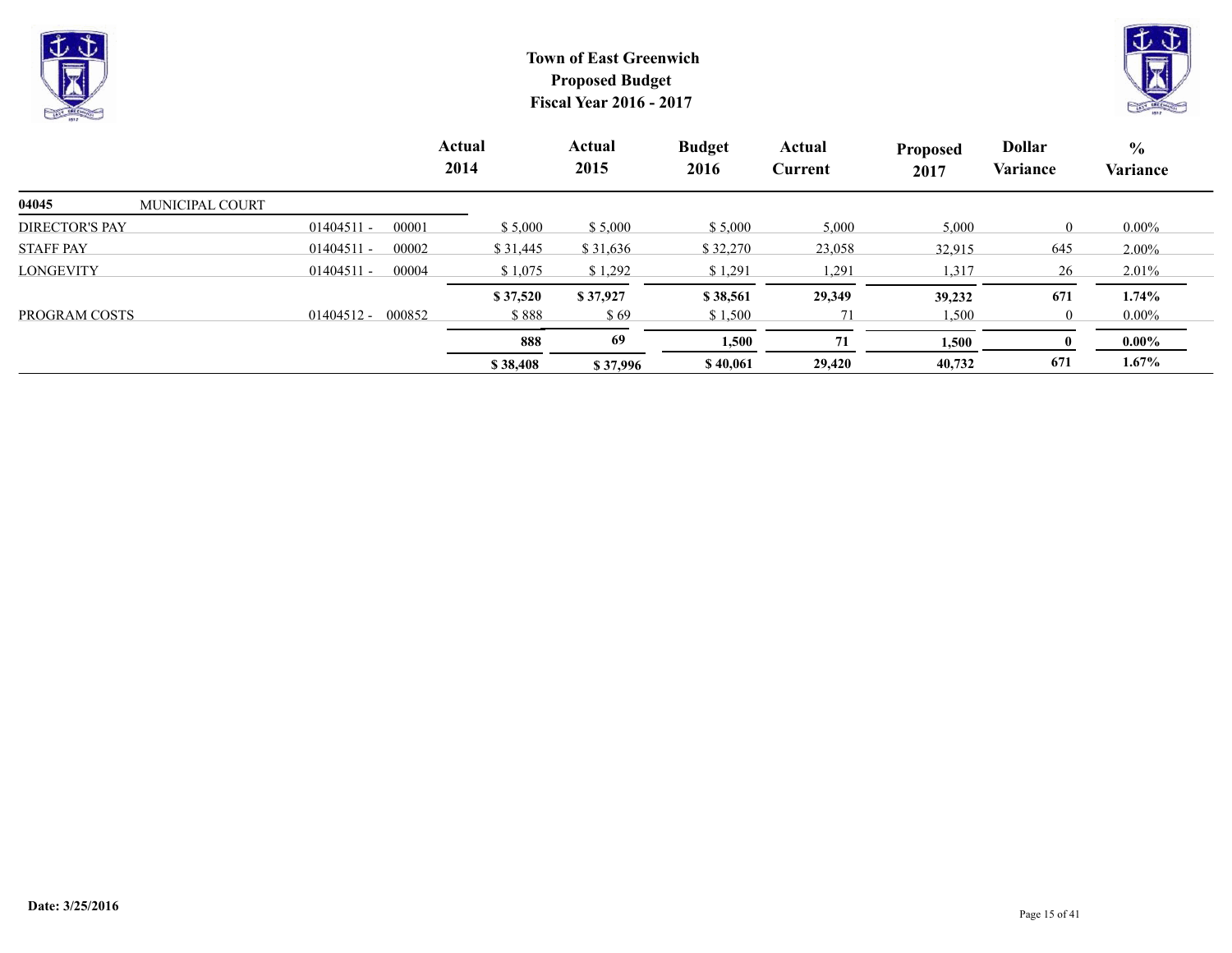| $J\Phi$<br><b>R</b><br><b>CALL CALLING</b> |               |              |       |                       | <b>Town of East Greenwich</b><br><b>Proposed Budget</b><br><b>Fiscal Year 2016 - 2017</b> |                       |                   |                         |                           | JU<br>CAST CREEK          |
|--------------------------------------------|---------------|--------------|-------|-----------------------|-------------------------------------------------------------------------------------------|-----------------------|-------------------|-------------------------|---------------------------|---------------------------|
|                                            |               |              |       | <b>Actual</b><br>2014 | <b>Actual</b><br>2015                                                                     | <b>Budget</b><br>2016 | Actual<br>Current | <b>Proposed</b><br>2017 | <b>Dollar</b><br>Variance | $\frac{6}{6}$<br>Variance |
| 04050                                      | PROBATE JUDGE |              |       |                       |                                                                                           |                       |                   |                         |                           |                           |
| <b>DIRECTOR'S PAY</b>                      |               | $01405011 -$ | 00001 | \$5,500               | \$5,500                                                                                   | \$5,500               | 5,500             | 5,500                   | $\theta$                  | $0.00\%$                  |
|                                            |               |              |       | \$5,500               | \$5,500                                                                                   | \$5,500               | 5,500             | 5,500                   | $\mathbf{0}$              | $0.00\%$                  |
|                                            |               |              |       |                       |                                                                                           |                       |                   |                         | $\bf{0}$                  |                           |

**\$ 5,500 \$ 5,500 \$ 5,500 5,500 5,500 0 0.00%**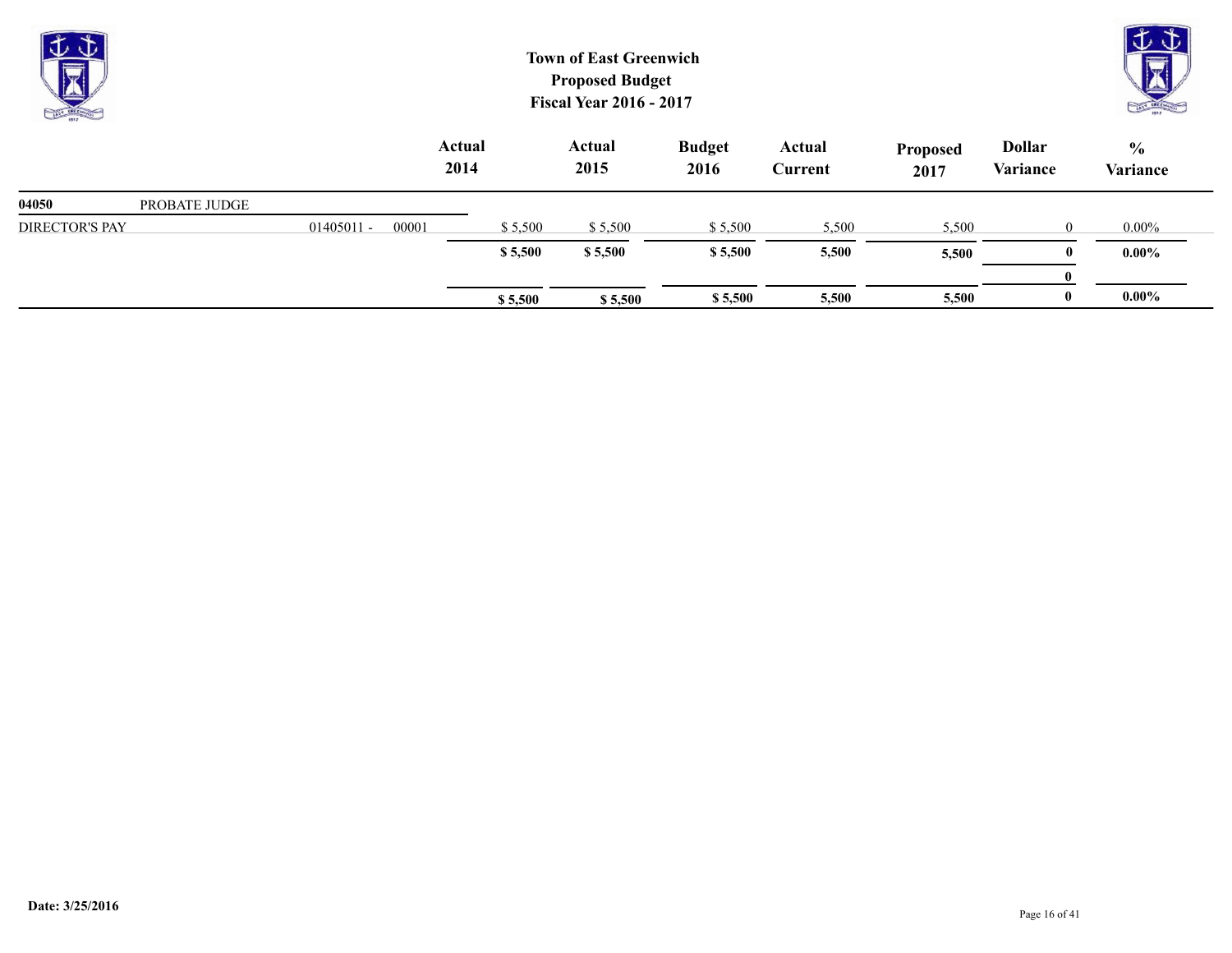



|                          |                                |              |       | Actual<br>2014 | Actual<br>2015 | <b>Budget</b><br>2016       | Actual<br>Current | <b>Proposed</b><br>2017 | <b>Dollar</b><br>Variance | $\frac{0}{0}$<br>Variance |
|--------------------------|--------------------------------|--------------|-------|----------------|----------------|-----------------------------|-------------------|-------------------------|---------------------------|---------------------------|
| 04060                    | <b>EMPLOYEE BENEFITS</b>       |              |       |                |                |                             |                   |                         |                           |                           |
|                          | <b>CONTINUING EDUCATION</b>    | $01406012 -$ | 00053 | \$6,909        | \$27,238       | \$10,000                    | 22,789            | 10,000                  | $\theta$                  | $0.00\%$                  |
| <b>DENTAL INSURANCE</b>  |                                | $01406012 -$ | 00059 | \$116,618      | \$117,370      | \$133,860                   | 71,468            | 133,339                 | (521)                     | $-0.39%$                  |
| <b>HR CONSULTANT</b>     |                                | $01406012 -$ | 00060 | $\Omega$       | \$30,000       | $\sqrt{3}0$                 | $\Omega$          | $\Omega$                | $\theta$                  | $0.00\%$                  |
| <b>EMPLOYEE AWARDS</b>   |                                | $01406012 -$ | 00071 | \$7,606        | \$3,036        | \$4,000                     | 3,441             | 4,000                   | $\Omega$                  | $0.00\%$                  |
| <b>HEALTH INSURANCE</b>  |                                | $01406012 -$ | 00093 | \$2,525,481    | \$2,421,382    | \$2,643,873                 | 1,810,237         | 2,595,972               | (47,901)                  | $-1.81%$                  |
|                          | <b>LEGAL FUND-DPW UNION</b>    | $01406012 -$ | 00105 | \$5,741        | \$5,875        | \$6,500                     | 4,013             | 6,500                   | $\theta$                  | $0.00\%$                  |
| <b>RETIREMENT - FIRE</b> |                                | $01406012 -$ | 00146 | \$479,664      | \$627,039      | \$680,758                   | 494,181           | 719,079                 | 38,321                    | 5.63%                     |
| RETIREMENT-POLICE        |                                | $01406012 -$ | 00147 | \$417,375      | \$565,061      | \$586,146                   | 477,088           | 617,734                 | 31,588                    | 5.39%                     |
| RETIREMENT-TOWN          |                                | $01406012 -$ | 00148 | \$13,711       | \$0            | $\boldsymbol{\mathsf{S}}$ 0 | $\Omega$          | $\Omega$                | $\Omega$                  | $0.00\%$                  |
| DPW UNION PENSION        |                                | $01406012 -$ | 00150 | \$20,261       | \$23,053       | \$29,392                    | 19,294            | 29,392                  | $\Omega$                  | $0.00\%$                  |
| <b>RETIREMENT-TOWN</b>   |                                | $01406012 -$ | 00152 | \$211,077      | \$281,050      | \$244,867                   | 194,217           | 245,320                 | 453                       | 0.18%                     |
| <b>SOCIAL SECURITY</b>   |                                | $01406012 -$ | 00155 | \$697,344      | \$760,374      | \$798,686                   | 597,992           | 826,878                 | 28,192                    | $3.53\%$                  |
|                          | <b>GASB 45 CONTRIBUTIONS</b>   | $01406012 -$ | 00156 | \$250,000      | \$300,000      | \$350,000                   | 350,000           | 350,000                 | $\Omega$                  | $0.00\%$                  |
|                          | TRAINING/CONFERENCES           | $01406012 -$ | 00171 | \$13,601       | \$9,124        | \$15,000                    | 11,516            | 15,000                  | $\Omega$                  | $0.00\%$                  |
|                          | <b>STATE PENSION INCENTIVE</b> | $01406012 -$ | 00172 | \$62,403       | \$62,403       | \$62,395                    | $\Omega$          | $\Omega$                | (62, 395)                 | $-100.00\%$               |
|                          | UNEMPLOYMENT INSURANCE         | $01406012 -$ | 00173 | \$5,121        | \$7,199        | \$15,000                    | 21,640            | 15,000                  | $\Omega$                  | $0.00\%$                  |
| HEALTH BUYBACK           |                                | $01406012 -$ | 00174 | \$23,237       | \$23,287       | \$27,458                    | 12,255            | 27,458                  | $\Omega$                  | $0.00\%$                  |
|                          |                                |              |       | 4,856,148      | 5,263,491      | 5,607,935                   | 4,090,130         | 5,595,672               | (12, 263)                 | $-0.22\%$                 |
|                          |                                |              |       | \$4,856,148    | \$5,263,491    | \$5,607,935                 | 4,090,130         | 5,595,672               | (12, 263)                 | $-0.22%$                  |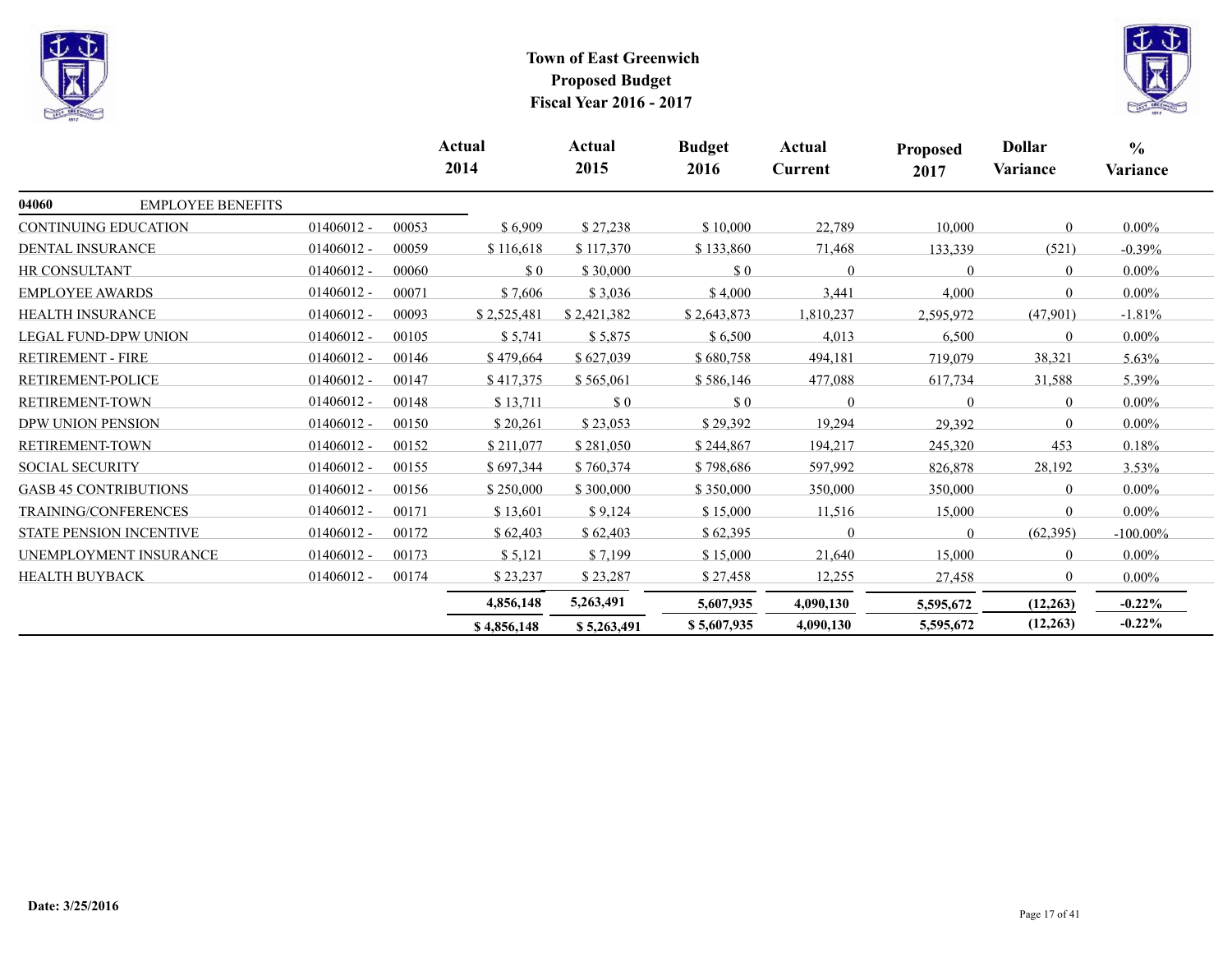



|                              |              |       | Actual<br>2014 | Actual<br>2015 | <b>Budget</b><br>2016 | Actual<br>Current | <b>Proposed</b><br>2017 | <b>Dollar</b><br>Variance | $\frac{6}{9}$<br><b>Variance</b> |
|------------------------------|--------------|-------|----------------|----------------|-----------------------|-------------------|-------------------------|---------------------------|----------------------------------|
| 04070<br><b>INSURANCE</b>    |              |       |                |                |                       |                   |                         |                           |                                  |
| LIFE INSURANCE               | $01407012 -$ | 00107 | \$29,638       | \$34,677       | \$35,701              | 34,821            | 36,700                  | 999                       | 2.80%                            |
| PROPERTY INSURANCE           | $01407012 -$ | 00123 | \$277,695      | \$275,069      | \$300,000             | 266,193           | 300,000                 | $\overline{0}$            | $0.00\%$                         |
| POLICE DISABILITY INSURANCE  | $01407012 -$ | 00125 | \$876          | \$1,070        | \$1,027               | 672               | 1,027                   | $\Omega$                  | $0.00\%$                         |
| <b>WORKER'S COMPENSATION</b> | $01407012 -$ | 00181 | \$64.098       | \$65,253       | \$70,000              | 64,014            | 75,250                  | 5,250                     | $7.50\%$                         |
|                              |              |       | 372,307        | 376,069        | 406,728               | 365,700           | 412,977                 | 6,249                     | $1.54\%$                         |
|                              |              |       | \$372,307      | \$376,069      | \$406,728             | 365,700           | 412,977                 | 6,249                     | $1.54\%$                         |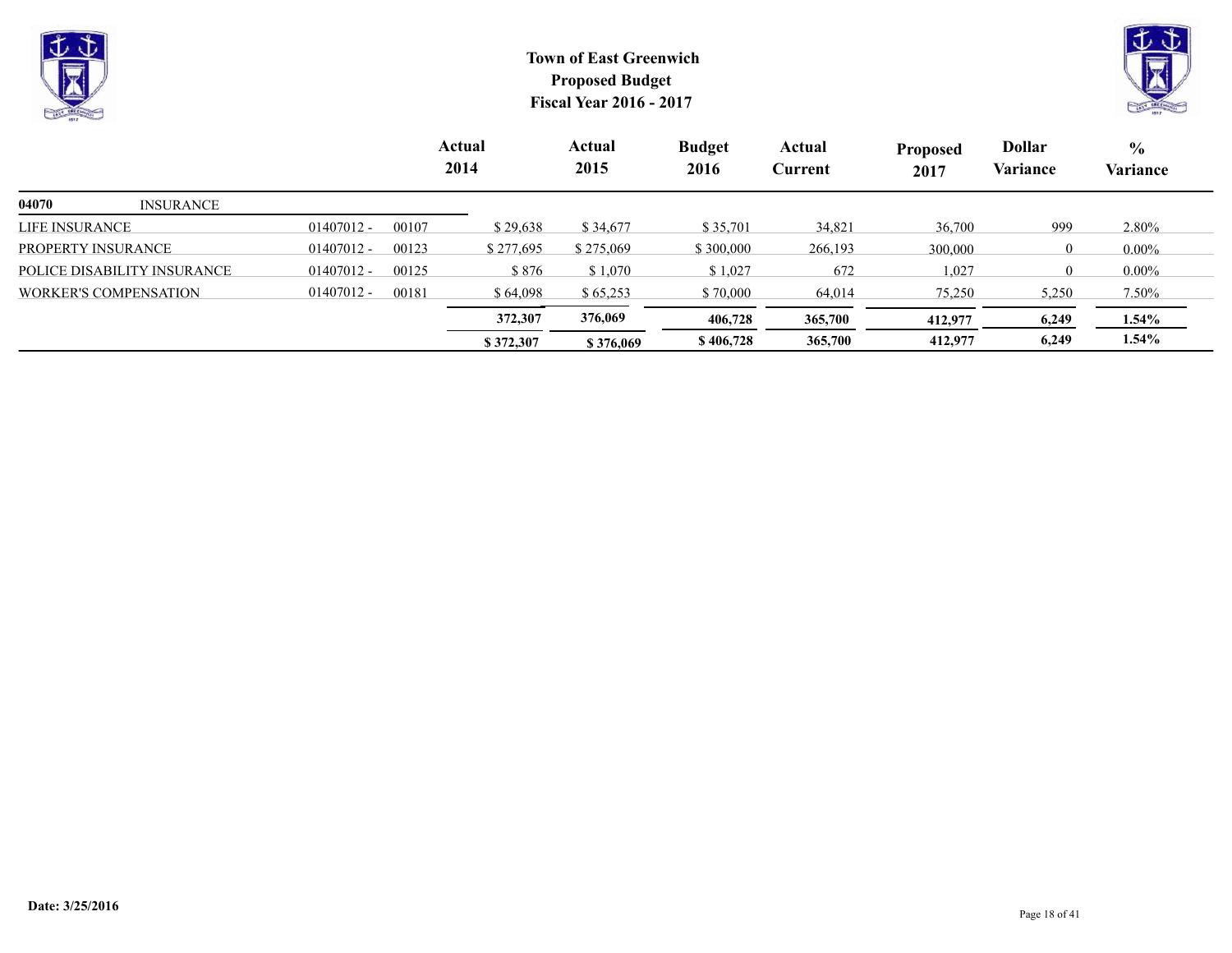| $\overline{\bigtriangledown}$<br><b>CONTRACTOR</b> |                    |              |       | <b>Town of East Greenwich</b><br><b>Proposed Budget</b><br><b>Fiscal Year 2016 - 2017</b> |                | $\mathbb{U} \mathbb{U}$ |                   |                         |                           |                                  |
|----------------------------------------------------|--------------------|--------------|-------|-------------------------------------------------------------------------------------------|----------------|-------------------------|-------------------|-------------------------|---------------------------|----------------------------------|
|                                                    |                    |              |       | Actual<br>2014                                                                            | Actual<br>2015 | <b>Budget</b><br>2016   | Actual<br>Current | <b>Proposed</b><br>2017 | <b>Dollar</b><br>Variance | $\frac{6}{9}$<br><b>Variance</b> |
| 04080                                              | <b>CONTINGENCY</b> |              |       |                                                                                           |                |                         |                   |                         |                           |                                  |
| CONTINGENCY FUND                                   |                    | $01408012 -$ | 00051 | \$20,628                                                                                  | \$4,016        | \$12,500                | 12,808            | 12,500                  | $\theta$                  | $0.00\%$                         |

 $$ 20,628$  $$ 4,016$  $$ 12,500$  $12,808$  $12,500$  $0$  $0.00\%$  **20,628 4,016 12,500 12,808 12,500 0 0.00%**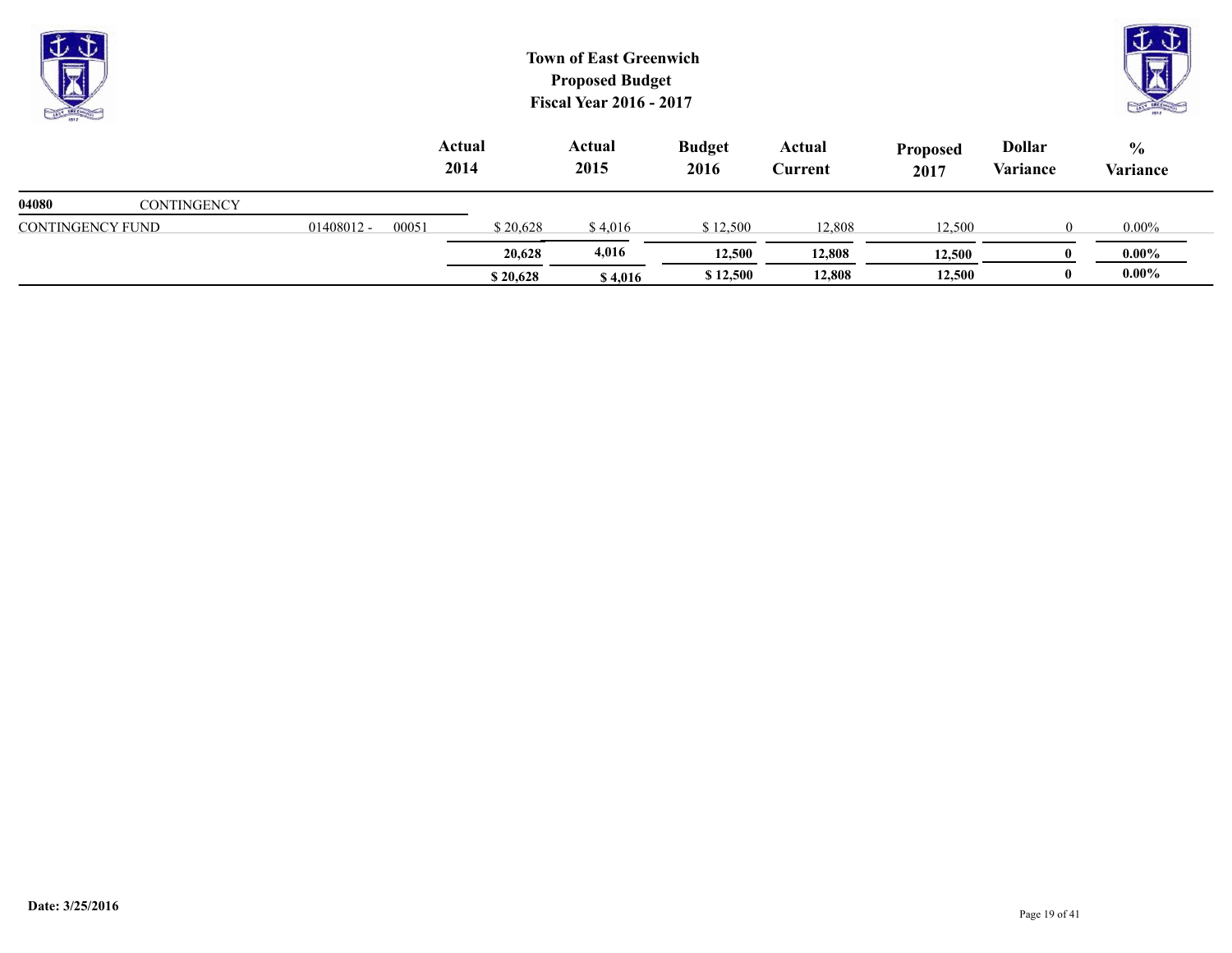



|                                     |              | Actual<br>2014 |         | Actual<br>2015 | <b>Budget</b><br>2016 | Actual<br>Current | <b>Proposed</b><br>2017 | <b>Dollar</b><br>Variance | $\frac{6}{6}$<br>Variance |
|-------------------------------------|--------------|----------------|---------|----------------|-----------------------|-------------------|-------------------------|---------------------------|---------------------------|
| 04110<br><b>BOARD OF CANVASSERS</b> |              |                |         |                |                       |                   |                         |                           |                           |
| <b>TEMPORARY HELP</b>               | $01411011 -$ | 00003          | \$382   | \$1,387        | \$2,500               | 528               | 2,500                   | $\theta$                  | $0.00\%$                  |
| <b>ELECTION OFFICIALS</b>           | $01411011 -$ | 00006          | \$5,096 | \$15,735       | \$10,000              | 7,054             | 19,000                  | 9,000                     | 90.00%                    |
| <b>BOARD</b>                        | $01411011 -$ | 00023          | \$850   | \$2,995        | \$2,800               | 2,750             | 3,700                   | 900                       | 32.14%                    |
|                                     |              |                | \$6,328 | \$20,117       | \$15,300              | 10,332            | 25,200                  | 9,900                     | 64.71%                    |
| <b>ADVERTISING</b>                  | $01411012 -$ | 00027          | \$4     | \$761          | \$1,000               | 953               | 1,000                   | $\theta$                  | $0.00\%$                  |
| POLICE DETAILS                      | $01411012 -$ | 00028          | \$0     | \$1,500        | \$1,500               | $\overline{0}$    | 2,500                   | 1,000                     | 66.67%                    |
| <b>FINANCIAL TOWN MEETING</b>       | $01411012 -$ | 00083          | \$1,701 | \$1,586        | \$1,700               | 1,102             | 1,700                   | $\theta$                  | $0.00\%$                  |
| <b>FOOD</b>                         | $01411012 -$ | 00085          | \$0     | \$1,956        | \$1,500               | 1,417             | 3,500                   | 2,000                     | 133.33%                   |
| <b>OFFICE SUPPLIES</b>              | $01411013 -$ | 00256          | \$714   | \$1,554        | \$1,500               | 1,112             | 2,000                   | 500                       | 33.33%                    |
|                                     |              |                | 2,418   | 7,357          | 7,200                 | 4,583             | 10,700                  | 3,500                     | 48.61%                    |
|                                     |              |                | \$8,745 | \$27,474       | \$22,500              | 14,915            | 35,900                  | 13,400                    | 59.56%                    |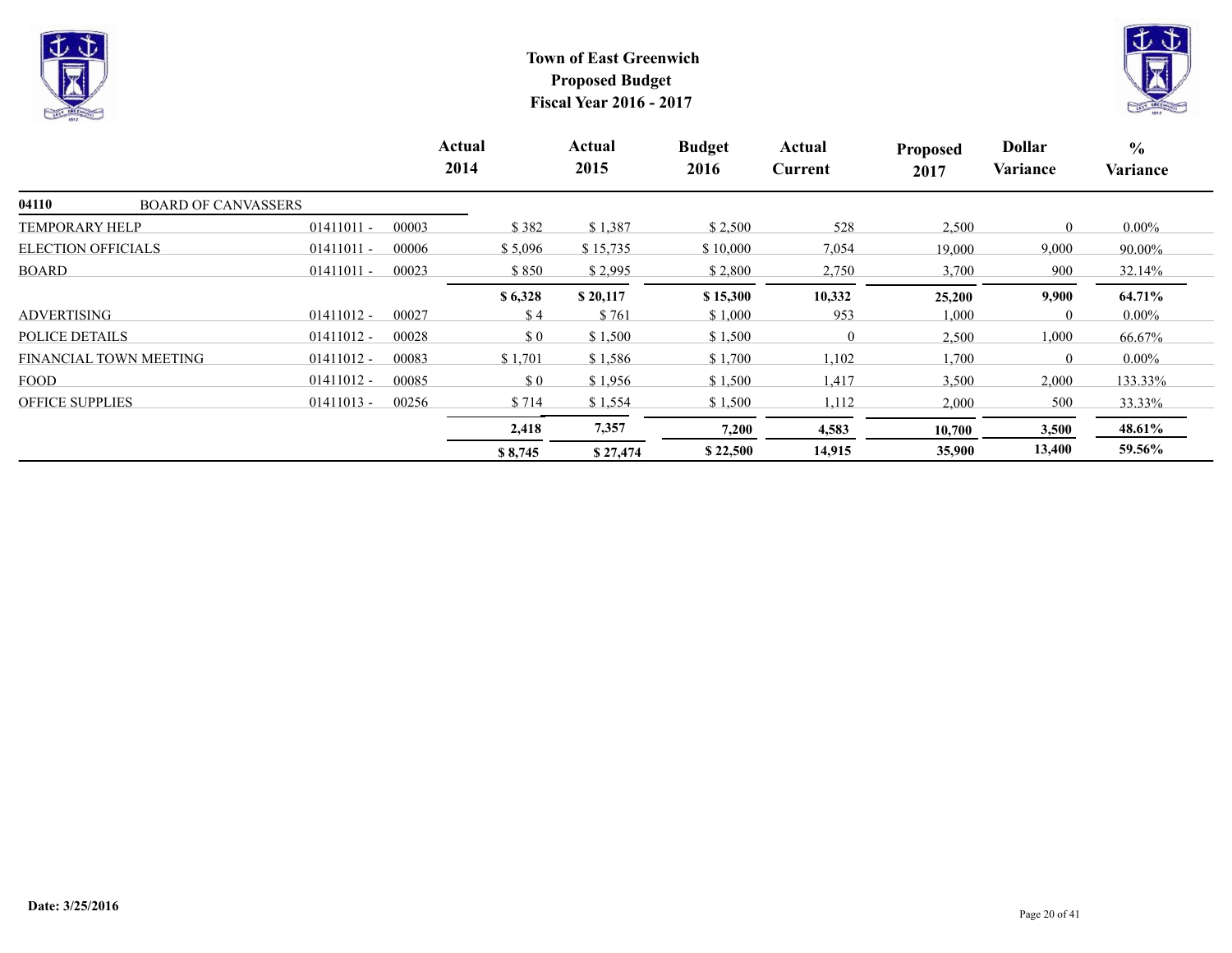



|                                  |              |       | Actual<br>2014 | Actual<br>2015 | <b>Budget</b><br>2016 | Actual<br>Current | <b>Proposed</b><br>2017 | <b>Dollar</b><br>Variance | $\frac{6}{6}$<br>Variance |
|----------------------------------|--------------|-------|----------------|----------------|-----------------------|-------------------|-------------------------|---------------------------|---------------------------|
| 04210<br><b>FINANCE</b>          |              |       |                |                |                       |                   |                         |                           |                           |
| <b>DIRECTOR'S PAY</b>            | $01421011 -$ | 00001 | \$85,186       | \$92,790       | \$100,144             | 72,411            | 102,146                 | 2,002                     | 2.00%                     |
| <b>STAFF PAY</b>                 | $01421011 -$ | 00002 | \$320,348      | \$354,557      | \$347,875             | 243,080           | 352,321                 | 4,446                     | 1.28%                     |
| LONGEVITY                        | $01421011 -$ | 00004 | \$14,708       | \$16,094       | \$13,214              | 10,279            | 10,192                  | (3,022)                   | $-22.87%$                 |
| <b>OVERTIME</b>                  | $01421011 -$ | 00008 | \$640          | \$129          | \$600                 | 594               | 600                     | $\theta$                  | $0.00\%$                  |
|                                  |              |       | \$420,882      | \$463,570      | \$461,833             | 326,365           | 465,259                 | 3,426                     | $0.74\%$                  |
| <b>ADVERTISING</b>               | $01421012 -$ | 00027 | \$523          | \$290          | \$300                 | 0                 | 300                     | $\theta$                  | $0.00\%$                  |
| <b>MEMBERSHIP DUES</b>           | $01421012 -$ | 00115 | \$1,105        | \$1,120        | \$1,300               | 475               | 1,300                   | $\theta$                  | $0.00\%$                  |
| <b>PRINTING</b>                  | $01421012 -$ | 00131 | \$1,538        | \$1,500        | \$1,500               | 343               | 1,500                   | $\theta$                  | $0.00\%$                  |
| <b>TAX BOOK</b>                  | $01421012 -$ | 00159 | \$884          | \$1,088        | \$1,000               | 700               | 1,000                   | $\theta$                  | $0.00\%$                  |
| <b>REVALUATION</b>               | $01421012 -$ | 00162 | \$86,065       | \$86,050       | \$88,000              | 77,685            | $\theta$                | (88,000)                  | $-100.00\%$               |
| TOWN AUDIT & ACTUARIES/GASB      | $01421012 -$ | 00163 | \$62,449       | \$50,225       | \$60,000              | 50,505            | 60,000                  | $\Omega$                  | $0.00\%$                  |
| <b>BOOKS &amp; SUBSCRIPTIONS</b> | $01421013 -$ | 00208 | \$1,299        | \$1,623        | \$1,250               | 461               | 1,500                   | 250                       | 20.00%                    |
| <b>OFFICE SUPPLIES</b>           | $01421013 -$ | 00256 | \$9,360        | \$13,794       | \$9,000               | 8,986             | 9,000                   | $\theta$                  | $0.00\%$                  |
| NEW EQUIPMENT                    | $01421014 -$ | 00350 | \$500          | \$506          | \$500                 | $\mathbf{0}$      | 500                     | $\overline{0}$            | $0.00\%$                  |
| <b>POSTAGE</b>                   | $01421015 -$ | 00375 | \$32,021       | \$30,405       | \$32,000              | 21,619            | 32,000                  | $\overline{0}$            | $0.00\%$                  |
|                                  |              |       | 195,743        | 186,600        | 194,850               | 160,774           | 107,100                 | (87,750)                  | $-45.03\%$                |
|                                  |              |       | \$616,625      | \$650,170      | \$656,683             | 487,138           | 572,359                 | (84, 324)                 | $-12.84%$                 |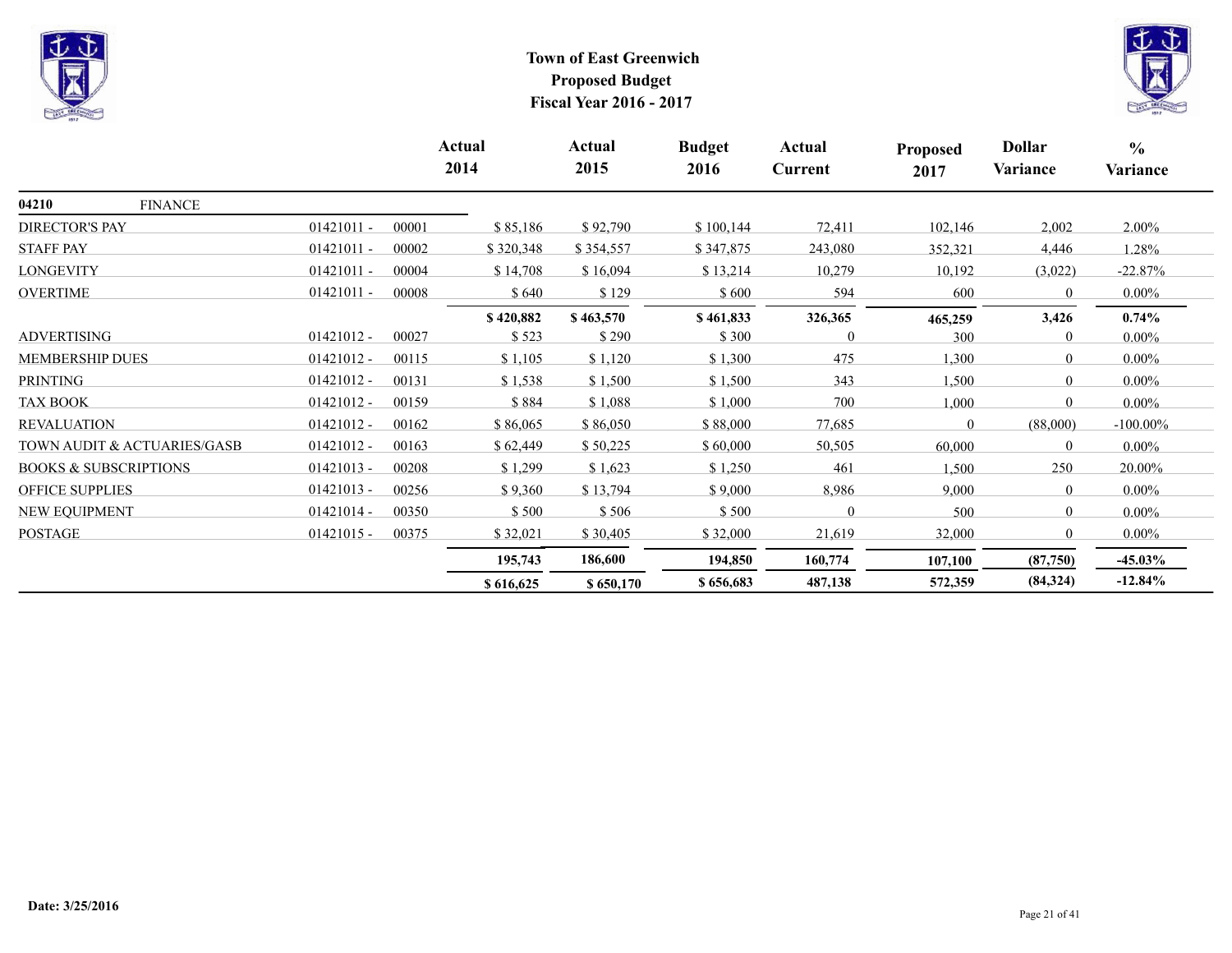



|                           |                           |              |       | Actual<br>2014 | Actual<br>2015 | <b>Budget</b><br>2016 | Actual<br>Current | <b>Proposed</b><br>2017 | <b>Dollar</b><br>Variance | $\frac{0}{0}$<br>Variance |
|---------------------------|---------------------------|--------------|-------|----------------|----------------|-----------------------|-------------------|-------------------------|---------------------------|---------------------------|
| 04215                     | INFORMATION TECHNOLOGY    |              |       |                |                |                       |                   |                         |                           |                           |
| <b>DIRECTOR'S PAY</b>     |                           | $01421511 -$ | 00001 | \$66,640       | \$70,280       | \$71,400              | 51,628            | 77,828                  | 6,428                     | $9.00\%$                  |
| <b>STAFF PAY</b>          |                           | $01421511 -$ | 00002 | \$5,100        | \$43,795       | \$58,150              | 58,150            | 60,000                  | 1,850                     | 3.18%                     |
| <b>LONGEVITY</b>          |                           | $01421511 -$ | 00004 | \$2,655        | \$2,800        | \$2,856               | 2,856             | 3,502                   | 646                       | 22.62%                    |
|                           |                           |              |       | \$74,395       | \$116,874      | \$132,406             | 112,634           | 141,330                 | 8,924                     | 6.74%                     |
| <b>SYSTEM ENGINEERING</b> |                           | $01421512 -$ | 00049 | \$25,277       | \$7,516        | \$22,000              | 21,050            | 17,000                  | (5,000)                   | $-22.73%$                 |
| HARDWARE MAINTENANCE      |                           | 01421512 -   | 00075 | \$5,608        | \$16,584       | \$8,800               | 5,005             | 10,100                  | 1,300                     | 14.77%                    |
| SOFTWARE MAINTENANCE      |                           | $01421512 -$ | 00076 | \$94,860       | \$137,233      | \$127,334             | 125,292           | 147,828                 | 20,494                    | 16.09%                    |
| <b>WEB SITE</b>           |                           | 01421512 -   | 00078 | \$4,625        | \$7,395        | \$7,600               | 4,060             | 1,800                   | (5,800)                   | $-76.32\%$                |
| <b>MEMBERSHIP DUES</b>    |                           | $01421512 -$ | 00115 | \$150          | \$150          | \$325                 | $\Omega$          | 325                     | $\theta$                  | $0.00\%$                  |
|                           | COMMUNICATION MAINTENANCE | $01421512 -$ | 00139 | \$21,018       | \$35,867       | \$25,468              | 19,796            | 25,468                  | $\theta$                  | $0.00\%$                  |
| <b>COMPUTER SUPPLIES</b>  |                           | $01421513 -$ | 00220 | \$16,615       | \$19,935       | \$18,000              | 15,971            | 18,000                  | $\theta$                  | $0.00\%$                  |
| <b>OFFICE SUPPLIES</b>    |                           | $01421513 -$ | 00256 | \$229          | \$1,247        | \$1,000               | 497               | 1,000                   | $\theta$                  | $0.00\%$                  |
| <b>HARDWARE</b>           |                           | $01421514 -$ | 00340 | \$67,386       | \$27,838       | \$23,500              | 23,183            | 15,500                  | (8,000)                   | $-34.04%$                 |
| SOFTWARE - EQUIPMENT      |                           | 01421514 -   | 00341 | \$5,235        | \$7,206        | \$19,000              | 16,573            | 5,000                   | (14,000)                  | $-73.68\%$                |
| <b>EQUIPMENT LEASE</b>    |                           | $01421514 -$ | 00451 | \$49,535       | \$47,492       | \$42,912              | 49,646            | 45,576                  | 2,664                     | 6.21%                     |
| <b>TELECOMMUNICATIONS</b> |                           | $01421515 -$ | 00385 | \$93,766       | \$101,162      | \$83,670              | 84,306            | 85,580                  | 1,910                     | 2.28%                     |
|                           |                           |              |       | 384,305        | 409,627        | 379,609               | 365,378           | 373,177                 | (6, 432)                  | $-1.69\%$                 |
|                           |                           |              |       | \$458,700      | \$526,501      | \$512,015             | 478,012           | 514,507                 | 2,492                     | $0.49\%$                  |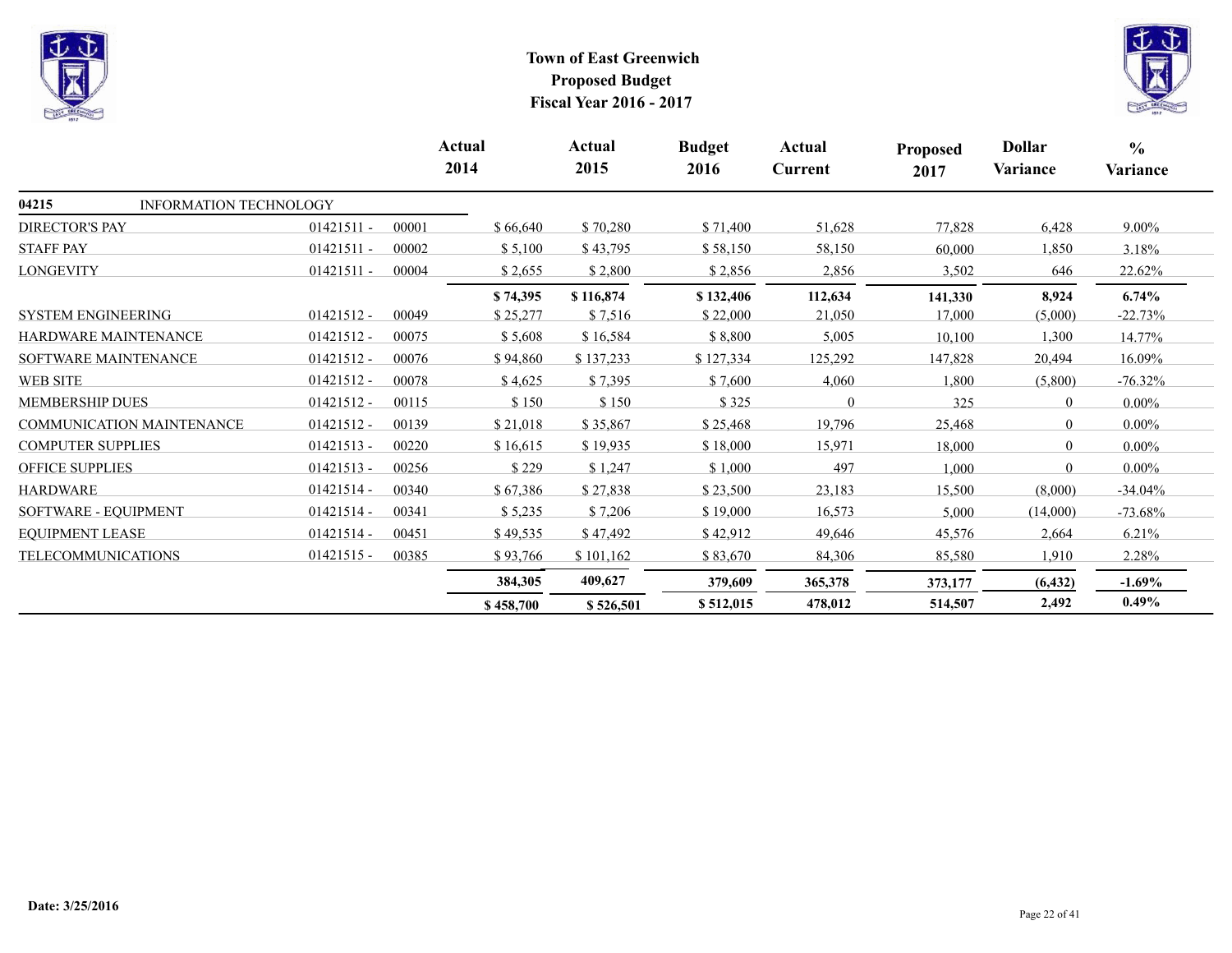



|                             |                           |              |        | Actual<br>2014 | <b>Actual</b><br>2015       | <b>Budget</b><br>2016 | Actual<br>Current | Proposed<br>2017 | <b>Dollar</b><br>Variance | $\frac{0}{0}$<br>Variance |
|-----------------------------|---------------------------|--------------|--------|----------------|-----------------------------|-----------------------|-------------------|------------------|---------------------------|---------------------------|
| 04320                       | POLICE DEPARTMENT         |              |        |                |                             |                       |                   |                  |                           |                           |
| <b>DIRECTOR'S PAY</b>       |                           | $01432011 -$ | 00001  | \$121,831      | \$103,754                   | \$105,424             | 76,229            | 107,532          | 2,108                     | 2.00%                     |
| <b>DEPUTY CHIEF</b>         |                           | $01432011 -$ | 000011 | \$46,856       | \$89,188                    | \$93,859              | 67,868            | 95,737           | 1,878                     | 2.00%                     |
| <b>STAFF PAY</b>            |                           | $01432011 -$ | 00002  | \$1,745,771    | \$1,828,203                 | \$1,896,110           | 1,364,370         | 1,954,881        | 58,771                    | 3.10%                     |
| <b>LONGEVITY</b>            |                           | 01432011 -   | 00004  | \$137,243      | \$136,369                   | \$129,633             | 128,404           | 135,926          | 6,293                     | 4.85%                     |
| <b>NON POLICE</b>           |                           | $01432011 -$ | 00007  | \$347,406      | \$324,510                   | \$348,797             | 243,229           | 350,214          | 1,417                     | 0.41%                     |
| <b>OVERTIME</b>             |                           | $01432011 -$ | 00008  | \$373,728      | \$400,387                   | \$335,739             | 254,336           | 344,454          | 8,715                     | 2.60%                     |
| <b>HOLIDAY PAY</b>          |                           | $01432011 -$ | 00009  | \$112,329      | \$115,750                   | \$107,100             | 89,926            | 156,700          | 49,600                    | 46.31%                    |
| <b>COURT TIME</b>           |                           | 01432011 -   | 00010  | \$22,762       | \$29,445                    | \$29,580              | 17,484            | 30,172           | 592                       | 2.00%                     |
| VACATION BUYBACK            |                           | $01432011 -$ | 00011  | \$49,270       | \$41,543                    | \$35,000              | 51,879            | 47,564           | 12,564                    | 35.90%                    |
| <b>OUT OF CLASS</b>         |                           | $01432011 -$ | 00012  | \$1,870        | \$1,744                     | \$3,113               | 533               | 3,113            | $\mathbf{0}$              | $0.00\%$                  |
| <b>HARBORMASTER</b>         |                           | $01432011 -$ | 00015  | \$8,321        | \$9,059                     | \$7,140               | 5,211             | 8,000            | 860                       | 12.04%                    |
| PHYSICAL ASSESSMENT         |                           | $01432011 -$ | 00024  | \$1,050        | \$1,982                     | \$2,000               | 195               | 2,000            | $\bf{0}$                  | 0.00%                     |
|                             |                           |              |        | \$2,968,438    | \$3,081,933                 | \$3,093,495           | 2,299,663         | 3,236,293        | 142,798                   | 4.62%                     |
| <b>ADVERTISING</b>          |                           | 01432012 -   | 00027  | \$1,000        | \$768                       | \$1,000               | 125               | 1,000            | $\mathbf{0}$              | 0.00%                     |
| POLICE DETAILS              |                           | $01432012 -$ | 00028  | \$0            | \$0                         | \$0                   | $\mathbf{0}$      | 3,200            | 3,200                     | 100.00%                   |
| <b>AUTO BODY REPAIRS</b>    |                           | 01432012 -   | 00031  | \$1,350        | \$1,817                     | \$3,000               | 2,000             | 3,000            | $\mathbf{0}$              | $0.00\%$                  |
| <b>CONTINUING EDUCATION</b> |                           | $01432012 -$ | 00053  | \$0            | \$0                         | $\$$ 0                | $\Omega$          | 20,000           | 20,000                    | 100.00%                   |
| DOG OFFICER EXPENSE         |                           | $01432012 -$ | 00063  | \$1,307        | \$2,833                     | \$3,100               | 3,334             | 3,100            | $\overline{0}$            | $0.00\%$                  |
|                             | EQUIPMENT MAINTENANCE     | 01432012 -   | 00073  | \$11,210       | \$12,983                    | \$13,000              | 5,660             | 13,000           | $\overline{0}$            | $0.00\%$                  |
| FACILITY MAINTENANCE        |                           | 01432012 -   | 00079  | \$406          | \$1,000                     | \$1,000               | 453               | 1,000            | $\mathbf{0}$              | $0.00\%$                  |
| <b>LAB TESTING</b>          |                           | 01432012 -   | 00097  | \$4,350        | \$7,080                     | \$2,520               | 3,390             | 2,520            | $\bf{0}$                  | $0.00\%$                  |
| <b>MEMBERSHIP DUES</b>      |                           | $01432012 -$ | 00115  | \$641          | \$741                       | \$800                 | 751               | 800              | $\overline{0}$            | $0.00\%$                  |
| <b>SCHOOL EXPENSES</b>      |                           | 01432012 -   | 00149  | \$6,702        | \$8,847                     | \$10,000              | 136               | 10,000           | $\overline{0}$            | $0.00\%$                  |
|                             | TRAINING SPECIAL OFFICERS | $01432012 -$ | 00169  | \$1,250        | \$902                       | \$1,000               | $\overline{0}$    | 1,000            | $\mathbf{0}$              | $0.00\%$                  |
| E.M.A.                      |                           | 01432012 -   | 00192  | $\$$ 0         | $\boldsymbol{\mathsf{S}}$ 0 | $\$$ 0                | 65                | $\mathbf{0}$     | $\mathbf{0}$              | $0.00\%$                  |
|                             | HARBORMASTER'S SUPPLIES   | $01432013 -$ | 00091  | \$1,214        | \$1,191                     | \$2,000               | 1,659             | 2,000            | $\overline{0}$            | $0.00\%$                  |
| AMMO & EQUIPMENT            |                           | 01432013 -   | 00200  | \$11,437       | \$11,268                    | \$11,500              | 9,110             | 11,500           | $\overline{0}$            | $0.00\%$                  |
| <b>BCI SUPPLIES</b>         |                           | $01432013 -$ | 00206  | \$5,902        | \$11,141                    | \$11,000              | 6,218             | 11,000           | $\mathbf{0}$              | $0.00\%$                  |
| <b>CLOTHING</b>             |                           | 01432013 -   | 00216  | \$39,658       | \$37,833                    | \$53,575              | 44,414            | 42,725           | (10, 850)                 | $-20.25%$                 |
|                             | CLOTHING MAINT ALLOWANCE  | $01432013 -$ | 00218  | \$36,583       | \$39,537                    | \$39,240              | 37,715            | 41,240           | 2,000                     | 5.10%                     |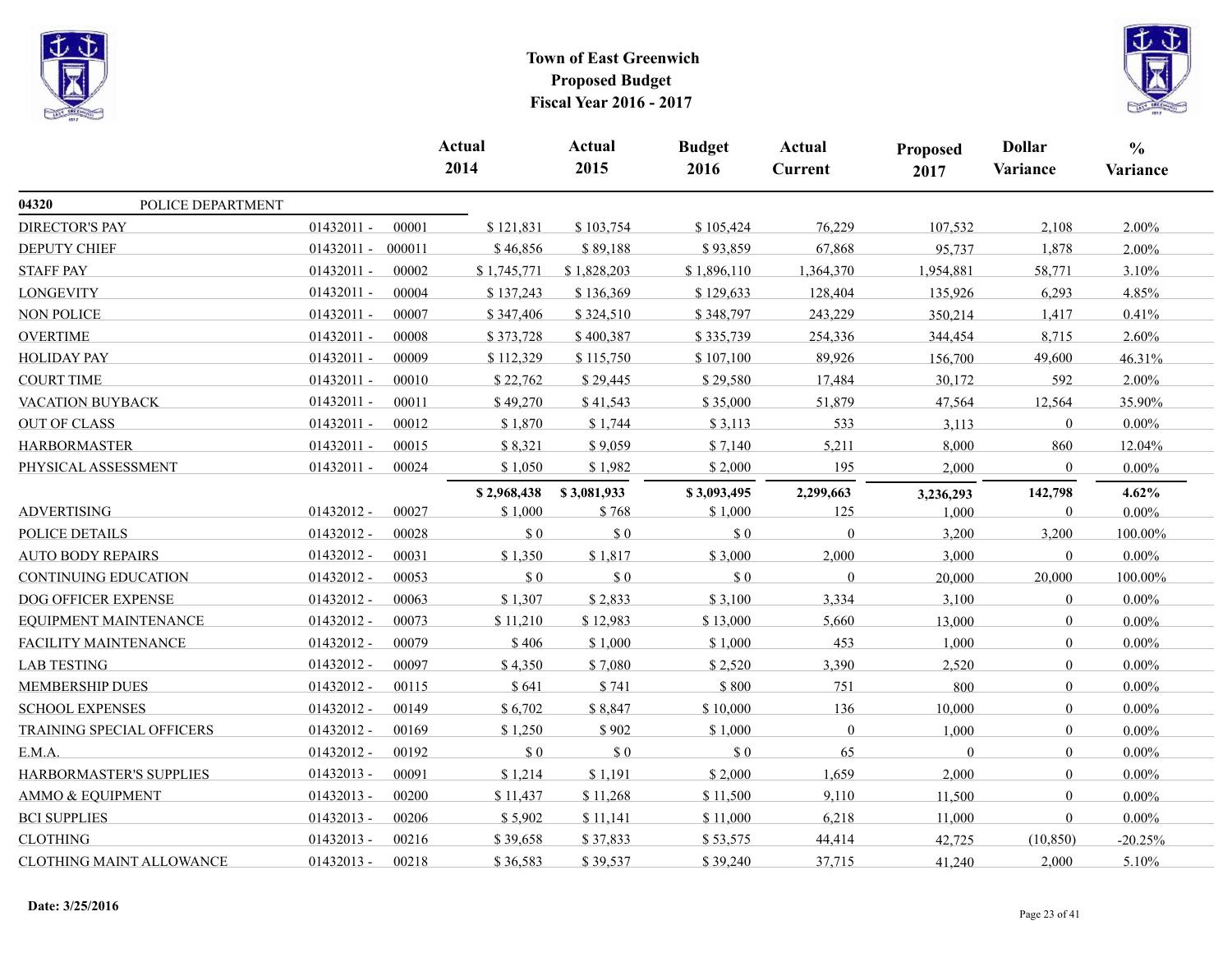



|                            |              |       | Actual<br>2014 | Actual<br>2015 | <b>Budget</b><br>2016 | Actual<br>Current | <b>Proposed</b><br>2017 | <b>Dollar</b><br><b>Variance</b> | $\frac{0}{0}$<br>Variance |
|----------------------------|--------------|-------|----------------|----------------|-----------------------|-------------------|-------------------------|----------------------------------|---------------------------|
| <b>OFFICE SUPPLIES</b>     | $01432013 -$ | 00256 | \$6,899        | \$6,186        | \$7,000               | 5,619             | 7,000                   | $\theta$                         | $0.00\%$                  |
| PRISONER MEALS             | $01432013 -$ | 00268 | \$206          | \$73           | \$280                 | 37                | 280                     | $\theta$                         | $0.00\%$                  |
| <b>REFERENCE MATERIALS</b> | $01432013 -$ | 00274 | \$2,527        | \$2,500        | \$2,500               | 2,500             | 2,500                   | $\overline{0}$                   | $0.00\%$                  |
| PROFESSIONAL DEVELOPMENT   | $01432013 -$ | 00275 | \$998          | \$925          | \$1,000               | 138               | 1,000                   | $\theta$                         | $0.00\%$                  |
| UNIFORM REPLACEMENT        | $01432013 -$ | 00306 | \$87           | \$209          | \$525                 | 122               | 525                     | $\mathbf{0}$                     | $0.00\%$                  |
| <b>COMMUNITY POLICING</b>  | $01432013 -$ | 00312 | \$1,503        | \$1,398        | \$1,520               | 424               | 1,520                   | $\theta$                         | $0.00\%$                  |
| NEW EQUIPMENT              | $01432014 -$ | 00350 | \$23,498       | \$23,665       | \$36,500              | 15,686            | 36,500                  | $\theta$                         | $0.00\%$                  |
| <b>TACTICAL RESPONSE</b>   | $01432014 -$ | 00380 | \$9,979        | \$8,866        | \$10,000              | 7,486             | 10,000                  | $\theta$                         | $0.00\%$                  |
| <b>POSTAGE</b>             | $01432015 -$ | 00375 | \$1,675        | \$1,717        | \$1,900               | 1.504             | 1.900                   | $\theta$                         | $0.00\%$                  |
| RADIO ANTENNA LEASE        | $01432015 -$ | 00388 | \$1,800        | \$1,800        | \$1,800               | 1,800             | 1,800                   | $\mathbf{0}$                     | $0.00\%$                  |
|                            |              |       | 172,182        | 185,279        | 215,760               | 150,347           | 230,110                 | 14,350                           | $6.65\%$                  |
|                            |              |       | \$3,140,619    | \$3,267,212    | \$3,309,255           | 2,450,010         | 3,466,403               | 157,148                          | 4.75%                     |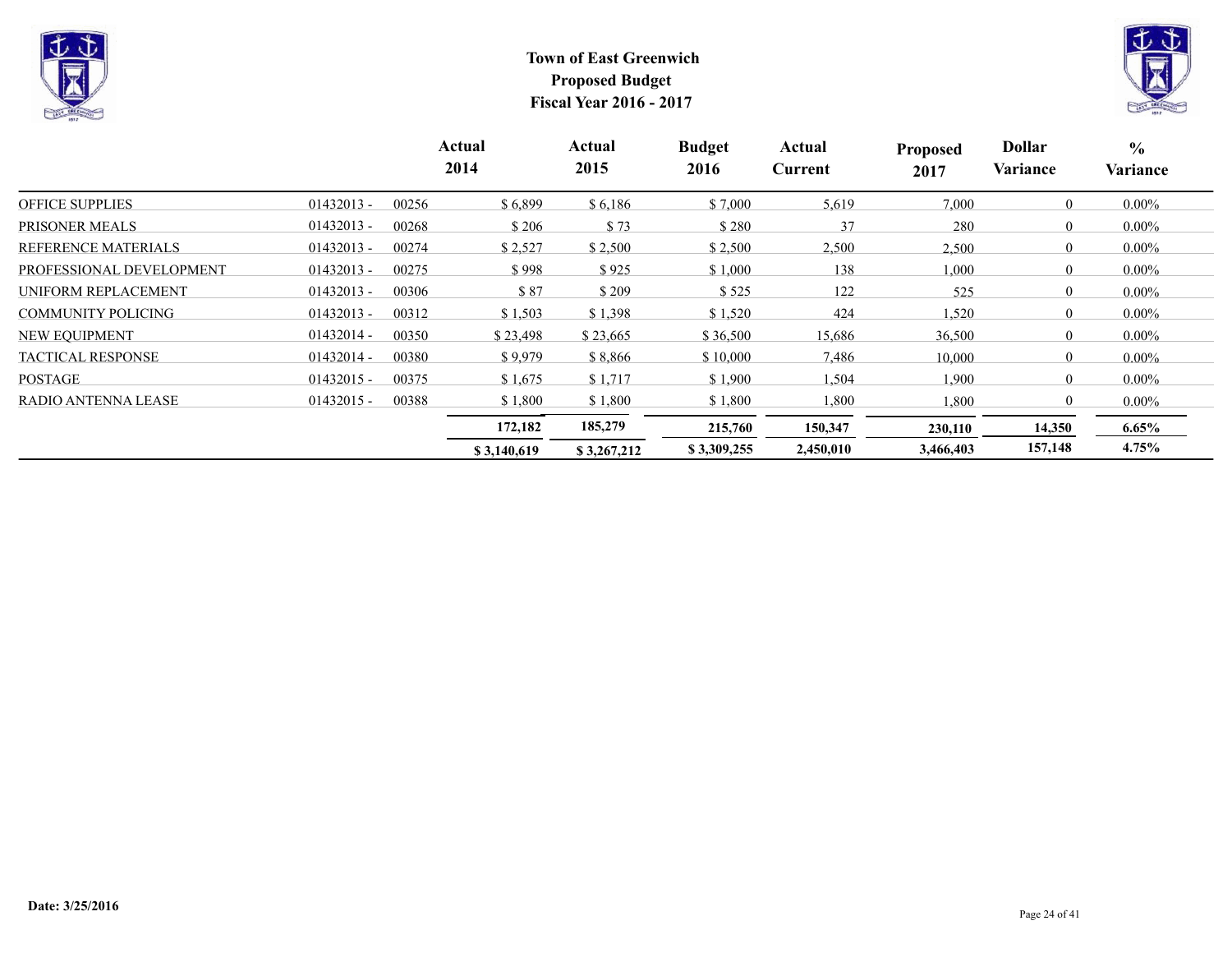



|                                      |                            |       | Actual<br>2014 | Actual<br>2015 | <b>Budget</b><br>2016 | Actual<br>Current | Proposed<br>2017 | <b>Dollar</b><br>Variance | $\frac{0}{0}$<br>Variance |
|--------------------------------------|----------------------------|-------|----------------|----------------|-----------------------|-------------------|------------------|---------------------------|---------------------------|
| 04451                                | DEPARTMENT OF PUBLIC WORKS |       |                |                |                       |                   |                  |                           |                           |
| <b>DIRECTOR'S PAY</b>                | $01445111 -$               | 00001 | \$95,687       | \$98,557       | \$100,143             | 72,411            | 102,146          | 2,003                     | 2.00%                     |
| <b>STAFF PAY</b>                     | $01445111 -$               | 00002 | \$1,024,264    | \$1,104,029    | \$1,143,850           | 823,901           | 1,176,919        | 33,069                    | 2.89%                     |
| <b>TEMPORARY HELP</b>                | $01445111 -$               | 00003 | \$0            | $\$$ 0         | $\$$ 0                | $\overline{0}$    | 8,000            | 8,000                     | 100.00%                   |
| <b>LONGEVITY</b>                     | $01445111 -$               | 00004 | \$47,257       | \$45,972       | \$51,380              | 46,352            | 51,455           | 75                        | 0.15%                     |
| <b>OVERTIME</b>                      | $01445111 -$               | 00008 | \$136,221      | \$183,528      | \$148,214             | 76,143            | 153,000          | 4,786                     | 3.23%                     |
| <b>CLOTHING</b>                      | $01445111 -$               | 00216 | \$0            | \$400          | \$0                   | 1,950             | $\overline{0}$   | $\mathbf{0}$              | $0.00\%$                  |
| <b>FICA</b>                          | $01445111 -$               | 52301 | $\$$ 0         | \$273          | $\$$ 0                | 69                | $\theta$         | $\overline{0}$            | $0.00\%$                  |
| <b>MEDICARE</b>                      | $01445111 -$               | 52302 | \$0            | \$64           | \$0                   | 16                | $\theta$         | $\mathbf{0}$              | $0.00\%$                  |
|                                      |                            |       | \$1,303,429    | \$1,432,824    | \$1,443,587           | 1,020,843         | 1,491,520        | 47,933                    | 3.32%                     |
| <b>ADVERTISING</b>                   | $01445112 -$               | 00027 | \$2,662        | \$2,074        | \$600                 | 40                | 800              | 200                       | 33.33%                    |
| <b>BLUEPRINTS &amp; PHOTOS</b>       | $01445112 -$               | 00035 | \$274          | \$1,016        | \$800                 | 800               | 800              | $\mathbf{0}$              | $0.00\%$                  |
| <b>COLLECTION REFUSE</b>             | 01445112 -                 | 00047 | \$708,444      | \$684,594      | \$707,854             | 680,721           | 724,057          | 16,203                    | 2.29%                     |
| CONTRACT COST-SOLID WASTE            | $01445112 -$               | 00055 | \$136,023      | \$141,228      | \$159,596             | 92,296            | 159,460          | (136)                     | $-0.09%$                  |
| LANDFILL MONITORING                  | 01445112 -                 | 00061 | \$8,507        | \$9,336        | \$9,000               | 7,558             | 9,400            | 400                       | 4.44%                     |
| <b>ELECTRICITY</b>                   | $01445112 -$               | 00065 | \$125,140      | \$145,250      | \$154,500             | 110,978           | 163,700          | 9,200                     | 5.95%                     |
| EQUIPMENT MAINTENANCE                | $01445112 -$               | 00073 | \$21,325       | \$18,979       | \$31,900              | 30,895            | 32,900           | 1,000                     | 3.13%                     |
| <b>INSPECTION SERVICES</b>           | $01445112 -$               | 00095 | \$289          | \$1,233        | \$1,300               | 1,104             | 1,300            | $\overline{0}$            | $0.00\%$                  |
| LITTER CONTROL SUPPLIES              | $01445112 -$               | 00111 | \$204          | \$217          | \$700                 | $\theta$          | 700              | $\mathbf{0}$              | $0.00\%$                  |
| <b>MEMBERSHIP DUES</b>               | 01445112 -                 | 00115 | \$1,664        | \$1,518        | \$2,300               | 2,037             | 2,300            | $\overline{0}$            | $0.00\%$                  |
| <b>PRINTING</b>                      | $01445112 -$               | 00131 | \$1,069        | \$1,748        | \$1,000               | 1,000             | 1,000            | $\mathbf{0}$              | $0.00\%$                  |
| <b>WATER</b>                         | 01445112 -                 | 00177 | \$7,350        | \$7,792        | \$7,200               | 6,308             | 7,800            | 600                       | 8.33%                     |
| E.M.A.                               | $01445112 -$               | 00192 | \$175          | \$14,809       | \$8,000               | 5,929             | 8,000            | $\mathbf{0}$              | 0.00%                     |
| <b>LANTERN REPAIRS</b>               | 01445113 -                 | 00099 | \$4,578        | \$6,351        | \$12,000              | 10,026            | 12,000           | $\mathbf{0}$              | $0.00\%$                  |
| <b>STREET LIGHTS</b>                 | $01445113 -$               | 00157 | \$223,013      | \$233,883      | \$237,500             | 169,709           | 237,500          | $\boldsymbol{0}$          | $0.00\%$                  |
| <b>AUTO PARTS &amp; SUPPLIES</b>     | $01445113 -$               | 00202 | \$168,606      | \$208,248      | \$170,000             | 155,466           | 190,000          | 20,000                    | 11.76%                    |
| <b>AUTO REGISTRATION</b>             | $01445113 -$               | 00204 | \$808          | \$570          | \$800                 | 725               | 800              | $\Omega$                  | $0.00\%$                  |
| <b>BOOKS &amp; SUBSCRIPTIONS</b>     | 01445113 -                 | 00208 | \$590          | \$486          | \$900                 | 116               | 900              | $\boldsymbol{0}$          | $0.00\%$                  |
| <b>BUILDING MAINT &amp; PAINTING</b> | $01445113 -$               | 00210 | \$73,081       | \$62,652       | \$69,300              | 69,533            | 83,300           | 14,000                    | 20.20%                    |
| <b>CLOTHING</b>                      | $01445113 -$               | 00216 | \$15,600       | \$13,628       | \$15,600              | 9,600             | 18,600           | 3,000                     | 19.23%                    |
| DRAINAGE MAINTENANCE                 | $01445113 -$               | 00228 | \$2,583        | \$4,609        | \$7,000               | 7,256             | 7,000            | $\overline{0}$            | 0.00%                     |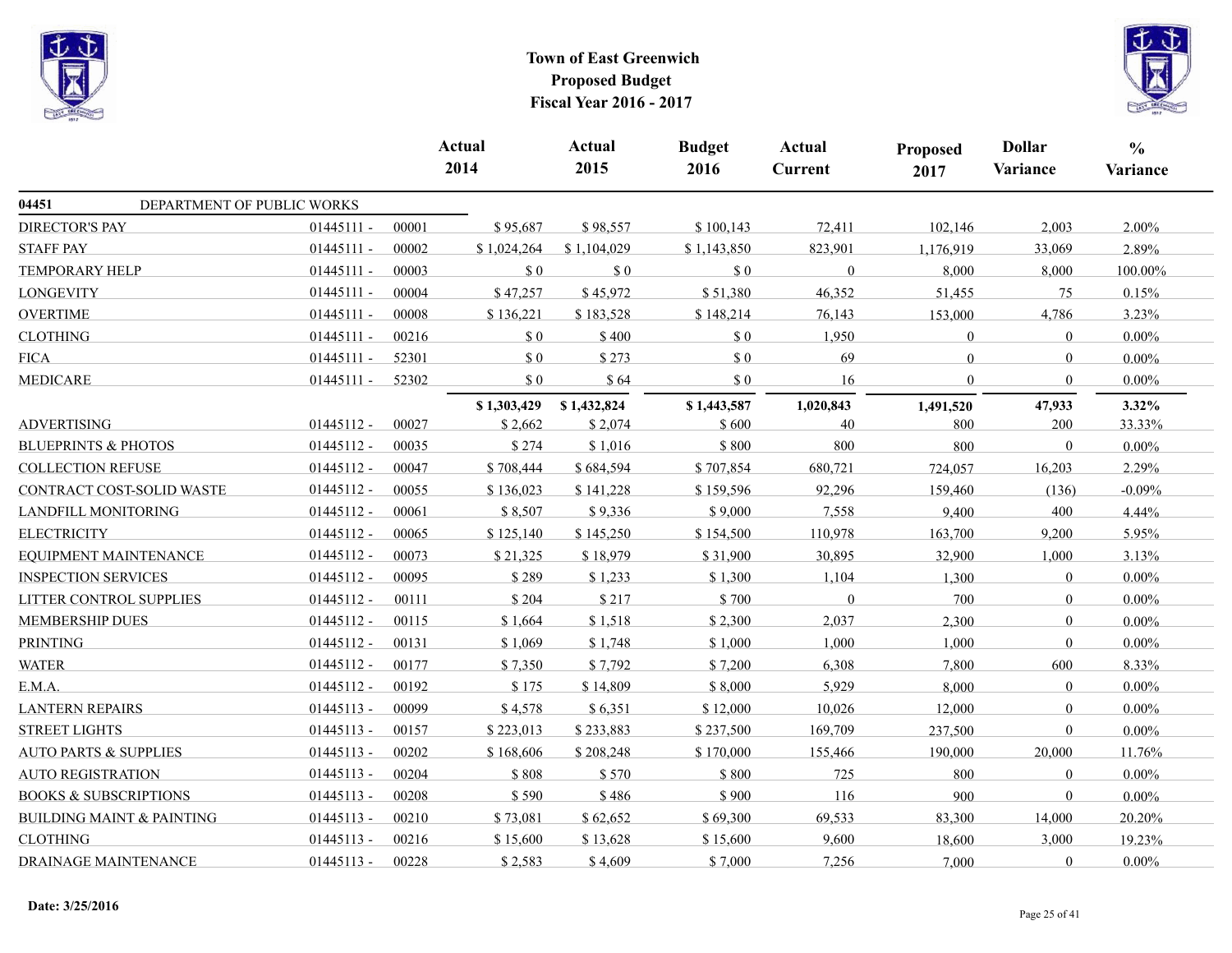



|                                 |              |       | Actual<br>2014 | Actual<br>2015                                   | <b>Budget</b><br>2016 | Actual<br>Current | <b>Proposed</b><br>2017 | <b>Dollar</b><br>Variance | $\frac{6}{6}$<br>Variance |  |
|---------------------------------|--------------|-------|----------------|--------------------------------------------------|-----------------------|-------------------|-------------------------|---------------------------|---------------------------|--|
| <b>ENGINEERING SUPPLIES</b>     | $01445113 -$ | 00230 | \$690          | \$1,435                                          | \$3,000               | 2,148             | 3,000                   | $\theta$                  | $0.00\%$                  |  |
| <b>EQUIPMENT &amp; SUPPLIES</b> | $01445113 -$ | 00232 | \$1,672        | $\boldsymbol{\mathsf{S}}\boldsymbol{\mathsf{0}}$ | \$1,500               | 1,378             | 1,500                   | $\Omega$                  | $0.00\%$                  |  |
| <b>FUEL-DIESEL</b>              | $01445113 -$ | 00242 | \$146,293      | \$115,674                                        | \$127,025             | 66,849            | 118,250                 | (8, 775)                  | $-6.91\%$                 |  |
| <b>GASOLINE</b>                 | $01445113 -$ | 00244 | \$127,421      | \$87,885                                         | \$128,166             | 59,950            | 123,694                 | (4, 472)                  | $-3.49%$                  |  |
| <b>HEATING FUEL</b>             | $01445113 -$ | 00246 | \$60,282       | \$62,826                                         | \$67,771              | 34,874            | 67,771                  | $\theta$                  | $0.00\%$                  |  |
| <b>JANITORIAL SUPPLIES</b>      | $01445113 -$ | 00248 | \$31,983       | \$33,697                                         | \$32,200              | 23,274            | 34,000                  | 1,800                     | 5.59%                     |  |
| <b>STREET MARKINGS</b>          | $01445113 -$ | 00252 | \$16,741       | \$20,336                                         | \$19,000              | 17,619            | 21,000                  | 2,000                     | 10.53%                    |  |
| <b>OFFICE SUPPLIES</b>          | $01445113 -$ | 00256 | \$780          | \$2,742                                          | \$2,000               | 2,329             | 2,000                   | $\theta$                  | $0.00\%$                  |  |
| PLANT MIXED ASPHALT             | $01445113 -$ | 00264 | \$14,005       | \$28,389                                         | \$45,000              | 39,757            | 45,000                  | $\mathbf{0}$              | $0.00\%$                  |  |
| <b>PLANTING</b>                 | $01445113 -$ | 00266 | \$9,602        | \$10,452                                         | \$10,300              | 9,406             | 10,300                  | $\mathbf{0}$              | $0.00\%$                  |  |
| SAND                            | $01445113 -$ | 00284 | \$101,175      | \$96,210                                         | \$96,945              | 69,375            | 96,945                  | $\theta$                  | $0.00\%$                  |  |
| <b>SHOP SUPPLIES</b>            | $01445113 -$ | 00290 | \$11,552       | \$7,065                                          | \$10,000              | 5,270             | 10,000                  | $\theta$                  | $0.00\%$                  |  |
| <b>SIGNS</b>                    | $01445113 -$ | 00296 | \$7,140        | \$8,535                                          | \$9,000               | 4,952             | 9,000                   | $\Omega$                  | $0.00\%$                  |  |
| <b>SWEEPING MATERIALS</b>       | $01445113 -$ | 00300 | \$5,942        | \$6,394                                          | \$7,000               | 311               | 7,000                   | $\boldsymbol{0}$          | $0.00\%$                  |  |
|                                 |              |       | 2,037,261      | 2,041,860                                        | 2,156,757             | 1,699,589         | 2,211,777               | 55,020                    | $2.55\%$                  |  |
|                                 |              |       | \$3,340,690    | \$3,474,684                                      | \$3,600,344           | 2,720,431         | 3,703,297               | 102,953                   | 2.86%                     |  |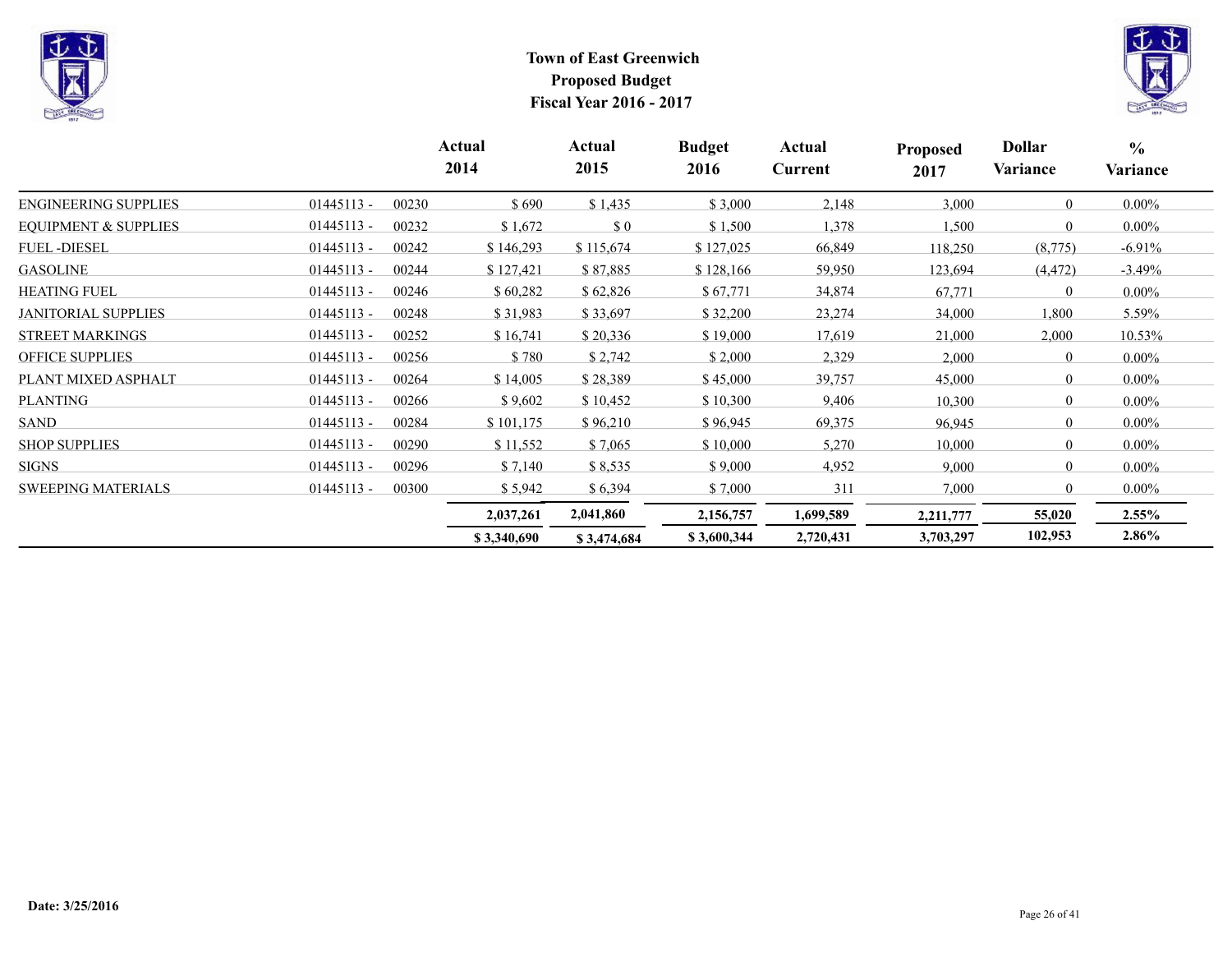



|                        |                                      |              |       | Actual<br>2014 | Actual<br>2015 | <b>Budget</b><br>2016 | Actual<br>Current | <b>Proposed</b><br>2017 | <b>Dollar</b><br>Variance | $\frac{0}{0}$<br>Variance |
|------------------------|--------------------------------------|--------------|-------|----------------|----------------|-----------------------|-------------------|-------------------------|---------------------------|---------------------------|
| 04510                  | <b>RECREATION</b>                    |              |       |                |                |                       |                   |                         |                           |                           |
| <b>DIRECTOR'S PAY</b>  |                                      | $01451011 -$ | 00001 | \$66,640       | \$68,638       | \$69,744              | 50,430            | 71,139                  | 1,395                     | $2.00\%$                  |
| <b>STAFF PAY</b>       |                                      | $01451011 -$ | 00002 | \$69,819       | \$73,655       | \$76,744              | 55,748            | 78,771                  | 2,027                     | 2.64%                     |
| <b>LONGEVITY</b>       |                                      | $01451011 -$ | 00004 | \$5,058        | \$5,210        | \$5,314               | 5,314             | 5,421                   | 107                       | 2.01%                     |
| <b>OVERTIME</b>        |                                      | $01451011 -$ | 00008 | \$499          | \$288          | \$500                 | 335               | 500                     | $\theta$                  | $0.00\%$                  |
| <b>INDOOR</b>          |                                      | $01451011 -$ | 00013 | \$17,728       | \$18,045       | \$25,390              | 17,158            | 26,416                  | 1,026                     | 4.04%                     |
|                        |                                      |              |       | \$159,743      | \$165,836      | \$177,692             | 128,985           | 182,247                 | 4,555                     | $2.56\%$                  |
| <b>ADVERTISING</b>     |                                      | $01451012 -$ | 00027 | \$13           | \$150          | \$200                 | 112               | 200                     | $\theta$                  | $0.00\%$                  |
| <b>MEMBERSHIP DUES</b> |                                      | $01451012 -$ | 00115 | \$250          | \$215          | \$305                 | 215               | 305                     | $\theta$                  | $0.00\%$                  |
| RECREATION PROGRAMS    |                                      | $01451012 -$ | 00118 | \$6,647        | \$6,057        | \$7,000               | 5,925             | 7,000                   | $\Omega$                  | $0.00\%$                  |
| TOWN CELEBRATIONS      |                                      | $01451012 -$ | 00154 | \$5,541        | \$6,153        | \$5,200               | 1,725             | 6,000                   | 800                       | 15.38%                    |
|                        | <b>BUILDING MAINT &amp; PAINTING</b> | $01451013 -$ | 00210 | \$4,393        | \$4,214        | \$5,000               | 2,691             | 5,000                   | $\Omega$                  | $0.00\%$                  |
| COPY COSTS             |                                      | $01451013 -$ | 00222 | \$2,400        | \$3,074        | \$3,000               | 3,054             | 3,200                   | 200                       | 6.67%                     |
| <b>OFFICE SUPPLIES</b> |                                      | $01451013 -$ | 00256 | \$343          | \$444          | \$450                 | 399               | 450                     | $\mathbf{0}$              | $0.00\%$                  |
| PROGRAM EQUIPMENT      |                                      | $01451013 -$ | 00270 | \$3,050        | \$2,712        | \$3,000               | 6                 | 3,000                   | $\theta$                  | $0.00\%$                  |
| NEW EQUIPMENT          |                                      | $01451013 -$ | 00350 | \$189          | \$0            | \$0                   | $\overline{0}$    | $\mathbf{0}$            | $\theta$                  | $0.00\%$                  |
|                        |                                      |              |       | 22,826         | 23,019         | 24,155                | 14,128            | 25,155                  | 1,000                     | 4.14%                     |
|                        |                                      |              |       | \$182,569      | \$188,855      | \$201,847             | 143,113           | 207,402                 | 5,555                     | 2.75%                     |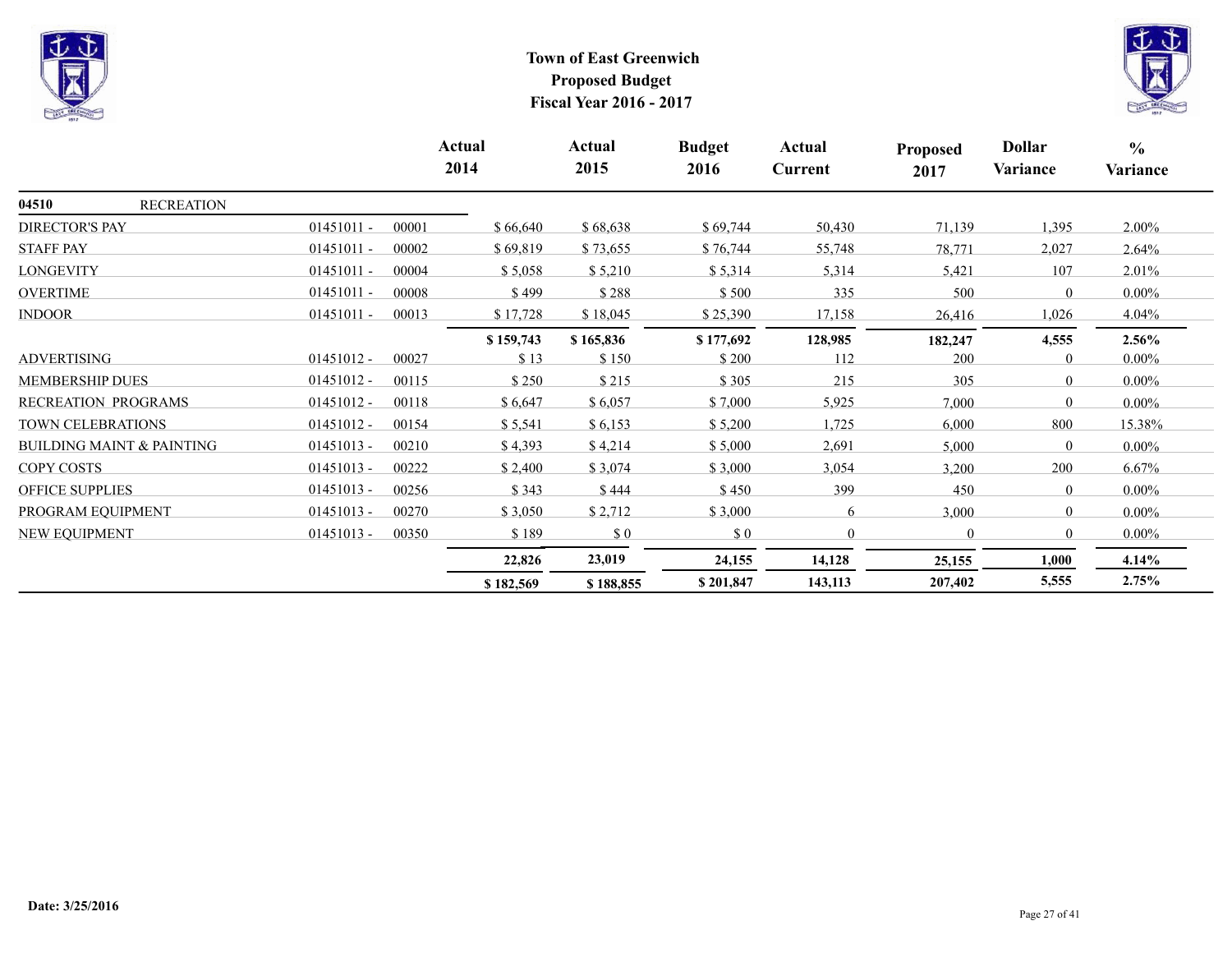



|                             |              |       | <b>Actual</b><br>2014 | <b>Actual</b><br>2015 | <b>Budget</b><br>2016 | Actual<br>Current | <b>Proposed</b><br>2017 | <b>Dollar</b><br>Variance | $\frac{0}{0}$<br>Variance |
|-----------------------------|--------------|-------|-----------------------|-----------------------|-----------------------|-------------------|-------------------------|---------------------------|---------------------------|
| 04520<br>PARKS & GROUNDS    |              |       |                       |                       |                       |                   |                         |                           |                           |
| <b>STAFF PAY</b>            | $01452011 -$ | 00002 | \$277,324             | \$285,717             | \$295,582             | 204,387           | 298,432                 | 2,850                     | 0.96%                     |
| <b>LONGEVITY</b>            | $01452011 -$ | 00004 | \$9,464               | \$11,481              | \$10,179              | 8,701             | 8,165                   | (2,014)                   | $-19.79%$                 |
| <b>OVERTIME</b>             | $01452011 -$ | 00008 | \$3,650               | \$4,507               | \$4,600               | 2,856             | 4,600                   | $\overline{0}$            | $0.00\%$                  |
| <b>OUT OF CLASS</b>         | $01452011 -$ | 00012 | \$513                 | \$533                 | \$1,500               | 202               | 1,500                   | $\theta$                  | $0.00\%$                  |
| <b>CLOTHING</b>             | $01452011 -$ | 00216 | $\$$ 0                | \$(228)               | \$0                   | $\Omega$          | $\Omega$                | $\Omega$                  | $0.00\%$                  |
| <b>CONTRACT SERVICES</b>    | $01452012 -$ | 00057 | \$290,950<br>\$4,291  | \$302,010<br>\$5,066  | \$311,861<br>\$5,200  | 216,146<br>2,315  | 312,697<br>5,200        | 836<br>$\overline{0}$     | 0.27%<br>$0.00\%$         |
| <b>ELECTRICITY</b>          | $01452012 -$ | 00067 | \$2,348               | \$2,913               | \$2,700               | 1,555             | 3,125                   | 425                       | 15.74%                    |
| EQUIPMENT MAINTENANCE       | $01452012 -$ | 00073 | \$7,764               | \$7,203               | \$8,000               | 5,236             | 8,000                   | $\overline{0}$            | $0.00\%$                  |
| <b>LEASED LAND</b>          | $01452012 -$ | 00101 | \$4,887               | \$4,794               | \$5,114               | $\Omega$          | 5,154                   | 40                        | 0.78%                     |
| <b>LIGHTING REPAIRS</b>     | $01452012 -$ | 00109 | \$723                 | \$330                 | \$2,000               | $\Omega$          | 1,000                   | (1,000)                   | $-50.00\%$                |
| <b>WATER</b>                | $01452012 -$ | 00177 | \$28,629              | \$30,689              | \$30,000              | 27,809            | 30,000                  | $\overline{0}$            | $0.00\%$                  |
| PORTABLE RESTROOMS          | $01452012 -$ | 00194 | \$1,786               | \$2,094               | \$2,160               | 2,429             | 2,690                   | 530                       | 24.54%                    |
| CLOTHING MAINT ALLOWANCE    | $01452013 -$ | 00218 | \$4,285               | \$5,717               | \$6,238               | 5,950             | 7,438                   | 1,200                     | 19.24%                    |
| <b>FERTILIZER - SCHOOLS</b> | $01452013 -$ | 00236 | \$19,037              | \$20,984              | \$28,000              | 12,805            | 28,000                  | $\theta$                  | $0.00\%$                  |
| FIELD LINING MATERIAL       | $01452013 -$ | 00238 | \$5,288               | \$4,310               | \$5,300               | 3,740             | 5,300                   | $\Omega$                  | $0.00\%$                  |
| <b>LOAM</b>                 | $01452013 -$ | 00250 | \$2,928               | \$2,275               | \$3,450               | 900               | 3,180                   | (270)                     | $-7.83%$                  |
| PARK SUPPLIES               | $01452013 -$ | 00272 | \$7,177               | \$6,752               | \$7,500               | 5,335             | 8,000                   | 500                       | 6.67%                     |
| <b>SEED &amp; SOD</b>       | $01452013 -$ | 00288 | \$7,126               | \$8,240               | \$8,240               | 5,500             | 8,240                   | $\overline{0}$            | $0.00\%$                  |
| WEED KILLER CHEMICALS       | $01452013 -$ | 00308 | \$1,812               | \$1,821               | \$2,000               | 522               | 2,000                   | $\overline{0}$            | $0.00\%$                  |
| NEW EQUIPMENT               | $01452014 -$ | 00350 | \$2,969               | \$2,998               | \$3,000               | 2,158             | 7,675                   | 4,675                     | 155.83%                   |
|                             |              |       | 101,051               | 106,184               | 118,902               | 76,255            | 125,002                 | 6,100                     | 5.13%                     |
|                             |              |       | \$392,000             | \$408,195             | \$430,763             | 292,400           | 437,699                 | 6,936                     | 1.61%                     |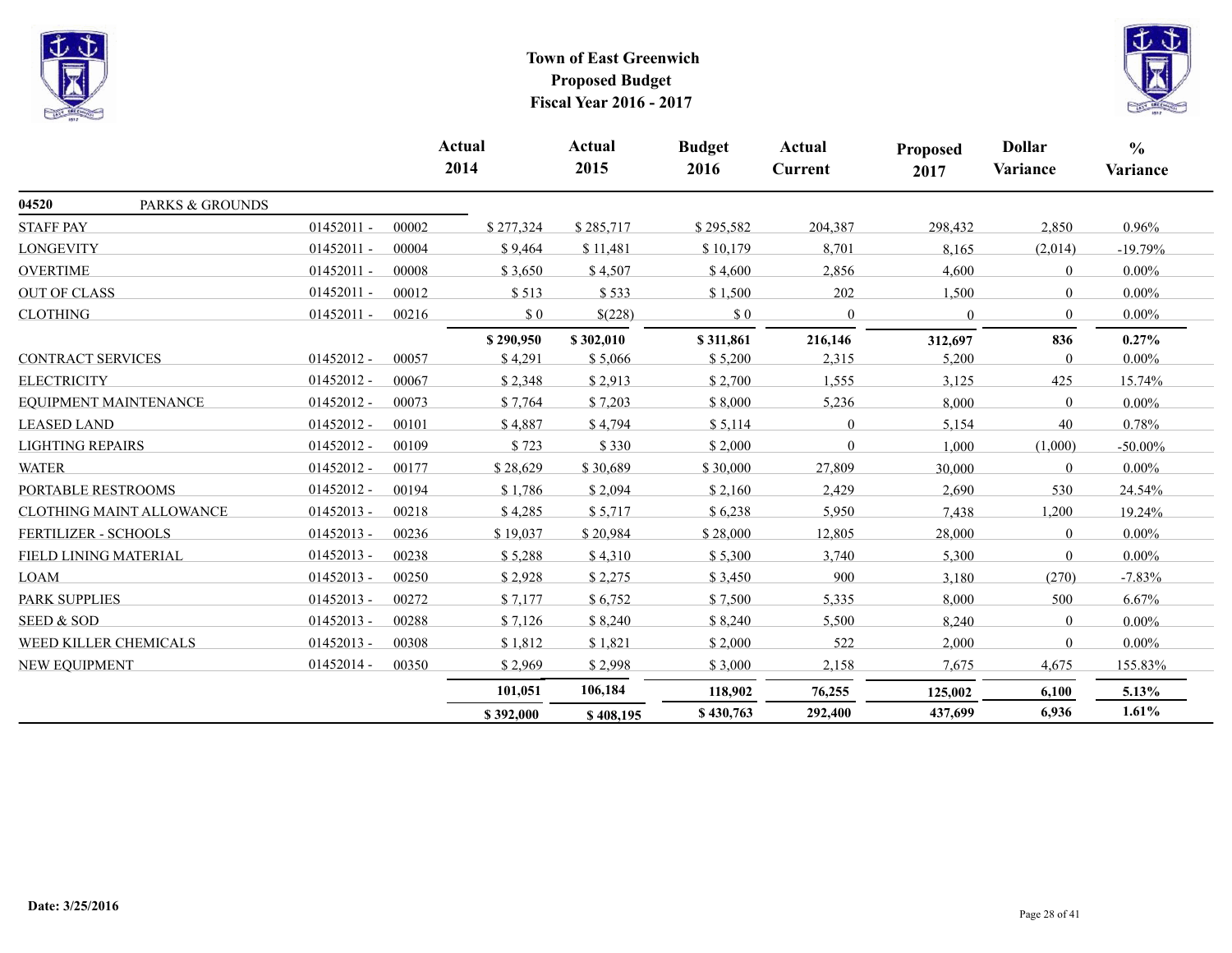



|                   |                    |              |       | <b>Actual</b><br>2014 | Actual<br>2015 | <b>Budget</b><br>2016 | Actual<br>Current | <b>Proposed</b><br>2017 | <b>Dollar</b><br>Variance | $\frac{0}{0}$<br>Variance |
|-------------------|--------------------|--------------|-------|-----------------------|----------------|-----------------------|-------------------|-------------------------|---------------------------|---------------------------|
| 04530             | <b>TEEN CENTER</b> |              |       |                       |                |                       |                   |                         |                           |                           |
| <b>STAFF PAY</b>  |                    | $01453011 -$ | 00002 | \$5,000               | \$5,000        | \$5,000               | 3,654             | 5,000                   |                           | $0.00\%$                  |
|                   |                    |              |       | \$5,000               | \$5,000        | \$5,000               | 3,654             | 5,000                   |                           | $0.00\%$                  |
| PROGRAM EQUIPMENT |                    | $01453013 -$ | 00270 | \$2,000               | \$4,745        | \$5,000               | 3,730             | 7,500                   | 2,500                     | 50.00%                    |
|                   |                    |              |       | 2,000                 | 4,745          | 5,000                 | 3,730             | 7,500                   | 2,500                     | 50.00%                    |
|                   |                    |              |       | \$7,000               | \$9,745        | \$10,000              | 7,383             | 12,500                  | 2,500                     | 25.00%                    |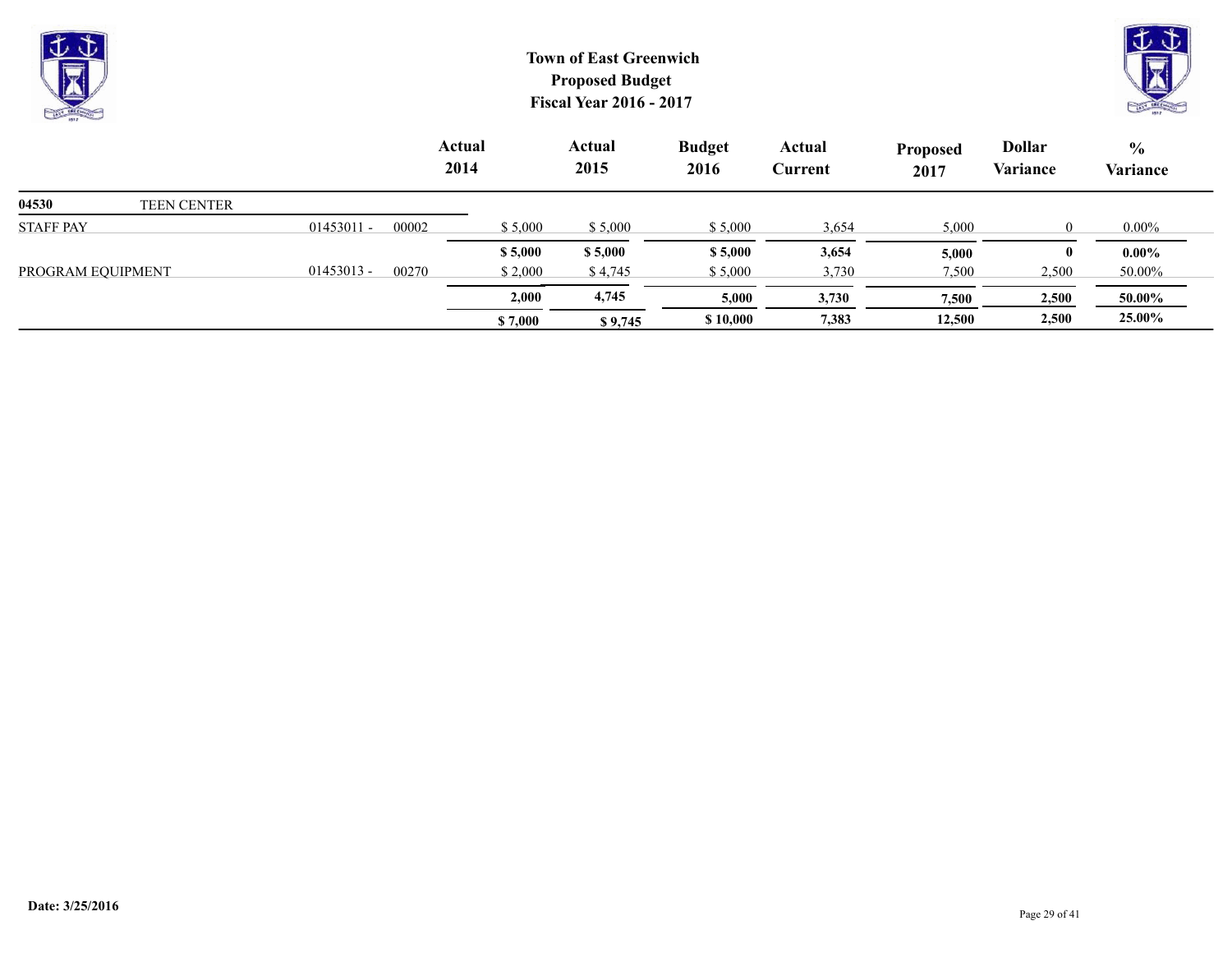



|                                  |              |       | Actual<br>2014 | Actual<br>2015 | <b>Budget</b><br>2016 | Actual<br>Current | <b>Proposed</b><br>2017 | <b>Dollar</b><br>Variance | $\frac{0}{0}$<br>Variance |
|----------------------------------|--------------|-------|----------------|----------------|-----------------------|-------------------|-------------------------|---------------------------|---------------------------|
| 04610<br><b>TOWN PLANNER</b>     |              |       |                |                |                       |                   |                         |                           |                           |
| <b>DIRECTOR'S PAY</b>            | $01461011 -$ | 00001 | \$80,466       | \$86,196       | \$87,583              | 63,329            | 89,335                  | 1,752                     | $2.00\%$                  |
| <b>STAFF PAY</b>                 | $01461011 -$ | 00002 | \$90,510       | \$68,883       | \$80,010              | 56,484            | 88,101                  | 8,091                     | 10.11%                    |
| <b>LONGEVITY</b>                 | $01461011 -$ | 00004 | \$5,599        | \$6,607        | \$6,134               | 6,530             | 6,951                   | 817                       | 13.32%                    |
|                                  |              |       | \$176,575      | \$161,686      | \$173,727             | 126,343           | 184,387                 | 10,660                    | $6.14\%$                  |
| <b>ADVERTISING</b>               | $01461012 -$ | 00027 | \$199          | \$36           | \$300                 | 121               | 300                     | $\theta$                  | $0.00\%$                  |
| <b>MEMBERSHIP DUES</b>           | $01461012 -$ | 00115 | \$1,405        | \$1,451        | \$1,875               | 1,226             | 1,875                   | $\Omega$                  | $0.00\%$                  |
| <b>PRINTING</b>                  | $01461012 -$ | 00131 | \$128          | \$137          | \$200                 |                   | 200                     | $\theta$                  | $0.00\%$                  |
| PROFESSIONAL SERVICES            | $01461012 -$ | 00133 | \$10,858       | \$3,890        | \$9,900               | 6,580             | 9,900                   | $\theta$                  | $0.00\%$                  |
| <b>BOOKS &amp; SUBSCRIPTIONS</b> | $01461013 -$ | 00208 | \$195          | \$216          | \$400                 | 116               | 400                     | $\Omega$                  | $0.00\%$                  |
| <b>OFFICE SUPPLIES</b>           | $01461013 -$ | 00256 | \$844          | \$998          | \$1,000               | 417               | 1,000                   | $\theta$                  | $0.00\%$                  |
| NEW EQUIPMENT                    | $01461014 -$ | 00350 | \$478          | \$ 310         | \$500                 | 0                 | 500                     | $\theta$                  | $0.00\%$                  |
|                                  |              |       | 14,106         | 7,038          | 14,175                | 8,460             | 14,175                  | $\mathbf{0}$              | $0.00\%$                  |
|                                  |              |       | \$190,681      | \$168,724      | \$187,902             | 134,803           | 198,562                 | 10,660                    | 5.67%                     |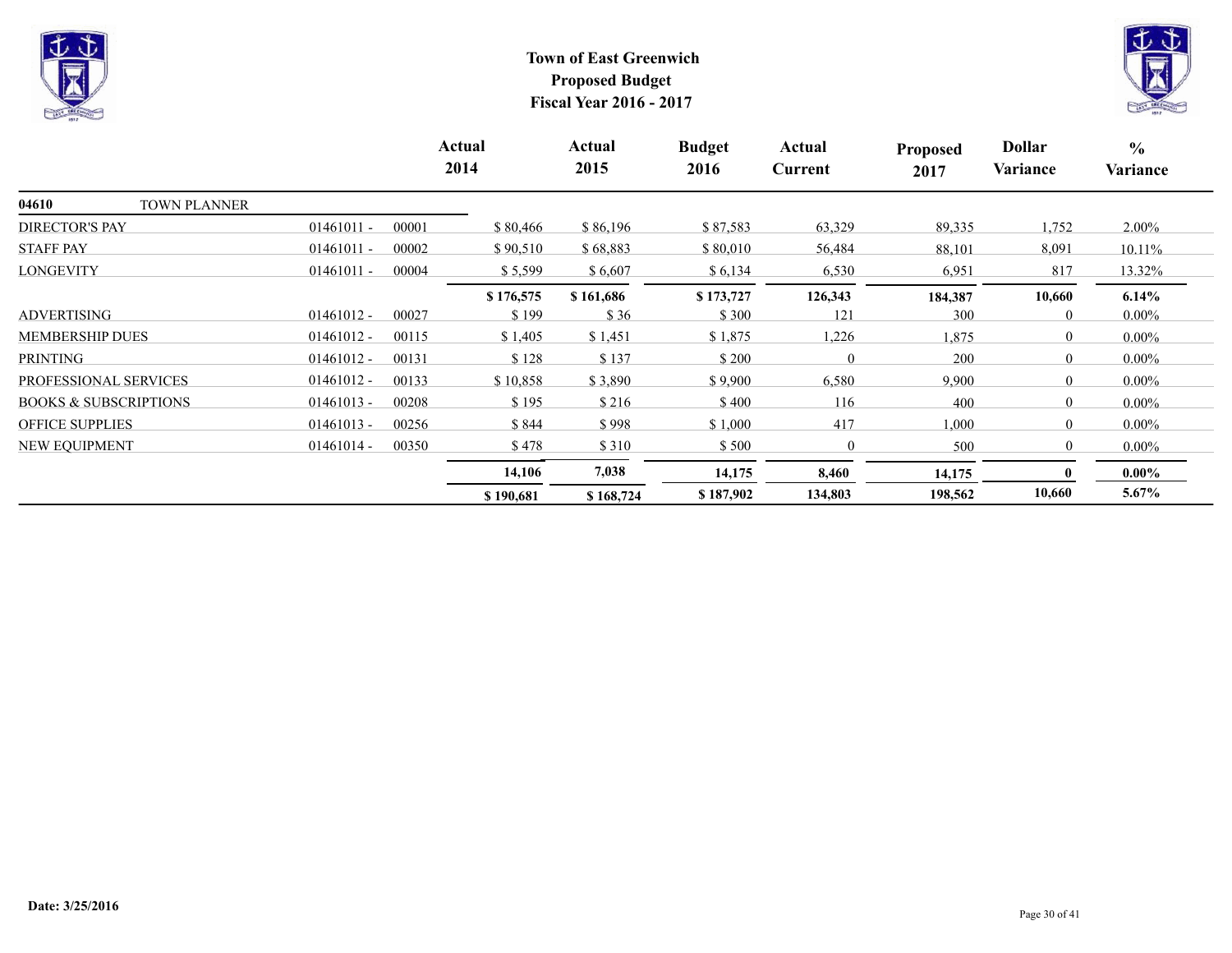| $\overline{\mathbf{y}}$<br><b>CALLER</b> |                        |              |       |                | <b>Town of East Greenwich</b><br><b>Proposed Budget</b><br><b>Fiscal Year 2016 - 2017</b> |                       |                   |                         |                           | $\mathbb{U} \, \mathbb{U}$<br><b>CALL CALLER</b> |  |
|------------------------------------------|------------------------|--------------|-------|----------------|-------------------------------------------------------------------------------------------|-----------------------|-------------------|-------------------------|---------------------------|--------------------------------------------------|--|
|                                          |                        |              |       | Actual<br>2014 | Actual<br>2015                                                                            | <b>Budget</b><br>2016 | Actual<br>Current | <b>Proposed</b><br>2017 | <b>Dollar</b><br>Variance | $\frac{0}{0}$<br>Variance                        |  |
| 04710                                    | <b>EG FREE LIBRARY</b> |              |       |                |                                                                                           |                       |                   |                         |                           |                                                  |  |
| E G FREE LIBRARY                         |                        | $01471016 -$ | 00404 | \$486,875      | \$499,141                                                                                 | \$507,546             | 255,773           | 520,235                 | 12,689                    | 2.50%                                            |  |
|                                          |                        |              |       | 486,875        | 499,141                                                                                   | 507,546               | 255,773           | 520,235                 | 12,689                    | $2.50\%$                                         |  |

**\$ 486,875 \$ 499,141 \$ 507,546 255,773 520,235 12,689 2.50%**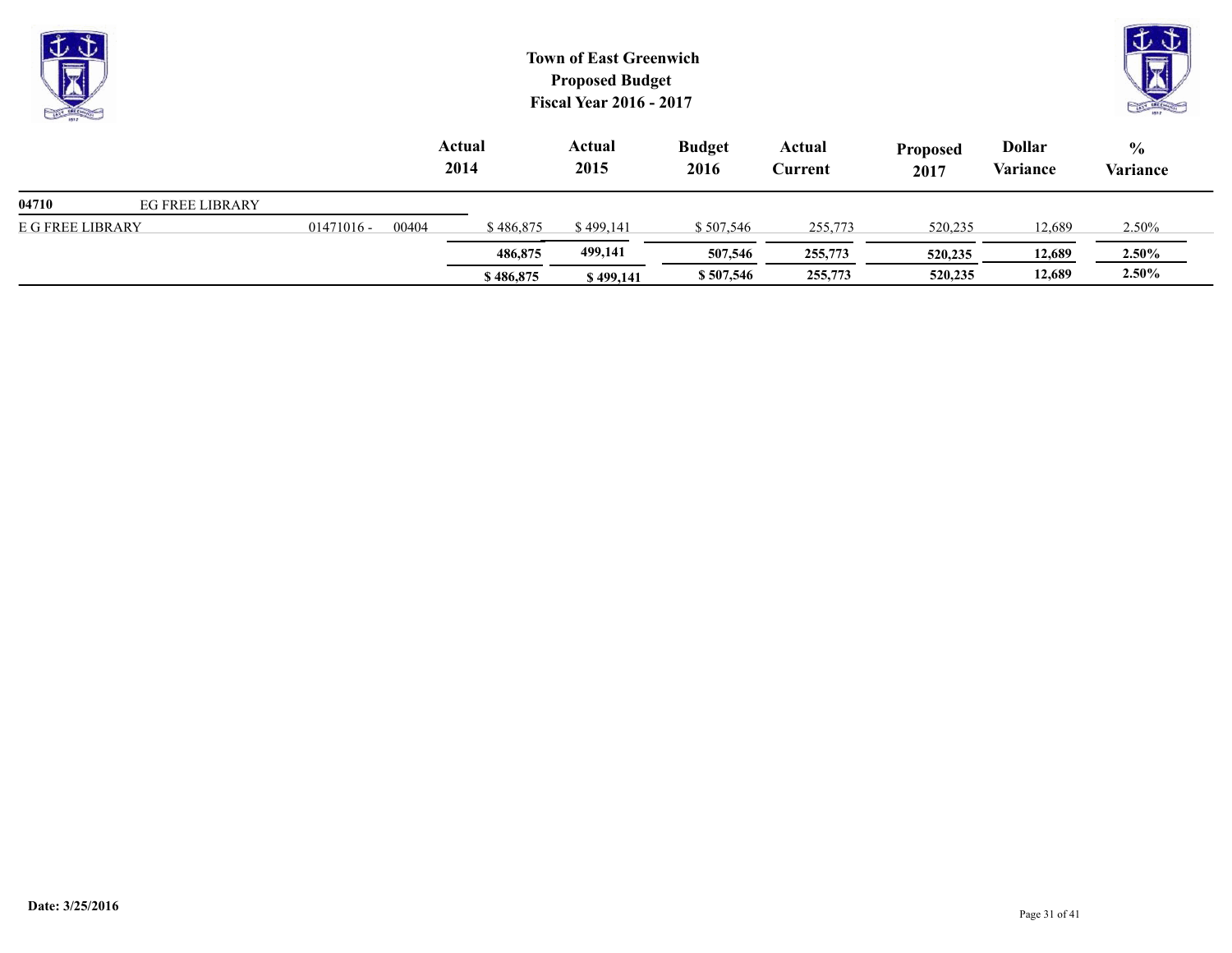



|                                             |                        | Actual<br>2014 | Actual<br>2015 | <b>Budget</b><br>2016 | Actual<br>Current | <b>Proposed</b><br>2017 | <b>Dollar</b><br>Variance | $\frac{6}{6}$<br>Variance |
|---------------------------------------------|------------------------|----------------|----------------|-----------------------|-------------------|-------------------------|---------------------------|---------------------------|
| 04810<br><b>SENIOR &amp; HUMAN SERVICES</b> |                        |                |                |                       |                   |                         |                           |                           |
| <b>DIRECTOR'S PAY</b>                       | $01481011 -$<br>00001  | \$50,109       | \$51,613       | \$52,444              | 36,624            | 53,492                  | 1,048                     | $2.00\%$                  |
| <b>SUBSTANCE ABUSE COORDINATOR</b>          | $01481011 -$<br>000013 | \$67,056       | \$68,649       | \$70,180              | 61,209            | 71,583                  | 1,403                     | $2.00\%$                  |
| <b>STAFF PAY</b>                            | $01481011 -$<br>00002  | \$79,368       | \$78,113       | \$70,230              | 49,860            | 67,499                  | (2,731)                   | $-3.89\%$                 |
| <b>LONGEVITY</b>                            | $01481011 -$<br>00004  | \$7,456        | \$9,474        | \$8,204               | 7,319             | 8,152                   | (52)                      | $-0.63%$                  |
|                                             |                        | \$203,989      | \$207,849      | \$201,058             | 155,012           | 200,726                 | (332)                     | $-0.17\%$                 |
| <b>MEMBERSHIP DUES</b>                      | $01481012 -$<br>00115  | \$156          | \$180          | \$200                 | 210               | 200                     |                           | $0.00\%$                  |
| <b>OFFICE SUPPLIES</b>                      | $01481013 -$<br>00256  | \$628          | \$812          | \$1,100               | 1,074             | 1,100                   | $\overline{0}$            | $0.00\%$                  |
| <b>NEWSLETTER</b>                           | $01481015 -$<br>00384  | \$1,149        | \$1,328        | \$1,400               | 1,380             | 1,800                   | 400                       | 28.57%                    |
| <b>SENIOR PROGRAMS</b>                      | $01481016 -$<br>00407  | \$15,489       | \$17,146       | \$17,500              | 17,456            | 20,000                  | 2,500                     | 14.29%                    |
| PUBLIC ASSISTANCE                           | $01481016 -$<br>00412  | \$13,775       | \$12,350       | \$15,000              | 12,600            | 15,000                  | $\overline{0}$            | $0.00\%$                  |
|                                             |                        | 31,197         | 31,817         | 35,200                | 32,720            | 38,100                  | 2,900                     | $8.24\%$                  |
|                                             |                        | \$235,186      | \$239,665      | \$236,258             | 187,732           | 238,826                 | 2,568                     | $1.09\%$                  |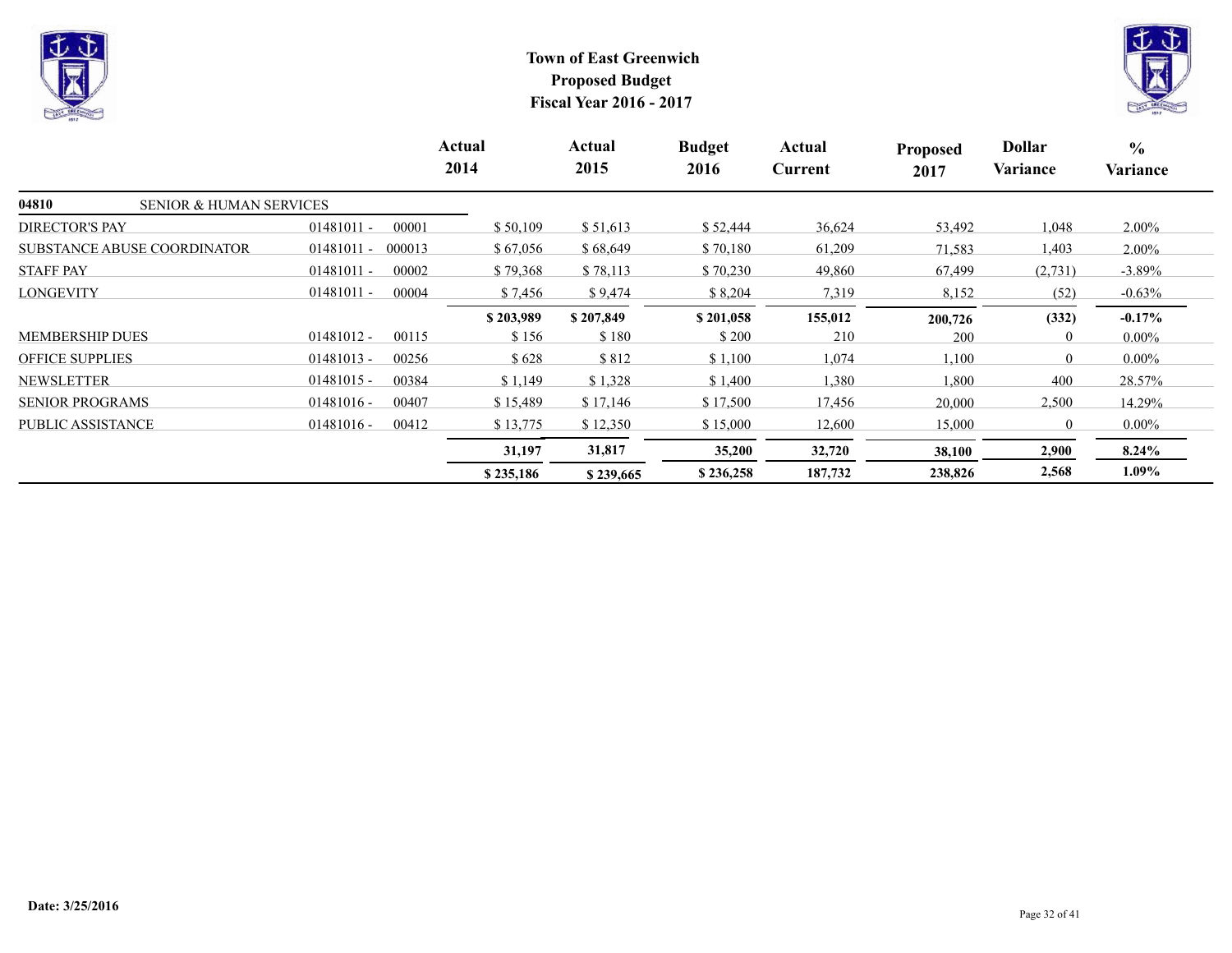



|                               |                             |                        | <b>Actual</b><br>2014       | Actual<br>2015              | <b>Budget</b><br>2016 | <b>Actual</b><br><b>Current</b> | <b>Proposed</b><br>2017 | <b>Dollar</b><br>Variance | $\frac{0}{0}$<br>Variance |
|-------------------------------|-----------------------------|------------------------|-----------------------------|-----------------------------|-----------------------|---------------------------------|-------------------------|---------------------------|---------------------------|
|                               |                             |                        |                             |                             |                       |                                 |                         |                           |                           |
| 04910                         | FIRE DEPARTMENT             |                        |                             |                             |                       |                                 |                         |                           |                           |
| <b>DIRECTOR'S PAY</b>         |                             | $01491011 -$<br>00001  | \$64,572                    | \$94,692                    | \$100,629             | 72,762                          | 102,642                 | 2,013                     | 2.00%                     |
| <b>DEPUTY CHIEF</b>           |                             | $01491011 -$<br>000011 | \$88,588                    | \$91,501                    | \$93,644              | 67,711                          | 95,516                  | 1,872                     | 2.00%                     |
| <b>NON FIRE</b>               |                             | $01491011 -$<br>000017 | \$96,196                    | \$109,178                   | \$104,750             | 58,246                          | 106,845                 | 2,095                     | 2.00%                     |
| <b>STAFF PAY</b>              |                             | $01491011 -$<br>00002  | \$1,941,688                 | \$1,939,749                 | \$2,071,173           | 1,435,319                       | 2,192,854               | 121,681                   | 5.87%                     |
| <b>LONGEVITY</b>              |                             | $01491011 -$<br>00004  | \$130,967                   | \$132,057                   | \$145,529             | 115,474                         | 151,795                 | 6,266                     | 4.31%                     |
| <b>OVERTIME</b>               |                             | $01491011 -$<br>00008  | \$438,385                   | \$596,974                   | \$420,000             | 408,409                         | 420,000                 | $\mathbf{0}$              | $0.00\%$                  |
| <b>HOLIDAY PAY</b>            |                             | $01491011 -$<br>00009  | \$123,771                   | \$123,287                   | \$133,368             | 108,932                         | 197,581                 | 64,213                    | 48.15%                    |
| <b>OUT OF CLASS</b>           |                             | 01491011 -<br>00012    | \$1,146                     | \$2,408                     | $\$$ 0                | 1,450                           | $\mathbf{0}$            | $\mathbf{0}$              | $0.00\%$                  |
| <b>COLLATERAL PAY</b>         |                             | $01491011 -$<br>00022  | \$39,633                    | \$44,810                    | \$50,000              | 28,619                          | 50,000                  | $\overline{0}$            | $0.00\%$                  |
| PENSION COLA APPEAL           |                             | $01491011 -$<br>00096  | \$18,472                    | \$19,478                    | \$20,509              | 3,400                           | 21,567                  | 1,058                     | 5.16%                     |
|                               |                             |                        | \$2,943,419                 | \$3,154,133                 | \$3,139,602           | 2,300,322                       | 3,338,800               | 199,198                   | 6.34%                     |
| PHYSICAL ASSESSMENT           |                             | 01491012 -<br>00024    | $\boldsymbol{\mathsf{S}}$ 0 | \$0                         | \$5,000               | 4,637                           | 5,000                   | $\mathbf{0}$              | $0.00\%$                  |
| <b>CONTINUING EDUCATION</b>   |                             | $01491012 -$<br>00053  | \$17,330                    | \$14,503                    | \$20,000              | 7,971                           | 24,000                  | 4,000                     | 20.00%                    |
| FIRE ALARM SCHOOL             |                             | $01491012 -$<br>00056  | \$680                       | \$35                        | \$750                 | $\overline{0}$                  | 750                     | $\mathbf{0}$              | $0.00\%$                  |
|                               | EQUIPMENT MAINTENANCE       | $01491012 -$<br>00073  | \$7,873                     | \$3,817                     | \$6,500               | 3,281                           | 6,500                   | $\overline{0}$            | $0.00\%$                  |
| FACILITY MAINTENANCE          |                             | 01491012 -<br>00079    | \$14,318                    | \$0                         | $\$$ 0                | $\Omega$                        | $\theta$                | $\mathbf{0}$              | $0.00\%$                  |
| <b>RESCUE BILLING FEES</b>    |                             | $01491012 -$<br>00086  | \$23,509                    | \$24,942                    | \$23,625              | 17,123                          | 23,625                  | $\theta$                  | $0.00\%$                  |
| MISC EXPENSE                  |                             | $01491012 -$<br>000865 | \$2,158                     | \$2,056                     | \$2,000               | 1,451                           | 2,000                   | $\overline{0}$            | $0.00\%$                  |
| <b>SERVICE AGREEMENTS</b>     |                             | 01491012 -<br>00136    | \$13,413                    | \$23,100                    | \$18,000              | 16,226                          | 16,500                  | (1,500)                   | $-8.33%$                  |
| <b>DISPATCH SERVICES</b>      |                             | $01491012 -$<br>00138  | \$138,532                   | \$138,335                   | \$139,600             | 101,684                         | 163,240                 | 23,640                    | 16.93%                    |
| <b>OPEB</b>                   |                             | 01491012 -<br>00158    | \$100,000                   | $\boldsymbol{\mathsf{S}}$ 0 | \$0                   | $\theta$                        | $\boldsymbol{0}$        | $\mathbf{0}$              | $0.00\%$                  |
| <b>EYE EXAM</b>               |                             | $01491012 -$<br>00196  | \$1,061                     | \$946                       | \$2,500               | 500                             | 2,500                   | $\theta$                  | $0.00\%$                  |
| <b>HYDRANT RENTALS</b>        |                             | 01491012 -<br>00199    | \$239,672                   | \$241,130                   | \$242,810             | 181,834                         | 246,155                 | 3,345                     | 1.38%                     |
|                               | FIRE PREVENTION & EDUCATION | 01491012 -<br>00201    | \$2,683                     | \$3,508                     | \$3,500               | 2,143                           | 3,500                   | $\mathbf{0}$              | $0.00\%$                  |
|                               | APP & EQUIPMENT MAINTENANCE | 01491012 -<br>00203    | \$30,000                    | \$0                         | $\$$ 0                | $\Omega$                        | $\mathbf{0}$            | $\mathbf{0}$              | $0.00\%$                  |
|                               | STATION OPERATING EXPENSE   | $01491012 -$<br>00259  | \$7,845                     | \$11,188                    | \$8,000               | 8,054                           | 8,000                   | $\overline{0}$            | $0.00\%$                  |
| <b>MEMBERSHIP DUES</b>        |                             | 01491013 -<br>00115    | \$1,429                     | \$1,529                     | \$2,500               | 768                             | 2,500                   | $\overline{0}$            | $0.00\%$                  |
| <b>SCBA REPAIRS AND PARTS</b> |                             | 01491013 -<br>00140    | \$1,455                     | \$4,132                     | \$3,000               | 918                             | 3,000                   | $\mathbf{0}$              | $0.00\%$                  |
|                               | CLOTHING MAINT ALLOWANCE    | 01491013 -<br>00218    | \$49,108                    | \$55,732                    | \$58,000              | 54,899                          | 62,400                  | 4,400                     | 7.59%                     |
| TURN OUT GEAR                 |                             | $01491013 -$<br>00219  | \$15,655                    | \$11,267                    | \$17,000              | 6,941                           | 17,000                  | $\mathbf{0}$              | $0.00\%$                  |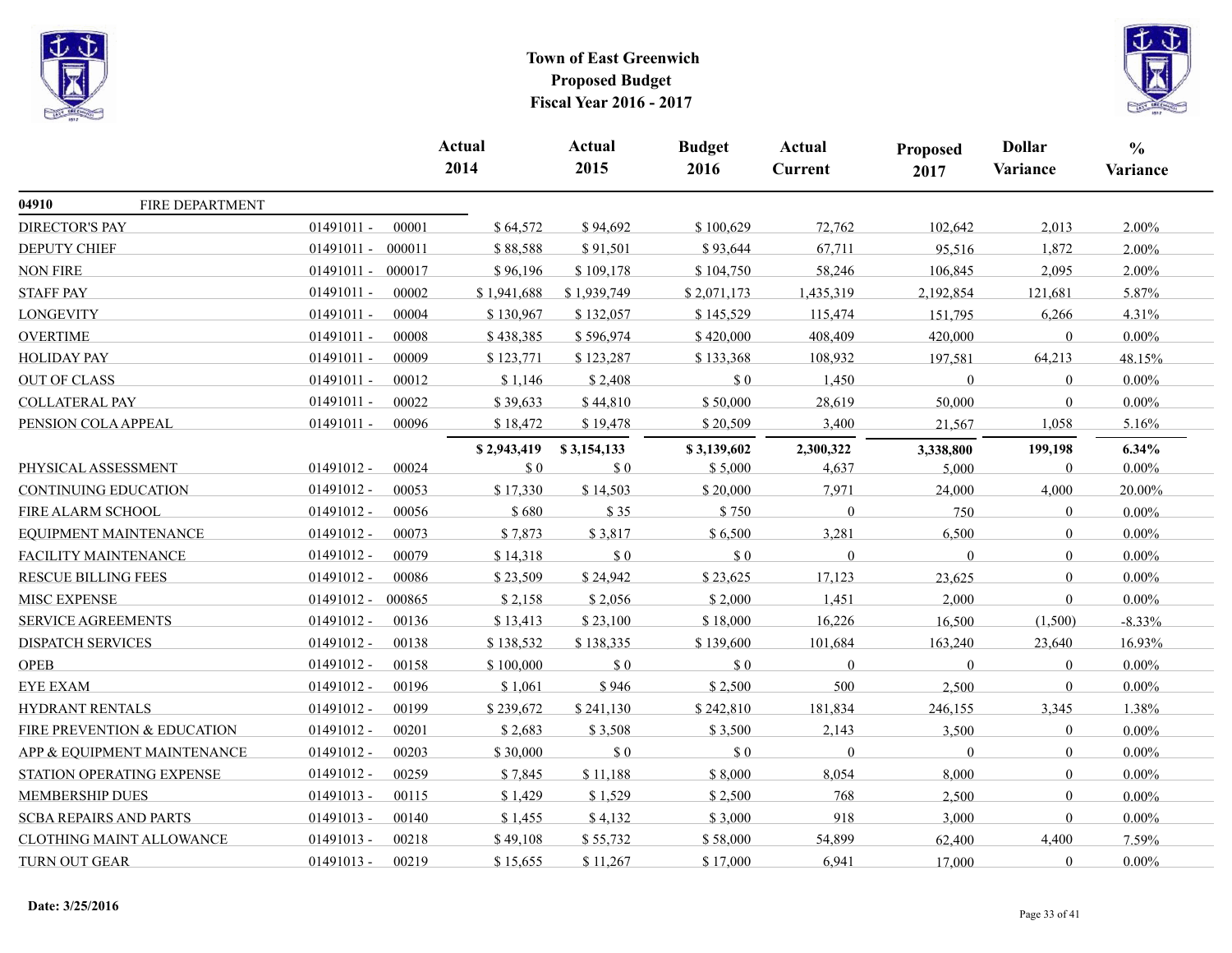



|                           |              |       | Actual<br>2014 | Actual<br>2015 | <b>Budget</b><br>2016 | Actual<br>Current | <b>Proposed</b><br>2017 | <b>Dollar</b><br>Variance | $\frac{6}{6}$<br>Variance |
|---------------------------|--------------|-------|----------------|----------------|-----------------------|-------------------|-------------------------|---------------------------|---------------------------|
| <b>BUILDING SUPPLIES</b>  | $01491013 -$ | 00231 | \$5,798        | \$3,016        | \$3,000               | 848               | 3,000                   | $\overline{0}$            | $0.00\%$                  |
| <b>MEDICAL SUPPLIES</b>   | $01491013 -$ | 00253 | \$35,287       | \$29,274       | \$32,500              | 21,505            | 32,500                  | $\theta$                  | $0.00\%$                  |
| <b>OFFICE SUPPLIES</b>    | $01491013 -$ | 00256 | \$8,389        | \$10,419       | \$10,500              | 7,086             | 9,000                   | (1,500)                   | $-14.29%$                 |
| <b>DIVE TEAM</b>          | $01491013 -$ | 00360 | \$2,838        | \$2,982        | \$3,000               | 1,013             | 3,000                   | $\theta$                  | $0.00\%$                  |
| <b>TRAINING AIDS</b>      | $01491013 -$ | 00361 | \$73           | \$6,775        | \$7,000               | 1,152             | 6,000                   | (1,000)                   | $-14.29%$                 |
| <b>SCOTT AIR PACKS</b>    | $01491013 -$ | 00362 | \$4,715        | \$4,189        | \$4,800               | 4,120             | 4,800                   | $\theta$                  | $0.00\%$                  |
| <b>HOSE &amp; NOZZLES</b> | $01491013 -$ | 00363 | \$5,004        | \$4,357        | \$7,500               | 4,683             | 7,500                   | $\theta$                  | $0.00\%$                  |
|                           |              |       | 728,824        | 597,231        | 621,085               | 448,837           | 652,470                 | 31,385                    | $5.05\%$                  |
|                           |              |       | \$3,672,243    | \$3,751,365    | \$3,760,687           | 2,749,160         | 3,991,270               | 230,583                   | 6.13%                     |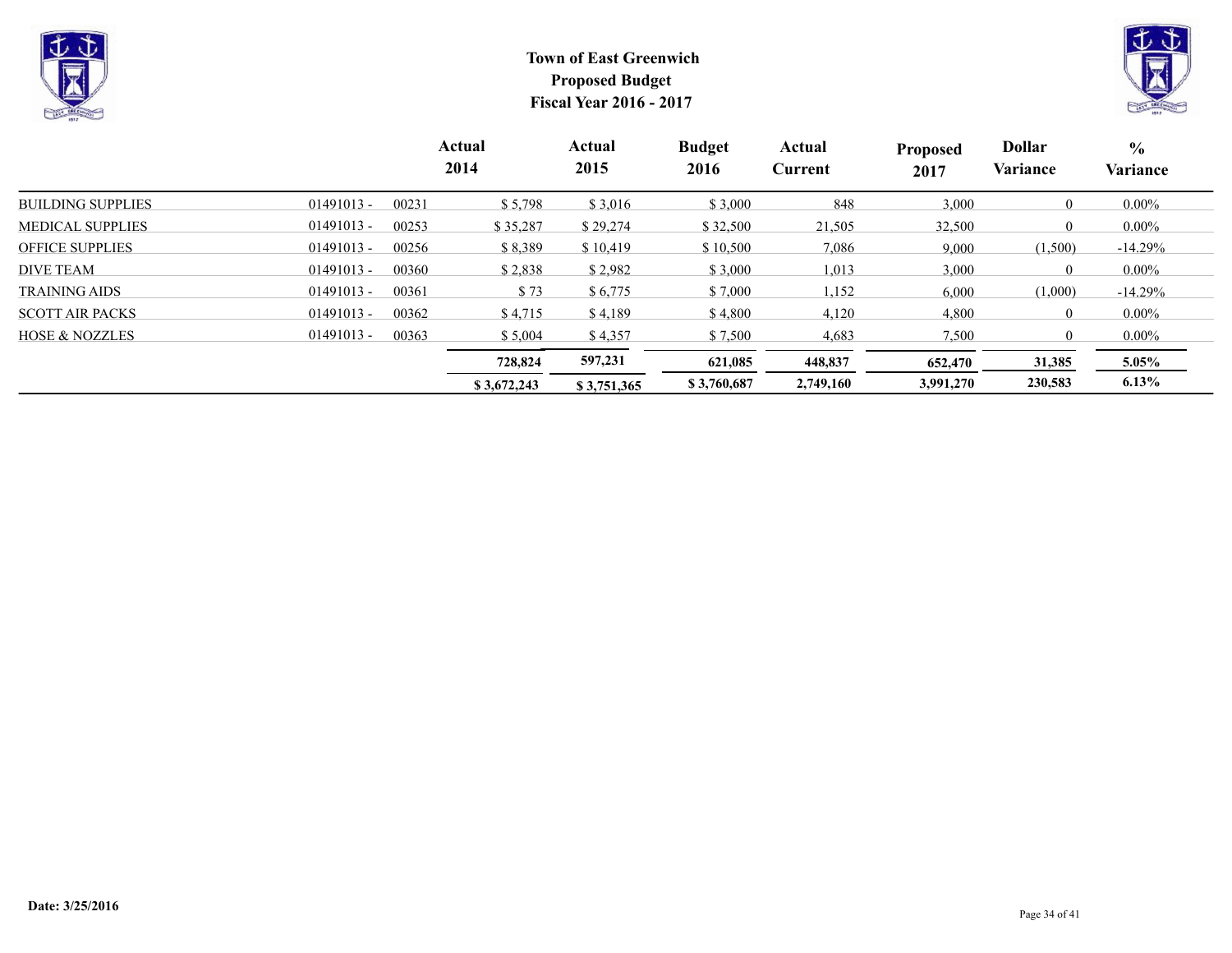



|                                            |              | Actual<br>2014 |                             | Actual<br>2015              | <b>Budget</b><br>2016 | Actual<br>Current | <b>Proposed</b><br>2017 | <b>Dollar</b><br>Variance | $\frac{0}{0}$<br>Variance |
|--------------------------------------------|--------------|----------------|-----------------------------|-----------------------------|-----------------------|-------------------|-------------------------|---------------------------|---------------------------|
| 05010<br><b>GRANTS &amp; CONTRIBUTIONS</b> |              |                |                             |                             |                       |                   |                         |                           |                           |
| E G ANIMAL PROTECTION                      | $01501016 -$ | 00402          | \$19,000                    | \$19,000                    | \$10,000              | 10,000            | 9,000                   | (1,000)                   | $-10.00\%$                |
| EG CHAMBER OF COMMERCE                     | $01501016 -$ | 00426          | \$0                         | $\sqrt{3}0$                 | \$5,000               | 5,000             | 6,000                   | 1,000                     | 20.00%                    |
| <b>MAIN STREET ASSOCIATION</b>             | $01501016 -$ | 00427          | \$5,000                     | \$5,000                     | \$5,000               | 5,000             | 5,000                   | $\overline{0}$            | $0.00\%$                  |
| <b>SUMMER'S END</b>                        | $01501016 -$ | 00446          | \$5,000                     | \$5,000                     | \$5,000               | 0                 | 5,000                   | $\overline{0}$            | $0.00\%$                  |
| <b>ODEUM</b>                               | $01501016 -$ | 00447          | $\boldsymbol{\mathsf{S}}$ 0 | $\boldsymbol{\mathsf{S}}$ 0 | \$2,000               | 2,000             | 2,000                   | $\overline{0}$            | $0.00\%$                  |
| HISTORIC CEMETERY COMMISSION               | $01501016 -$ | 00452          | \$0                         | \$0                         | \$2,000               | 2,000             | 2,000                   | $\theta$                  | $0.00\%$                  |
|                                            |              |                | 29,000                      | 29,000                      | 29,000                | 24,000            | 29,000                  |                           | $0.00\%$                  |
|                                            |              |                | \$29,000                    | \$29,000                    | \$29,000              | 24,000            | 29,000                  | $\bf{0}$                  | $0.00\%$                  |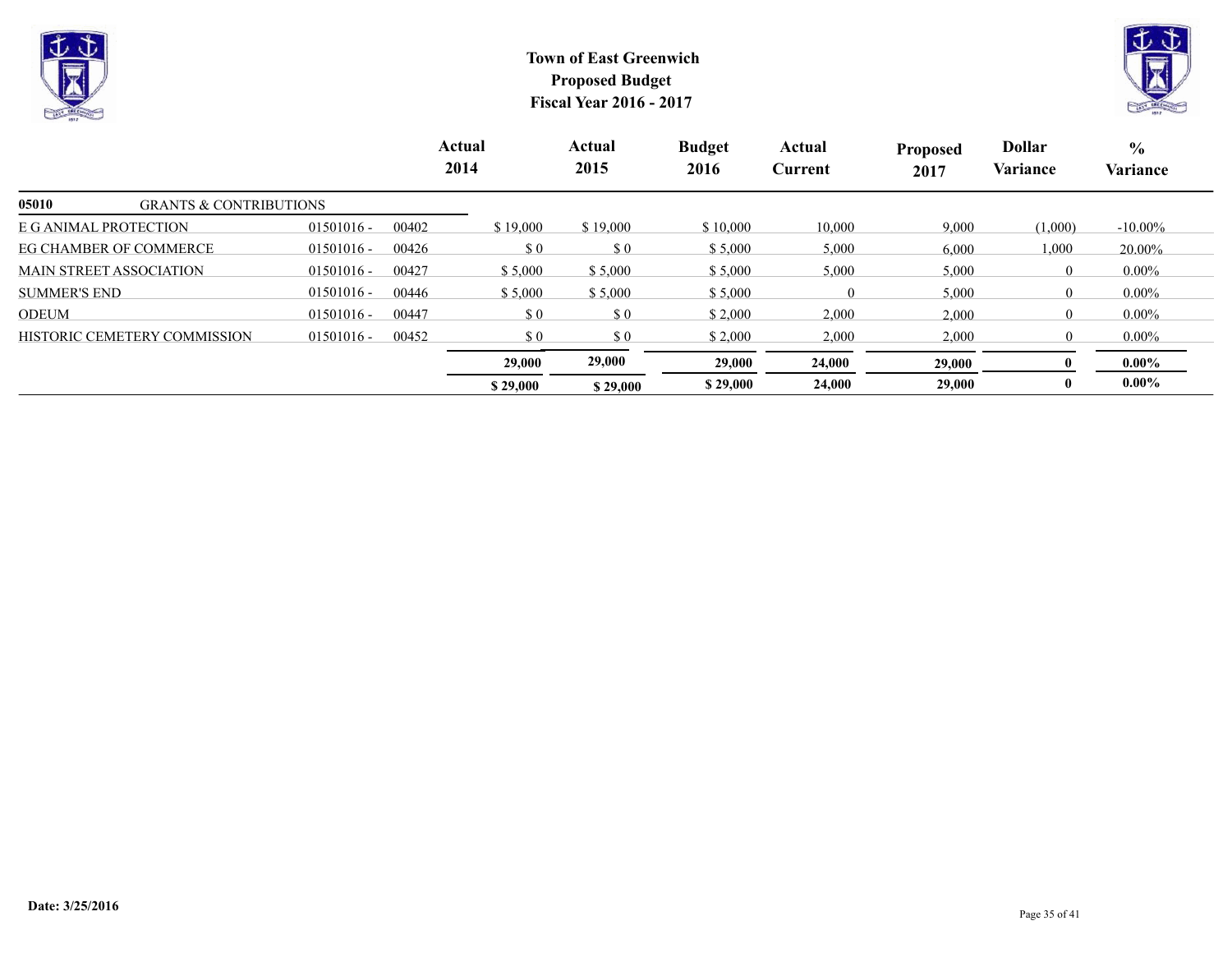



|                             |                        | Actual<br>2014 | Actual<br>2015 | <b>Budget</b><br>2016 | Actual<br>Current | <b>Proposed</b><br>2017 | <b>Dollar</b><br>Variance | $\frac{6}{10}$<br><b>Variance</b> |
|-----------------------------|------------------------|----------------|----------------|-----------------------|-------------------|-------------------------|---------------------------|-----------------------------------|
| 05015<br>LAND TRUST         |                        |                |                |                       |                   |                         |                           |                                   |
| <b>INSURANCE</b>            | 520123<br>$01501516 -$ | \$0            | $\sqrt{3}0$    | \$1,000               | $\theta$          | 1,000                   | $\theta$                  | $0.00\%$                          |
| <b>PILOT</b>                | 521127<br>$01501516 -$ | \$521          | \$524          | \$1,300               | 536               | 1,300                   | $\theta$                  | $0.00\%$                          |
| <b>BUILDING MAINTENANCE</b> | 530210<br>$01501516 -$ | \$1,556        | \$10,901       | \$5,000               | 6,759             | 5,000                   | $\theta$                  | $0.00\%$                          |
| <b>BOESCH FARM REHAB</b>    | 01501516 -<br>530250   | \$57,484       | \$6,360        | \$41,000              | 12,484            | 41,000                  |                           | $0.00\%$                          |
|                             |                        | 59,561         | 17,785         | 48,300                | 19,779            | 48,300                  |                           | $0.00\%$                          |
|                             |                        | \$59,561       | \$17,785       | \$48,300              | 19,779            | 48,300                  |                           | $0.00\%$                          |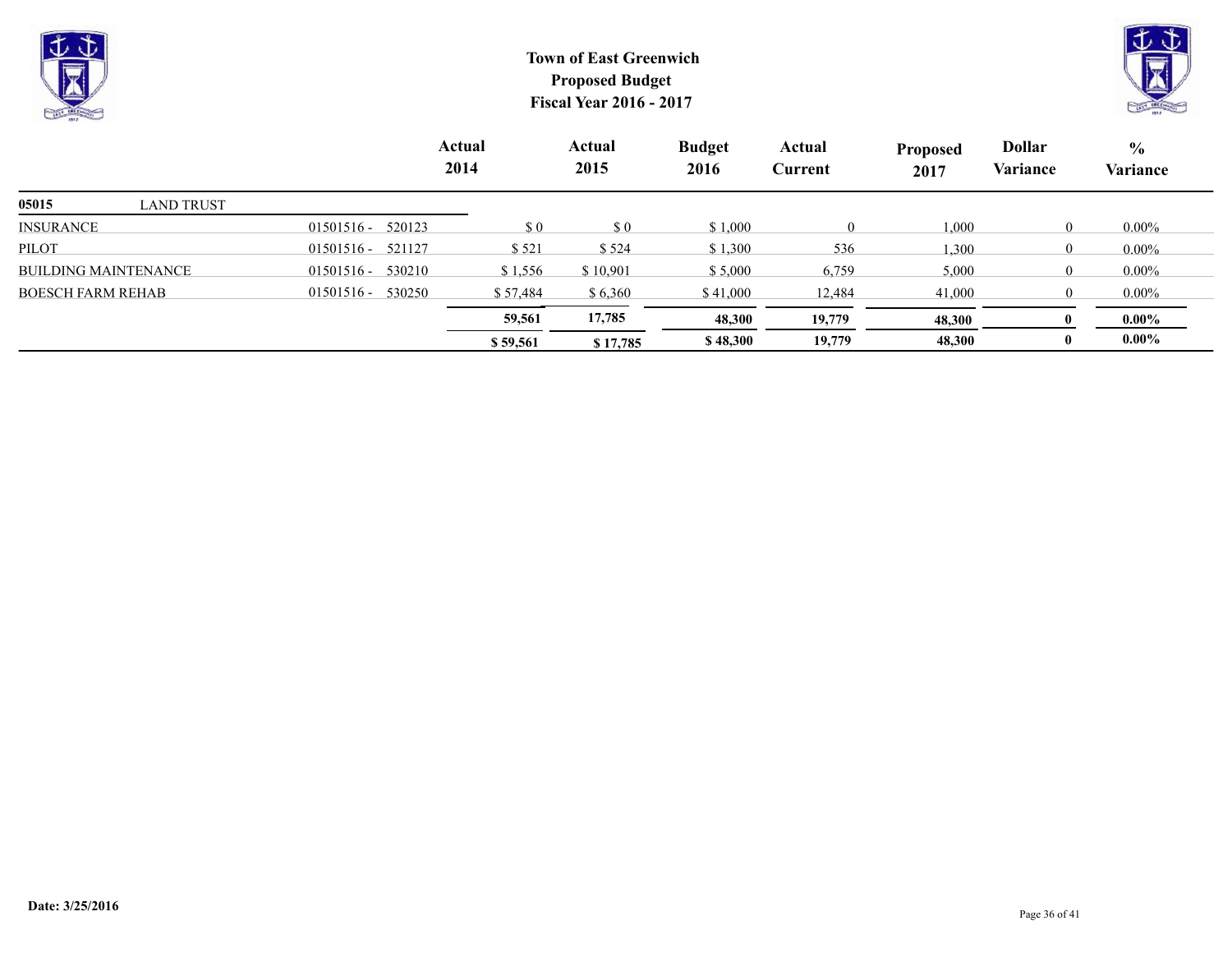



|                              |              |       | Actual<br>2014              | Actual<br>2015              | <b>Budget</b><br>2016 | Actual<br><b>Current</b> | Proposed<br>2017 | <b>Dollar</b><br><b>Variance</b> | $\frac{6}{6}$<br>Variance |
|------------------------------|--------------|-------|-----------------------------|-----------------------------|-----------------------|--------------------------|------------------|----------------------------------|---------------------------|
| 06010<br><b>DEBT SERVICE</b> |              |       |                             |                             |                       |                          |                  |                                  |                           |
| <b>OPEN SPACE</b>            | $01601017 -$ | 00483 | \$70,000                    | \$70,000                    | \$70,000              | 70,000                   | 70,000           | $\theta$                         | $0.00\%$                  |
| POLICE STATION               | $01601017 -$ | 00493 | \$805,000                   | \$805,000                   | \$805,000             |                          | 805,000          | $\theta$                         | $0.00\%$                  |
| SCHOOL IMP 2004              | $01601017 -$ | 00496 | \$620,000                   | \$620,000                   | \$620,000             | 620,000                  | 620,000          | $\theta$                         | $0.00\%$                  |
| LAND FILL                    | $01601017 -$ | 00497 | \$165,000                   | \$165,000                   | \$165,000             | $\Omega$                 | 165,000          | $\Omega$                         | $0.00\%$                  |
| <b>TOWN HALL</b>             | $01601017 -$ | 00500 | \$20,000                    | \$20,000                    | \$20,000              | 20,000                   | 20,000           | $\overline{0}$                   | $0.00\%$                  |
| <b>SENIOR CENTER</b>         | $01601017 -$ | 00501 | \$340,000                   | \$340,000                   | \$340,000             | 340,000                  | 340,000          | $\overline{0}$                   | $0.00\%$                  |
| <b>FIELDS</b>                | $01601017 -$ | 00502 | \$430,000                   | \$430,000                   | \$430,000             | 430,000                  | 430,000          | $\theta$                         | $0.00\%$                  |
| <b>SCHOOL QSB BONDS</b>      | $01601017 -$ | 00504 | \$590,833                   | \$590,833                   | \$590,833             | 590,833                  | 590,833          | $\theta$                         | $0.00\%$                  |
| <b>PAVING</b>                | $01601017 -$ | 00505 | \$200,000                   | \$200,000                   | \$200,000             | $\theta$                 | $\mathbf{0}$     | (200,000)                        | $-100.00\%$               |
| <b>SCHOOL BONDS</b>          | $01601017 -$ | 00506 | \$920,000                   | \$950,000                   | \$980,000             | 980,000                  | 1,015,000        | 35,000                           | 3.57%                     |
| PAVING - RICWA 2015          | $01601017 -$ | 00532 | $\boldsymbol{\mathsf{S}}$ 0 | $\boldsymbol{\mathsf{S}}$ 0 | $\sqrt{3}0$           | 1,000                    | 210,000          | 210,000                          | 100.00%                   |
| <b>OPEN SPACE</b>            | $01601018 -$ | 00483 | \$14,525                    | \$12,250                    | \$10,688              | 10,687                   | 8,062            | (2,626)                          | $-24.57%$                 |
| POLICE STATION               | $01601018 -$ | 00493 | \$123,970                   | \$92,977                    | \$61,974              | 30,987                   | 30,987           | (30,987)                         | $-50.00\%$                |
| SCHOOL IMP 2004              | $01601018 -$ | 00496 | \$128,650                   | \$108,500                   | \$87,638              | 87,638                   | 66,113           | (21, 525)                        | $-24.56%$                 |
| <b>LAND FILL</b>             | $01601018 -$ | 00497 | \$25,410                    | \$19,058                    | \$12,716              | 6,358                    | 6,358            | (6,358)                          | $-50.00\%$                |
| <b>TOWN HALL</b>             | $01601018 -$ | 00500 | \$3,800                     | \$3,300                     | \$3,150               | 3,150                    | 2,450            | (700)                            | $-22.22%$                 |
| <b>SENIOR CENTER</b>         | $01601018 -$ | 00501 | \$64,600                    | \$56,100                    | \$45,450              | 45,450                   | 35,350           | (10,100)                         | $-22.22%$                 |
| <b>FIELDS</b>                | $01601018 -$ | 00502 | \$166,245                   | \$148,934                   | \$140,587             | 140,450                  | 123,388          | (17, 199)                        | $-12.23%$                 |
| <b>PAVING</b>                | $01601018 -$ | 00505 | \$13,500                    | \$7,500                     | \$3,500               | 1,750                    | $\boldsymbol{0}$ | (3,500)                          | $-100.00\%$               |
| <b>SCHOOL BONDS</b>          | $01601018 -$ | 00506 | \$1,444,550                 | \$1,416,950                 | \$1,388,450           | 1,388,450                | 1,349,250        | (39,200)                         | $-2.82%$                  |
| <b>SCHOOL QSB BONDS</b>      | $01601018 -$ | 00531 | \$679,151                   | \$679,151                   | \$679,151             | 679,151                  | 679,151          | $\theta$                         | $0.00\%$                  |
| PAVING - RICWA 2015          | $01601018 -$ | 00532 | \$0                         | \$0                         | \$0                   | 17,064                   | 32,811           | 32,811                           | 100.00%                   |
| <b>BOND COUNSEL</b>          | $01601019 -$ | 00525 | \$0                         | \$0                         | \$2,500               | $\theta$                 | 2,500            | $\mathbf{0}$                     | $0.00\%$                  |
| <b>FISCAL AGENT</b>          | $01601019 -$ | 00530 | \$2,850                     | \$2,750                     | \$2,500               | 2,745                    | 2,500            | $\mathbf{0}$                     | $0.00\%$                  |
|                              |              |       | 6,828,085                   | 6,738,303                   | 6,659,137             | 5,465,713                | 6,604,753        | (54, 384)                        | $-0.82%$                  |
|                              |              |       | \$6,828,085                 | \$6,738,303                 | \$6,659,137           | 5,465,713                | 6,604,753        | (54, 384)                        | $-0.82%$                  |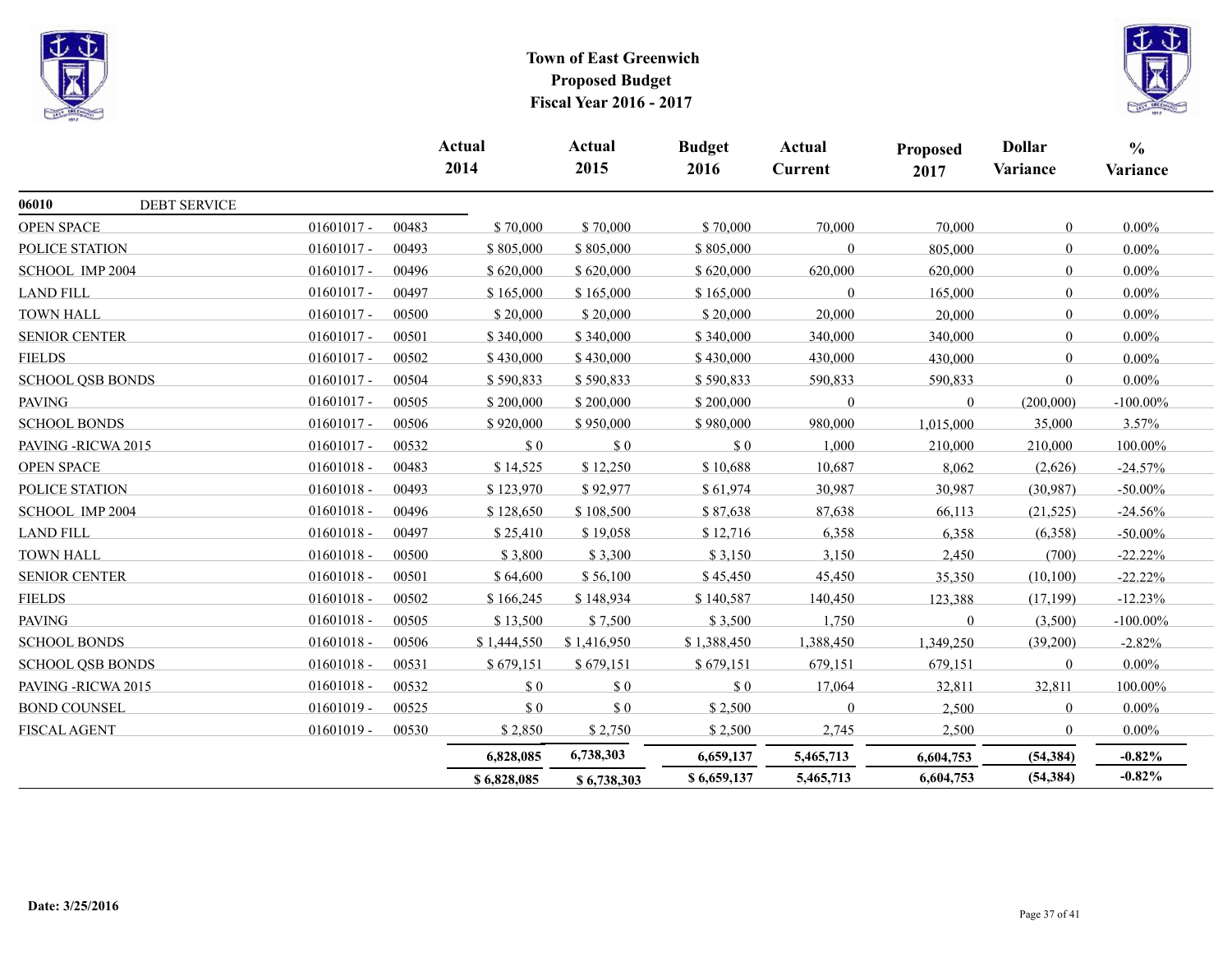| ∣⊽<br>$\sim$<br><b>No.</b><br><b>CAN CREEK</b> |                      | <b>Town of East Greenwich</b><br><b>Proposed Budget</b><br><b>Fiscal Year 2016 - 2017</b> |                |                                                  |                                                  |                   |                         |                           |                           |  |  |
|------------------------------------------------|----------------------|-------------------------------------------------------------------------------------------|----------------|--------------------------------------------------|--------------------------------------------------|-------------------|-------------------------|---------------------------|---------------------------|--|--|
|                                                |                      |                                                                                           | Actual<br>2014 | Actual<br>2015                                   | <b>Budget</b><br>2016                            | Actual<br>Current | <b>Proposed</b><br>2017 | <b>Dollar</b><br>Variance | $\frac{6}{6}$<br>Variance |  |  |
| 07010                                          | <b>CAPITAL ITEMS</b> |                                                                                           |                |                                                  |                                                  |                   |                         |                           |                           |  |  |
| TRANSFER TO CAP FUND                           |                      | 05535<br>$01701020 -$                                                                     | \$48,599       | $\boldsymbol{\mathsf{S}}\boldsymbol{\mathsf{0}}$ | $\boldsymbol{\mathsf{S}}\boldsymbol{\mathsf{0}}$ | $\Omega$          | $\Omega$                | $\Omega$                  | $0.00\%$                  |  |  |
| <b>CAPITAL ITEMS</b>                           |                      | 550000<br>01701020 -                                                                      | \$503,037      | \$562,068                                        | \$773,163                                        | 796,270           | 850,718                 | 77,555                    | 10.03%                    |  |  |

**\$ 965,162 \$ 575,595 \$ 773,163 796,270 850,718 77,555 10.03% 965,162 575,595 773,163 796,270 850,718 77,555 10.03%**

PRIOR YEAR CAPITAL ITEMS & MV  $01701020 - 555700$  \$413,527 \$13,527 \$ 0 0 0 0 0 0.00%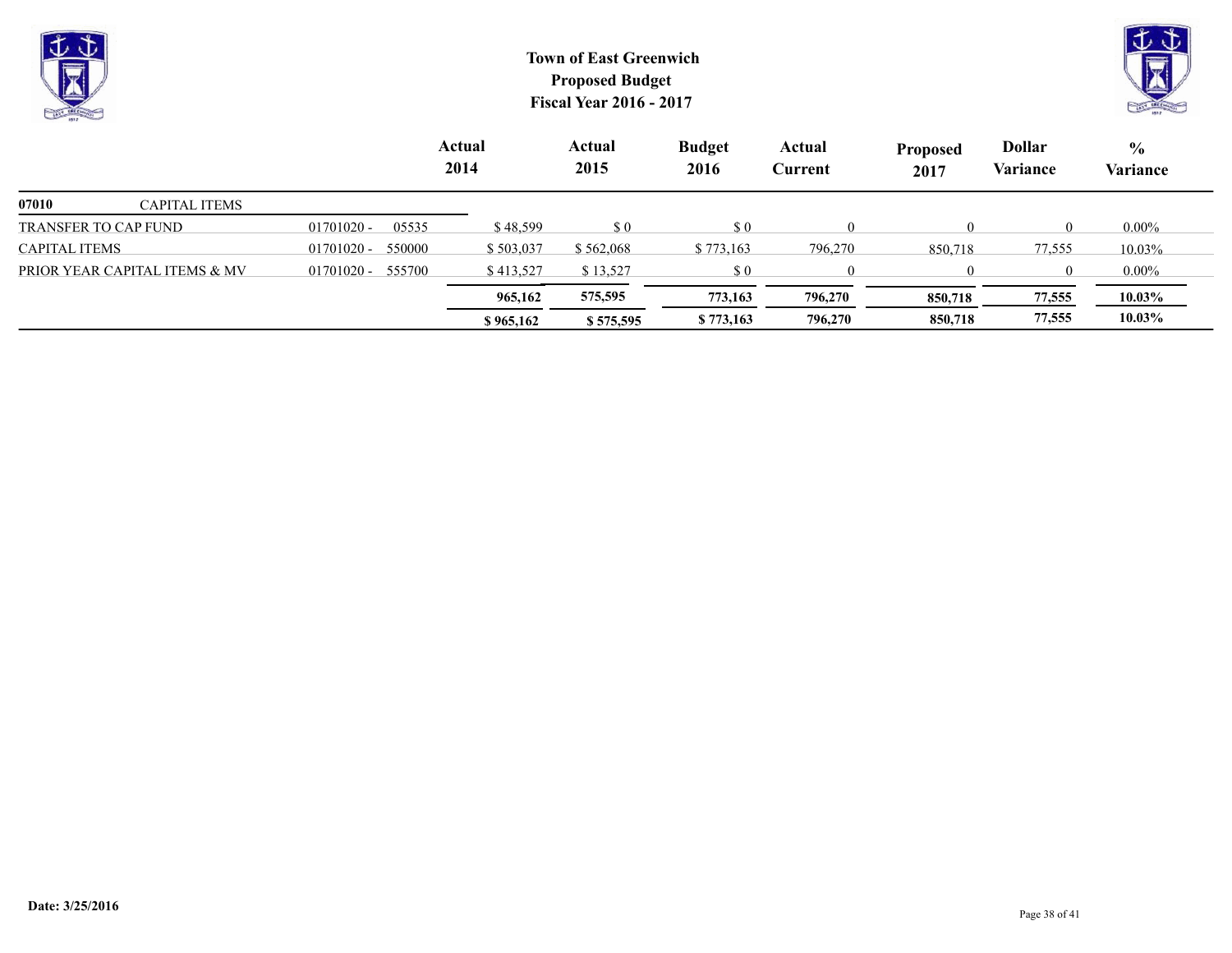| $\downarrow \downarrow$<br><b>POINT LATER</b> |                             |              |        | <b>Town of East Greenwich</b><br><b>Proposed Budget</b><br><b>Fiscal Year 2016 - 2017</b> |                | はむ                    |                   |                         |                           |                           |
|-----------------------------------------------|-----------------------------|--------------|--------|-------------------------------------------------------------------------------------------|----------------|-----------------------|-------------------|-------------------------|---------------------------|---------------------------|
|                                               |                             |              |        | Actual<br>2014                                                                            | Actual<br>2015 | <b>Budget</b><br>2016 | Actual<br>Current | <b>Proposed</b><br>2017 | <b>Dollar</b><br>Variance | $\frac{6}{9}$<br>Variance |
| 09010                                         | <b>EDUCATION DEPARTMENT</b> |              |        |                                                                                           |                |                       |                   |                         |                           |                           |
| <b>SCHOOL APPROPRIATIONS</b>                  |                             | $01901035 -$ | 555900 | \$31,776,201                                                                              | \$32,472,100   | \$33,267,555          | 22,005,687        | 33,932,906              | 665,351                   | $2.00\%$                  |
|                                               |                             |              |        | 31,776,201                                                                                | 32,472,100     | 33, 267, 555          | 22,005,687        | 33,932,906              | 665,351                   | $2.00\%$                  |

**\$31,776,201 \$32,472,100 \$33,267,555** 22,005,687 33,932,906 665,351 2.00%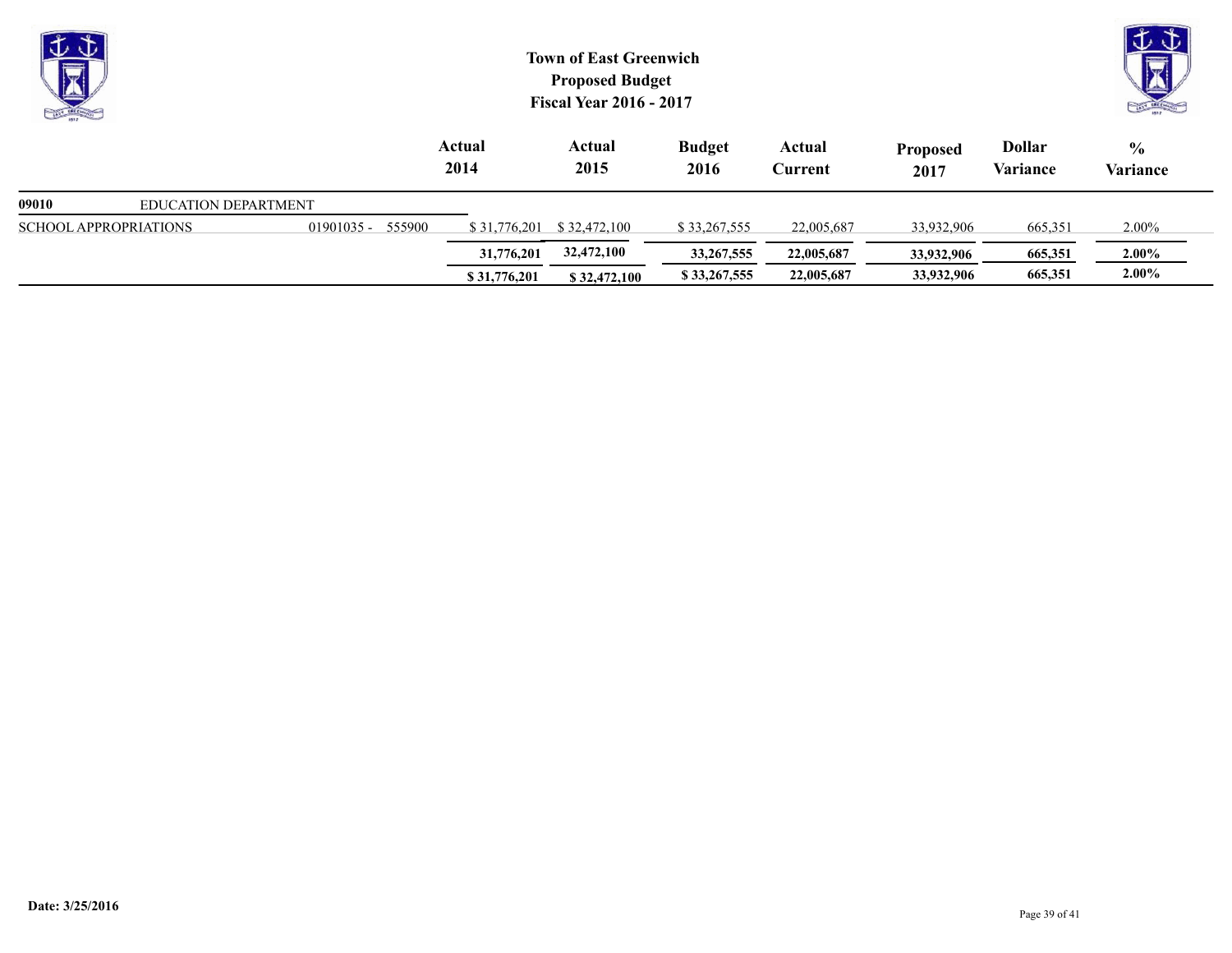| <b>Property</b><br>X |        | <b>Town of East Greenwich</b><br><b>Proposed Budget</b><br><b>Fiscal Year 2016 - 2017</b> |               |         |                 |               |               |  |  |
|----------------------|--------|-------------------------------------------------------------------------------------------|---------------|---------|-----------------|---------------|---------------|--|--|
|                      | Actual | Actual                                                                                    | <b>Budget</b> | Actual  | <b>Proposed</b> | <b>Dollar</b> | $\frac{0}{0}$ |  |  |
|                      | 2014   | 2015                                                                                      | 2016          | Current | 2017            | Variance      | Variance      |  |  |

| m<br>Total<br>Expense | 267.323<br>: 58.267.325 | J 200 25F<br>50<br>$-300.35$<br>. | \$ 60,940,358 | $\mathbf{A} \bullet \mathbf{B} \bullet \mathbf{B} \bullet \mathbf{A} \bullet \mathbf{B}$<br>5.305<br>.<br>43 | $\Omega$<br>04.134.84 | 104<br>4.463 | .96% |
|-----------------------|-------------------------|-----------------------------------|---------------|--------------------------------------------------------------------------------------------------------------|-----------------------|--------------|------|
|-----------------------|-------------------------|-----------------------------------|---------------|--------------------------------------------------------------------------------------------------------------|-----------------------|--------------|------|

**Contract Contract** 

÷.